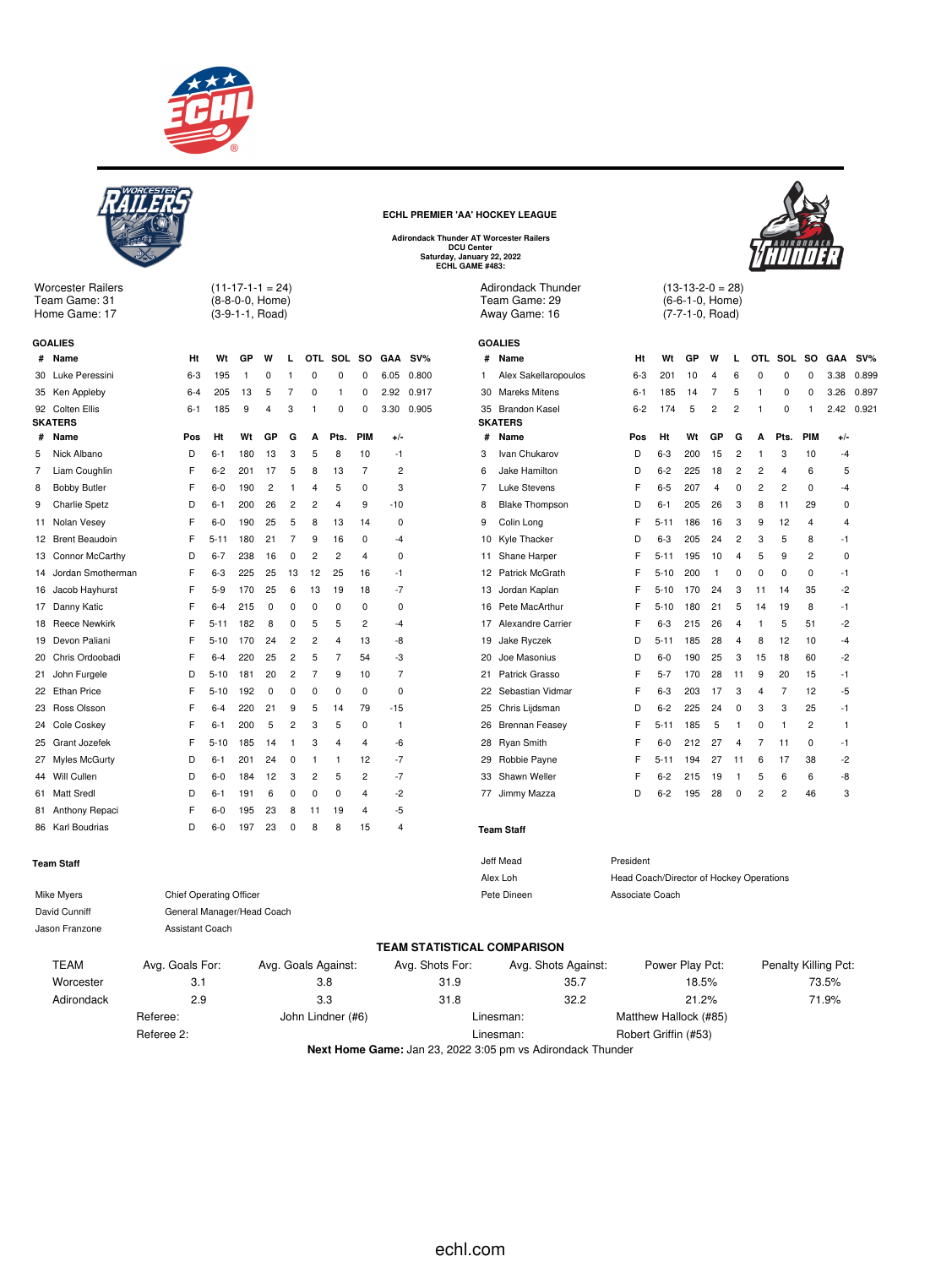#### **Standings**

| Eastern<br><b>North</b> |                                                    |           |           |    |       |                |                |            |            |     |     |            |           |               |         |                  |                  |                 |                 |
|-------------------------|----------------------------------------------------|-----------|-----------|----|-------|----------------|----------------|------------|------------|-----|-----|------------|-----------|---------------|---------|------------------|------------------|-----------------|-----------------|
| Rank                    | Team                                               | GP        | <b>GR</b> | W  | L     |                | OTL SOL PTS    |            | <b>PCT</b> | GF  | GA  | <b>PIM</b> |           | <b>RW ROW</b> | S/O     | Home             | Away             | P10             | <b>STK</b>      |
| $\mathbf{1}$            | Newfoundland Growlers                              | 23        | 44        | 16 | 5     | 2              | $\mathbf 0$    | 34         | 0.739      | 90  | 61  | 320        | 14        | 15            | $1 - 0$ | $6 - 5 - 1 - 0$  | $10-0-1-0$       | $5 - 3 - 2 - 0$ | $2 - 0 - 2 - 0$ |
| $\overline{2}$          | <b>Reading Royals</b>                              | 29        | 42        | 16 | 8     | 4              | $\overline{1}$ | 37         | 0.638      | 95  | 88  | 278        | 14        | 16            | $0 - 1$ | $10-1-2-0$       | $6 - 7 - 2 - 1$  | $8 - 2 - 0 - 0$ | $2 - 0 - 0 - 0$ |
| 3                       | Trois-Rivières Lions                               | 25        | 44        | 15 | 9     | 0              | $\overline{1}$ | 31         | 0.620      | 94  | 81  | 346        | 11        | 14            | $1 - 1$ | $6 - 5 - 0 - 1$  | $9 - 4 - 0 - 0$  | $7 - 2 - 0 - 1$ | $1 - 0 - 0 - 0$ |
| $\overline{4}$          | Adirondack Thunder                                 | 28        | 43        | 13 | 13    | $\overline{2}$ | $\mathbf 0$    | 28         | 0.500      | 82  | 93  | 419        | 12        | 13            | $0 - 0$ | $6 - 6 - 1 - 0$  | $7 - 7 - 1 - 0$  | $4 - 5 - 1 - 0$ | $0 - 3 - 0 - 0$ |
| 5                       | <b>Maine Mariners</b>                              |           | 31 40     | 13 | 14    | 3              | $\mathbf{1}$   | 30         | 0.484      | 99  | 113 | 431        | 11        | 12            | $1 - 1$ | $9 - 7 - 1 - 0$  | $4 - 7 - 2 - 1$  | $6 - 4 - 0 - 0$ | $0 - 2 - 0 - 0$ |
| 6                       | <b>Worcester Railers</b>                           |           | 30 41     |    | 11 17 | $\overline{1}$ | $\overline{1}$ | 24         | 0.400      | 92  | 114 | 343        | - 9       | 10            | $1 - 1$ | $8 - 8 - 0 - 0$  | $3 - 9 - 1 - 1$  | $3 - 6 - 1 - 0$ | $0 - 2 - 0 - 0$ |
| South                   |                                                    |           |           |    |       |                |                |            |            |     |     |            |           |               |         |                  |                  |                 |                 |
| Rank                    | Team                                               | <b>GP</b> | GR        | W  | L     |                | OTL SOL PTS    |            | <b>PCT</b> | GF  | GA  | <b>PIM</b> |           | <b>RW ROW</b> | S/O     | Home             | Away             | P10             | <b>STK</b>      |
| 1                       | Jacksonville Icemen                                | 33        | 39        | 21 | 9     | $\overline{2}$ | $\mathbf{1}$   | 45         | 0.682      | 100 | 76  | 444        | 15        | 18            | $3 - 1$ | $12 - 5 - 0 - 0$ | $9 - 4 - 2 - 1$  | $8 - 1 - 1 - 0$ | $3 - 0 - 1 - 0$ |
| $\overline{c}$          | Florida Everblades                                 | 36        | 36        | 19 | 11    | 3              | 3              | 44         | 0.611 122  |     | 93  | 591        | 19        | 19            | $0 - 3$ | $6 - 9 - 0 - 2$  | $13 - 2 - 3 - 1$ | $5 - 4 - 1 - 0$ | $0 - 3 - 0 - 0$ |
| 3                       | Orlando Solar Bears                                |           | 34 37     | 19 | 13    | $\overline{2}$ | 0              | 40         | 0.588      | 105 | 108 | 377        | 15        | 18            | $1 - 0$ | $11 - 4 - 1 - 0$ | $8 - 9 - 1 - 0$  | $6 - 3 - 1 - 0$ | $1 - 0 - 1 - 0$ |
| 4                       | <b>Atlanta Gladiators</b>                          | 37        | 35        | 20 | 14    | $\overline{c}$ | $\mathbf{1}$   | 43         | 0.581      | 104 | 102 | 610        | 16        | 19            | $1 - 1$ | $14 - 6 - 1 - 0$ | $6 - 8 - 1 - 1$  | $8 - 2 - 0 - 0$ | $4 - 0 - 0 - 0$ |
| 5                       | Greenville Swamp Rabbits                           |           | 31 41     | 10 | 15    | 3              | 3              | 26         | 0.419      | 81  | 98  | 381        | 8         | 10            | $0 - 3$ | $7 - 6 - 3 - 0$  | $3 - 9 - 0 - 3$  | $1 - 5 - 2 - 2$ | $1 - 0 - 0 - 0$ |
| 6                       | South Carolina Stingrays                           | 34        | 38        | 12 | 19    | 3              | $\mathbf 0$    | 27         | 0.397      | 79  | 110 | 486        | 8         | 10            | $2 - 0$ | $8 - 7 - 2 - 0$  | $4 - 12 - 1 - 0$ | $3 - 6 - 1 - 0$ | $0 - 1 - 0 - 0$ |
| $\overline{7}$          | Norfolk Admirals                                   |           | 33 39     | 12 | 19    | $\overline{1}$ | $\mathbf{1}$   | 26         | 0.394      | 86  | 124 | 602 7      |           | 10            | $2 - 1$ | $6 - 7 - 1 - 0$  | $6 - 12 - 0 - 1$ | $2 - 7 - 1 - 0$ | $0 - 3 - 1 - 0$ |
| Western<br>Central      |                                                    |           |           |    |       |                |                |            |            |     |     |            |           |               |         |                  |                  |                 |                 |
| Rank                    | Team                                               | <b>GP</b> | GR        | W  | L     |                | OTL SOL PTS    |            | <b>PCT</b> | GF  | GA  | <b>PIM</b> |           | <b>RW ROW</b> | S/O     | Home             | Away             | P <sub>10</sub> | <b>STK</b>      |
| 1                       | <b>Toledo Walleye</b>                              | 33        | 39        | 23 | 8     | 0              | $\overline{c}$ | 48         | 0.727      | 124 | 85  | 322        | 17        | -23           | $0 - 2$ | $11 - 2 - 0 - 1$ | $12 - 6 - 0 - 1$ | $7 - 2 - 0 - 1$ | $3 - 0 - 0 - 0$ |
| $\overline{c}$          | Fort Wayne Komets                                  | 34        | 38        | 18 | 12    | $\overline{4}$ | $\mathbf 0$    | 40         | 0.588      | 109 | 98  | 479        | 17        | 18            | $0 - 0$ | $12 - 5 - 2 - 0$ | $6 - 7 - 2 - 0$  | $4 - 5 - 1 - 0$ | $1 - 0 - 0 - 0$ |
| 3                       | Cincinnati Cyclones                                |           | 35 37     | 20 | 14    | $\overline{1}$ | $\mathbf 0$    | 41         | 0.586      | 122 | 107 | 546        | 17        | -18           | $2 - 0$ | $12 - 5 - 0 - 0$ | $8 - 9 - 1 - 0$  | $6 - 3 - 1 - 0$ | $0 - 3 - 0 - 0$ |
| $\overline{4}$          | Kalamazoo Wings                                    |           | 33 39     | 19 | 14    | $\mathbf 0$    | $\mathbf 0$    | 38         | 0.576      | 115 | 116 | 427        | 17        | 18            | $1 - 0$ | $12 - 5 - 0 - 0$ | $7 - 9 - 0 - 0$  | $6 - 4 - 0 - 0$ | $0 - 2 - 0 - 0$ |
| 5                       | <b>Wheeling Nailers</b>                            |           | 33 39     | 18 | 14    | $\overline{1}$ | $\mathbf 0$    | 37         | 0.561      | 119 | 112 | 612        | 14        | 18            | $0-0$   | $8 - 7 - 0 - 0$  | $10-7-1-0$       | $4 - 6 - 0 - 0$ | $3 - 0 - 0 - 0$ |
| 6                       | Indy Fuel                                          | 34        | 38        | 15 | 15    | $\overline{2}$ | $\overline{c}$ | 34         | 0.500      | 117 | 113 | 558        | 14        | -15           | $0 - 2$ | $11 - 5 - 0 - 1$ | $4 - 10 - 2 - 1$ | $7 - 2 - 0 - 1$ | $1 - 0 - 0 - 0$ |
| $\overline{7}$          | <b>Iowa Heartlanders</b>                           | 36        | 36        | 12 | 18    | 5              | $\mathbf{1}$   | 30         | 0.417      | 99  | 135 |            | 468 10 11 |               | $1 - 1$ | $6 - 6 - 4 - 1$  | $6 - 12 - 1 - 0$ | $3 - 5 - 2 - 0$ | $0 - 1 - 0 - 0$ |
| <b>Mountain</b>         |                                                    |           |           |    |       |                |                |            |            |     |     |            |           |               |         |                  |                  |                 |                 |
| Rank                    | Team                                               | <b>GP</b> | GR        | W  | L     |                | OTL SOL        | <b>PTS</b> | <b>PCT</b> | GF  | GA  | PIM        |           | <b>RW ROW</b> | S/O     | Home             | Away             | P <sub>10</sub> | <b>STK</b>      |
| $\mathbf{1}$            | <b>Utah Grizzlies</b>                              | 37        | 35        | 23 | 12    | $\overline{1}$ | $\mathbf{1}$   | 48         | 0.649      | 130 | 111 | 557        | 20        | -23           | $0 - 1$ | $13 - 5 - 0 - 0$ | $10-7-1-1$       | $6 - 3 - 0 - 1$ | $2 - 0 - 0 - 0$ |
| $\overline{c}$          | <b>Tulsa Oilers</b>                                |           | 33 39     | 18 | 14    | $^{\circ}$     | $\mathbf{1}$   | 37         | 0.561      | 98  | 102 | 321        | 14        | 18            | $0 - 1$ | $10 - 8 - 0 - 1$ | $8 - 6 - 0 - 0$  | $5 - 5 - 0 - 0$ | $1 - 0 - 0 - 0$ |
| 3                       | Idaho Steelheads                                   |           | 35 37     | 19 | 15    | $\mathbf 0$    | $\overline{1}$ | 39         | 0.557      | 104 | 85  | 369        | 16        | 18            | $1 - 1$ | $13 - 5 - 0 - 0$ | $6 - 10 - 0 - 1$ | $3 - 7 - 0 - 0$ | $0 - 2 - 0 - 0$ |
| $\overline{4}$          | Rapid City Rush                                    | 37        | 35        | 18 | 14    | 3              | $\overline{2}$ | 41         | 0.554      | 116 | 116 | 479        | 16        | 18            | $0 - 2$ | $9 - 7 - 2 - 1$  | $9 - 7 - 1 - 1$  | $6 - 2 - 2 - 0$ | $4 - 0 - 0 - 0$ |
| 5                       | Allen Americans                                    |           | 31 40     | 14 | 12    | $\overline{4}$ | $\mathbf{1}$   | 33         | 0.532      | 106 | 117 | 466        | 13        | 13            | $1 - 1$ | $6 - 6 - 2 - 0$  | $8 - 6 - 2 - 1$  | $5 - 3 - 1 - 1$ | $0 - 1 - 0 - 0$ |
| 6                       | Kansas City Mavericks                              |           | 35 37     | 17 | -17   | $\overline{1}$ | $\overline{0}$ | 35         | 0.500      | 108 | 118 | 754        | 11        | 15            | $2 - 0$ | $9 - 8 - 1 - 0$  | $8 - 9 - 0 - 0$  | $6 - 4 - 0 - 0$ | $0 - 1 - 0 - 0$ |
| $\overline{7}$          | Wichita Thunder<br>$x =$ Clinched Playoff Position |           | 36 36     | 12 | 19    | 5              | 0              | 29         | 0.403      | 98  | 118 | 444        | 9         | 9             | $3-0$   | $6 - 10 - 4 - 0$ | $6 - 9 - 1 - 0$  | $2 - 5 - 3 - 0$ | $0 - 3 - 1 - 0$ |

x = Clinched Playoff Position y = Clinched Division z = Regular Season Champion

#### **Friday, January 21 2022**

Reading 5 at Adirondack 2 Final Atlanta 5 at Florida 3 Final Cincinnati 1 at Indy 3 Final South Carolina 1 at Jacksonville 2 Final Newfoundland 9 at Kansas City 4 Final Orlando 6 at Maine 2 Final Idaho 2 at Rapid City 5 Final Iowa 3 at Toledo 4 Final Allen 4 at Utah 6 Final Kalamazoo 2 at Wheeling 6 Final Tulsa 3 at Wichita 2 Final OT1 Trois-Rivières 4 at Worcester 3 Final

#### **Saturday, January 22 2022**

Trois-Rivières at Reading 4:00 pm EST Orlando at Maine 6:00 pm EST Atlanta at Florida 7:00 pm EST Kalamazoo at Indy 7:00 pm EST South Carolina at Jacksonville 7:00 pm EST Adirondack at Worcester 7:05 pm EST Iowa at Wheeling 7:10 pm EST Cincinnati at Fort Wayne 7:30 pm EST Newfoundland at Kansas City 7:05 pm CST Wichita at Tulsa 7:05 pm CST Idaho at Rapid City 7:05 pm MST Allen at Utah 7:10 pm MST

#### **Sunday, January 23 2022**

Indy at Kalamazoo 3:00 pm EST Orlando at Maine 3:00 pm EST Trois-Rivières at Reading 3:00 pm EST Adirondack at Worcester 3:05 pm EST Jacksonville at South Carolina 3:05 pm EST Iowa at Wheeling 4:10 pm EST Allen at Utah 1:10 pm MST Fort Wayne at Toledo 5:15 pm EST Kansas City at Wichita 4:05 pm CST Newfoundland at Tulsa 4:05 pm CST Idaho at Rapid City 4:05 pm MST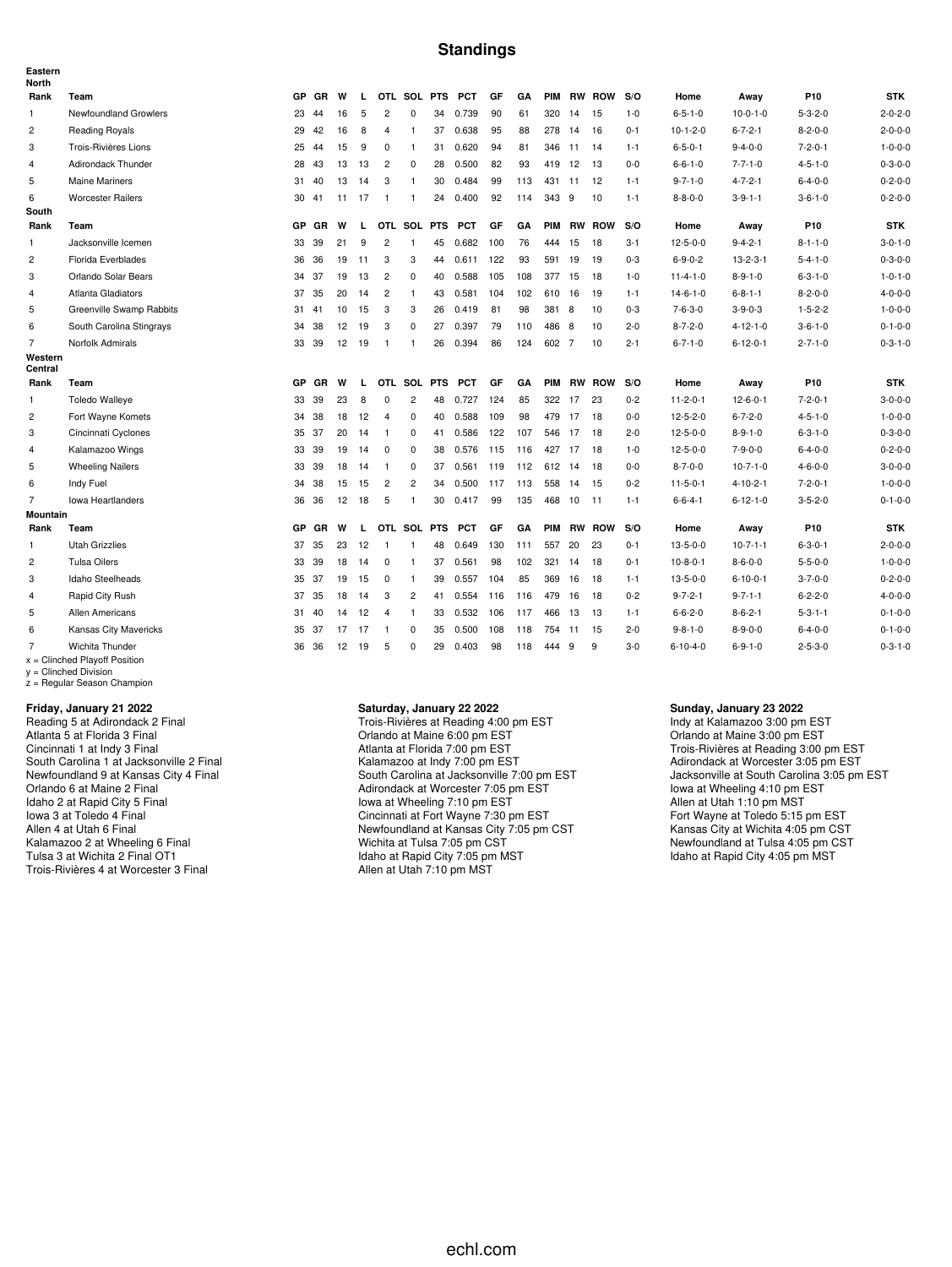# **Conference Standings**

| Eastern        |                              |           |           |       |    |                |                |    |                      |         |                |            |    |            |                  |                  |                 |                 |
|----------------|------------------------------|-----------|-----------|-------|----|----------------|----------------|----|----------------------|---------|----------------|------------|----|------------|------------------|------------------|-----------------|-----------------|
| Rank           | Team                         |           | GP GR W   |       | L. |                | OTL SOL PTS    |    | PCT                  | GF      | GA             |            |    | S/O RW ROW | Home             | Away             | P <sub>10</sub> | <b>STK</b>      |
| 1              | <b>Newfoundland Growlers</b> |           | 23 44     | 16    | 5  | $\overline{2}$ | 0              | 34 | 0.739                | 90      | 61             | $1-0$      | 14 | -15        | $6 - 5 - 1 - 0$  | $10-0-1-0$       | $5 - 3 - 2 - 0$ | $2 - 0 - 2 - 0$ |
| $\overline{c}$ | Jacksonville Icemen          |           | 33 39     | 21    | 9  | $\overline{2}$ | $\mathbf{1}$   | 45 | 0.682                | 100     | 76             | $3-1$ 15   |    | 18         | $12 - 5 - 0 - 0$ | $9 - 4 - 2 - 1$  | $8 - 1 - 1 - 0$ | $3 - 0 - 1 - 0$ |
| 3              | <b>Reading Royals</b>        |           | 29 42     | 16    | 8  | $\overline{4}$ | $\mathbf{1}$   | 37 | 0.638                | 95      | 88             | $0-1$ 14   |    | 16         | $10-1-2-0$       | $6 - 7 - 2 - 1$  | $8 - 2 - 0 - 0$ | $2 - 0 - 0 - 0$ |
| 4              | Trois-Rivières Lions         |           | 25 44     | 15    | 9  | $\Omega$       | $\mathbf{1}$   | 31 | 0.620                | 94      | 81             | $1 - 1$ 11 |    | 14         | $6 - 5 - 0 - 1$  | $9 - 4 - 0 - 0$  | $7 - 2 - 0 - 1$ | $1 - 0 - 0 - 0$ |
| 5              | Florida Everblades           |           | 36 36     | 19 11 |    | 3              | 3              | 44 | 0.611                | 122     | 93             | $0 - 3$    | 19 | 19         | $6 - 9 - 0 - 2$  | $13 - 2 - 3 - 1$ | $5 - 4 - 1 - 0$ | $0 - 3 - 0 - 0$ |
| 6              | Orlando Solar Bears          |           | 34 37     | 19 13 |    | $\overline{c}$ | 0              | 40 | 0.588                | 105     | 108            | $1 - 0$    | 15 | 18         | $11 - 4 - 1 - 0$ | $8 - 9 - 1 - 0$  | $6 - 3 - 1 - 0$ | $1 - 0 - 1 - 0$ |
| $\overline{7}$ | Atlanta Gladiators           |           | 37 35     | 20 14 |    | $\overline{2}$ | $\mathbf{1}$   | 43 | 0.581                |         | 104 102 1-1 16 |            |    | 19         | $14 - 6 - 1 - 0$ | $6 - 8 - 1 - 1$  | $8 - 2 - 0 - 0$ | $4 - 0 - 0 - 0$ |
| 8              | <b>Adirondack Thunder</b>    |           | 28 43     | 13 13 |    | $\overline{2}$ | $\mathbf 0$    | 28 | 0.500                | 82      | 93             | $0-0$      | 12 | -13        | $6 - 6 - 1 - 0$  | $7 - 7 - 1 - 0$  | $4 - 5 - 1 - 0$ | $0 - 3 - 0 - 0$ |
| 9              | <b>Maine Mariners</b>        |           | 31 40     | 13 14 |    | 3              | $\mathbf{1}$   | 30 | 0.484                | 99      | 113            | $1 - 1$ 11 |    | 12         | $9 - 7 - 1 - 0$  | $4 - 7 - 2 - 1$  | $6 - 4 - 0 - 0$ | $0 - 2 - 0 - 0$ |
| 10             | Greenville Swamp Rabbits     |           | 31 41     | 10 15 |    | 3              | 3              | 26 | 0.419                | 81      | 98             | $0-3$ 8    |    | 10         | $7 - 6 - 3 - 0$  | $3 - 9 - 0 - 3$  | $1 - 5 - 2 - 2$ | $1 - 0 - 0 - 0$ |
| 11             | <b>Worcester Railers</b>     |           | 30 41     | 11 17 |    | - 1            | $\mathbf{1}$   | 24 | 0.400                | 92      | 114            | $1 - 1$ 9  |    | 10         | $8 - 8 - 0 - 0$  | $3 - 9 - 1 - 1$  | $3 - 6 - 1 - 0$ | $0 - 2 - 0 - 0$ |
| 12             | South Carolina Stingrays     |           | 34 38     | 12 19 |    | 3              | $\mathbf 0$    | 27 | 0.397                | 79      | $110$ 2-0 8    |            |    | 10         | $8 - 7 - 2 - 0$  | $4 - 12 - 1 - 0$ | $3 - 6 - 1 - 0$ | $0 - 1 - 0 - 0$ |
| 13             | Norfolk Admirals             |           | 33 39     | 12 19 |    | -1             | -1             | 26 | 0.394                | 86      |                | 124 2-1 7  |    | 10         | $6 - 7 - 1 - 0$  | $6 - 12 - 0 - 1$ | $2 - 7 - 1 - 0$ | $0 - 3 - 1 - 0$ |
| Western        |                              |           |           |       |    |                |                |    |                      |         |                |            |    |            |                  |                  |                 |                 |
| Rank           | Team                         | <b>GP</b> | <b>GR</b> | W     | L  |                | OTL SOL PTS    |    | <b>PCT</b>           | GF      | GA             |            |    | S/O RW ROW | Home             | Away             | P <sub>10</sub> | <b>STK</b>      |
| 1              | <b>Toledo Walleye</b>        |           | 33 39     | 23    | 8  | $\Omega$       | $\overline{2}$ | 48 | 0.727                | 124     | 85             | $0-2$ 17   |    | 23         | $11 - 2 - 0 - 1$ | $12 - 6 - 0 - 1$ | $7 - 2 - 0 - 1$ | $3 - 0 - 0 - 0$ |
| $\overline{c}$ | <b>Utah Grizzlies</b>        | 37        | 35        | 23 12 |    | $\overline{1}$ | $\mathbf{1}$   | 48 | 0.649                | 130 111 |                | $0-1$ 20   |    | 23         | $13 - 5 - 0 - 0$ | $10-7-1-1$       | $6 - 3 - 0 - 1$ | $2 - 0 - 0 - 0$ |
| 3              | Fort Wayne Komets            |           | 34 38     | 18 12 |    | $\overline{4}$ | 0              | 40 | 0.588                | 109     | 98             | $0-0$ 17   |    | 18         | $12 - 5 - 2 - 0$ | $6 - 7 - 2 - 0$  | $4 - 5 - 1 - 0$ | $1 - 0 - 0 - 0$ |
| 4              | Cincinnati Cyclones          |           | 35 37     | 20 14 |    | $\overline{1}$ | 0              | 41 | 0.586                |         | 122 107 2-0 17 |            |    | 18         | $12 - 5 - 0 - 0$ | $8 - 9 - 1 - 0$  | $6 - 3 - 1 - 0$ | $0 - 3 - 0 - 0$ |
| 5              | Kalamazoo Wings              |           | 33 39     | 19 14 |    | 0              | $\mathbf 0$    | 38 | 0.576                |         | 115 116 1-0 17 |            |    | 18         | $12 - 5 - 0 - 0$ | $7 - 9 - 0 - 0$  | $6 - 4 - 0 - 0$ | $0 - 2 - 0 - 0$ |
| 6              | <b>Wheeling Nailers</b>      |           | 33 39     | 18 14 |    | - 1            | $\Omega$       | 37 | 0.561 119 112 0-0 14 |         |                |            |    | 18         | $8 - 7 - 0 - 0$  | $10-7-1-0$       | $4 - 6 - 0 - 0$ | $3 - 0 - 0 - 0$ |
| $\overline{7}$ | <b>Tulsa Oilers</b>          |           | 33 39     | 18 14 |    | $\overline{0}$ | $\mathbf{1}$   | 37 | 0.561                | 98      |                | 102 0-1 14 |    | 18         | $10-8-0-1$       | $8 - 6 - 0 - 0$  | $5 - 5 - 0 - 0$ | $1 - 0 - 0 - 0$ |
| 8              | <b>Idaho Steelheads</b>      |           | 35 37     | 19 15 |    | 0              | $\mathbf{1}$   | 39 | 0.557                | 104     | 85             | $1 - 1$ 16 |    | 18         | $13 - 5 - 0 - 0$ | $6 - 10 - 0 - 1$ | $3 - 7 - 0 - 0$ | $0 - 2 - 0 - 0$ |
| 9              | Rapid City Rush              |           | 37 35     | 18 14 |    | 3              | $\overline{c}$ | 41 | 0.554                |         | 116 116 0-2 16 |            |    | 18         | $9 - 7 - 2 - 1$  | $9 - 7 - 1 - 1$  | $6 - 2 - 2 - 0$ | $4 - 0 - 0 - 0$ |
| 10             | <b>Allen Americans</b>       |           | 31 40     | 14 12 |    | $\overline{4}$ | $\mathbf{1}$   | 33 | 0.532 106 117 1-1 13 |         |                |            |    | -13        | $6 - 6 - 2 - 0$  | $8 - 6 - 2 - 1$  | $5 - 3 - 1 - 1$ | $0 - 1 - 0 - 0$ |
| 11             | Indy Fuel                    |           | 34 38     | 15 15 |    | $\overline{c}$ | $\overline{c}$ | 34 | 0.500 117 113 0-2 14 |         |                |            |    | 15         | $11 - 5 - 0 - 1$ | $4 - 10 - 2 - 1$ | $7 - 2 - 0 - 1$ | $1 - 0 - 0 - 0$ |
| 12             | Kansas City Mavericks        |           | 35 37     | 17 17 |    | $\overline{1}$ | 0              | 35 | 0.500                |         | 108 118 2-0 11 |            |    | 15         | $9 - 8 - 1 - 0$  | $8 - 9 - 0 - 0$  | $6 - 4 - 0 - 0$ | $0 - 1 - 0 - 0$ |
| 13             | <b>Iowa Heartlanders</b>     |           | 36 36     | 12 18 |    | 5              | $\mathbf{1}$   | 30 | 0.417                | 99      | 135            | 1-1 10     |    | -11        | $6 - 6 - 4 - 1$  | $6 - 12 - 1 - 0$ | $3 - 5 - 2 - 0$ | $0 - 1 - 0 - 0$ |
| 14             | Wichita Thunder              | 36        | -36       | 12 19 |    | 5              | $\Omega$       | 29 | 0.403                | 98      | 118            | 3-0        | 9  | 9          | $6 - 10 - 4 - 0$ | $6 - 9 - 1 - 0$  | $2 - 5 - 3 - 0$ | $0 - 3 - 1 - 0$ |
|                | * Division Leader            |           |           |       |    |                |                |    |                      |         |                |            |    |            |                  |                  |                 |                 |

x = Clinched Playoff Position

y = Clinched Division

z = Regular Season Champion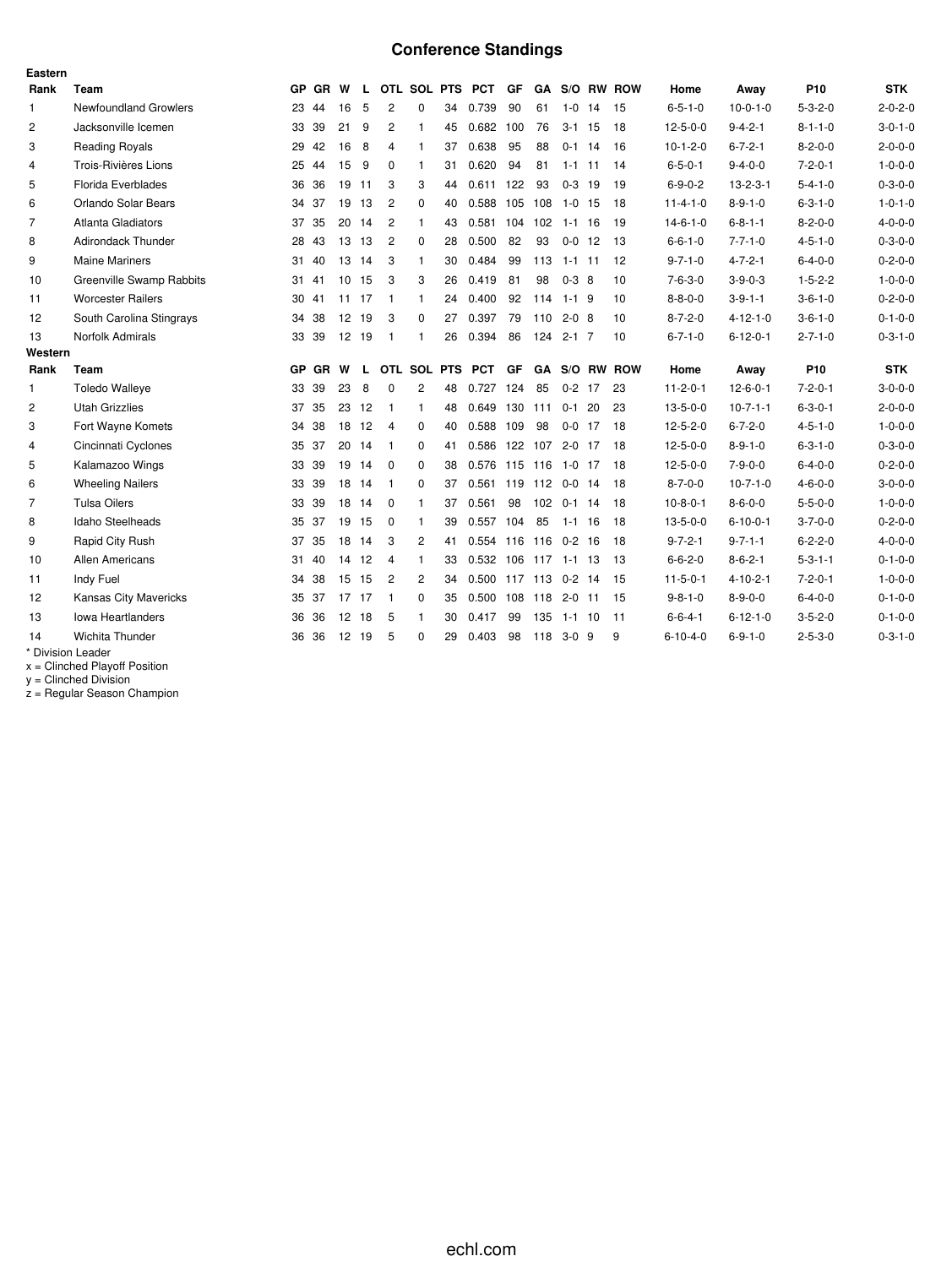## **Attendance Report**

| Team               | Yesterday | <b>Total</b> | Games | Average |
|--------------------|-----------|--------------|-------|---------|
| Toledo             | 7584      | 107086       | 14    | 7649    |
| Fort Wayne         |           | 126084       | 19    | 6636    |
| Jacksonville       | 6879      | 102735       | 17    | 6043    |
| Tulsa              |           | 101555       | 19    | 5345    |
| Cincinnati         |           | 88723        | 17    | 5219    |
| Idaho              |           | 88866        | 18    | 4937    |
| Orlando            |           | 77732        | 16    | 4858    |
| Florida            | 5520      | 81490        | 17    | 4794    |
| Worcester          | 2506      | 61383        | 16    | 3836    |
| Utah               | 3521      | 68757        | 18    | 3820    |
| Adirondack         | 4389      | 45026        | 13    | 3464    |
| Indy               | 3191      | 57052        | 17    | 3356    |
| Wichita            | 6667      | 66465        | 20    | 3323    |
| Kalamazoo          |           | 56451        | 17    | 3321    |
| South Carolina     |           | 55150        | 17    | 3244    |
| Trois-Rivières     |           | 37734        | 12    | 3145    |
| Rapid City         | 2986      | 59546        | 19    | 3134    |
| Allen              |           | 41962        | 14    | 2997    |
| Atlanta            |           | 62044        | 21    | 2954    |
| Reading            |           | 37861        | 13    | 2912    |
| Greenville         |           | 45625        | 16    | 2852    |
| <b>Kansas City</b> | 2821      | 49607        | 18    | 2756    |
| Norfolk            |           | 38073        | 14    | 2720    |
| Maine              | 2656      | 45630        | 17    | 2684    |
| lowa               |           | 31126        | 17    | 1831    |
| Newfoundland       |           | 20745        | 12    | 1729    |
| Wheeling           | 1443      | 23930        | 15    | 1595    |
| League             | 50163     | 1678438      | 443   | 3789    |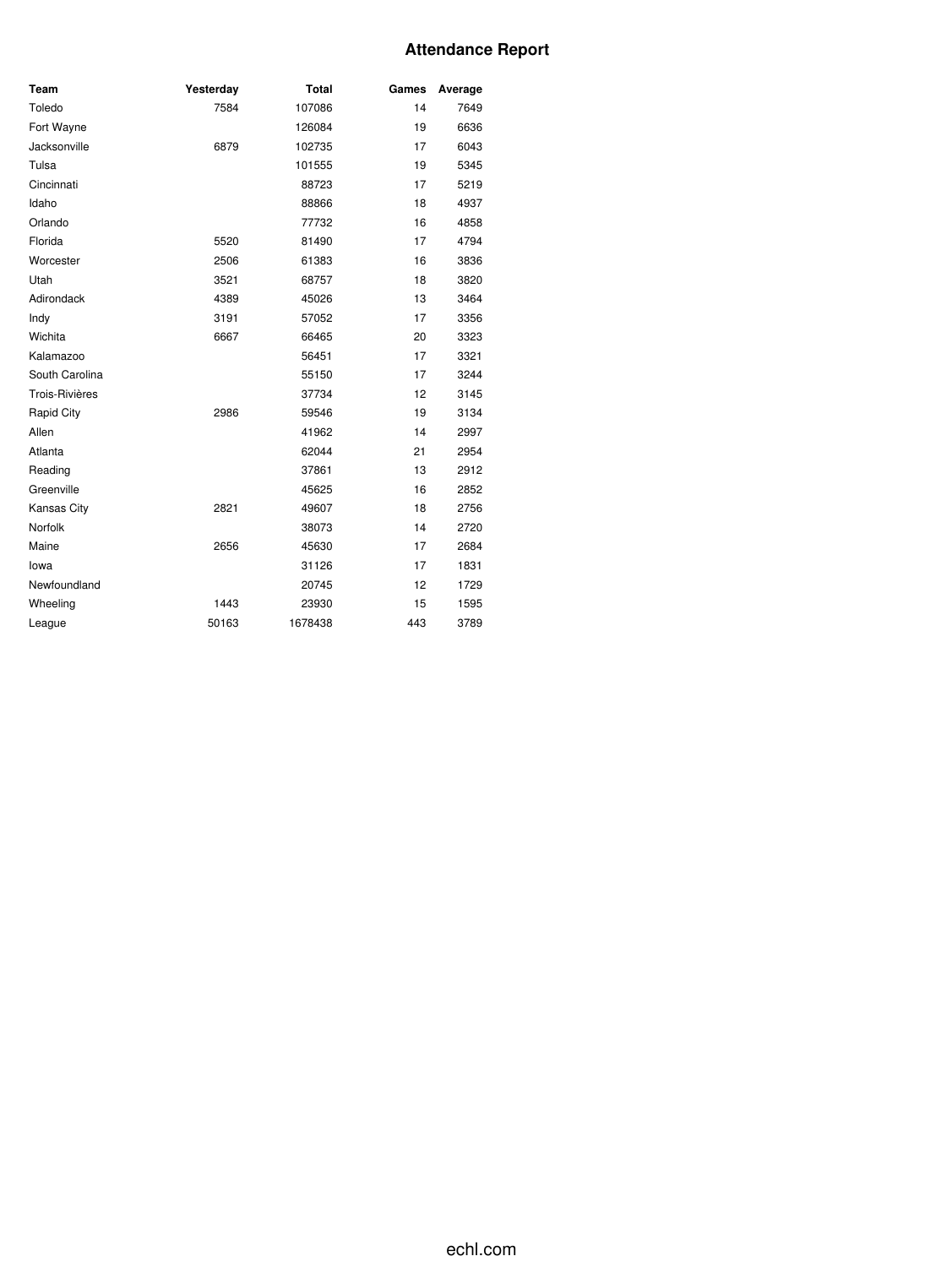#### **Leaders (Overall)**

| <b>Top 20 Scorers</b>   |                       |            |    |    |    |            |
|-------------------------|-----------------------|------------|----|----|----|------------|
| Rank                    | Player                | Team       | GP | G  | A  | <b>PTS</b> |
| 1                       | <b>Blake Winiecki</b> | <b>FLA</b> | 33 | 17 | 25 | 42         |
| 2                       | <b>TJ Hensick</b>     | <b>TOL</b> | 33 | 16 | 24 | 40         |
| 3                       | Chad Costello         | <b>ALN</b> | 31 | 17 | 22 | 39         |
| $\overline{\mathbf{4}}$ | Logan Nelson          | RC         | 33 | 11 | 27 | 38         |
| 5                       | John McCarron         | <b>FLA</b> | 34 | 16 | 20 | 36         |
| 6                       | A.J. White            | IDH        | 35 | 13 | 22 | 35         |
| 7                       | Alex Aleardi          | <b>FLA</b> | 34 | 17 | 17 | 34         |
| 8                       | Joe Pendenza          | <b>FLA</b> | 36 | 14 | 20 | 34         |
| 9                       | Nick Pastujov         | KC         | 30 | 13 | 21 | 34         |
| 10                      | <b>Brayden Watts</b>  | <b>WIC</b> | 35 | 7  | 26 | 33         |
| 11                      | Jared Thomas          | <b>IND</b> | 30 | 9  | 23 | 32         |
| 12                      | Dylan Sadowy          | <b>TUL</b> | 32 | 17 | 14 | 31         |
| 13                      | Patrick Watling       | <b>WHL</b> | 20 | 12 | 19 | 31         |
| 14                      | Zach O'Brien          | <b>NFL</b> | 22 | 12 | 19 | 31         |
| 15                      | Darik Angeli          | KC         | 27 | 11 | 20 | 31         |
| 16                      | Several Players Tied  |            |    |    |    | 30         |

# **Minor Penalties**

| Rank           | Player                           | Team           |           | GP MinPen    |
|----------------|----------------------------------|----------------|-----------|--------------|
| 1              | Andrew Nielsen                   | <b>UTA</b>     | 32        | 35           |
| $\overline{2}$ | Sam Thibault                     | <b>NOR</b>     | 31        | 29           |
| 3              | Marcus Crawford                  | KC             | 35        | 27           |
| 4              | Mikael Robidoux                  | KC             | 20        | 26           |
| 5              | $^{\star}$<br><b>Riley McKay</b> | <b>IND</b>     | 27        | 26           |
|                | <b>Power Play Goals</b>          |                |           |              |
| Rank           | Player                           | Team           | GP        | <b>PPG</b>   |
| 1              | Peter Abbandonato                | <b>TR</b>      | 18        | 7            |
| $\overline{2}$ | Yushiroh Hirano                  | CIN            | 25        | 7            |
| 3              | Patrick Bajkov                   | <b>REA</b>     | 29        | 7            |
| 4              | Several Players Tied             |                |           | 6            |
| <b>Shots</b>   |                                  |                |           |              |
| Rank           | Player                           | Team           | GP        | <b>Shots</b> |
| 1              | Logan Nelson                     | R <sub>C</sub> | 33        | 165          |
| $\overline{2}$ | Spencer Watson                   | <b>IND</b>     | 32        | 133          |
| 3              | * Jack Doremus                   | TUL            | 30        | 130          |
| 4              | Dylan Sadowy                     | <b>TUL</b>     | 32        | 124          |
| 5              | Cody Sylvester                   | ATL            | 34        | 124          |
|                | <b>Game Winning Goals</b>        |                |           |              |
| Rank           | Player                           | Team           | <b>GP</b> | <b>GWG</b>   |
| 1              | Cody Sylvester                   | <b>ATL</b>     | 34        | 5            |
| 2              |                                  |                |           |              |
|                | Several Players Tied             |                |           | 4            |

#### **Shootout Goals**

| Rank | Playe |
|------|-------|
|------|-------|

**Rank Player Team SOG SOA** Several Players Tied 2

| Goals                     |                       |                |    |     |
|---------------------------|-----------------------|----------------|----|-----|
| Rank                      | Player                | Team           | GP | G   |
| 1                         | <b>Blake Winiecki</b> | FLA            | 33 | 17  |
| 2                         | Chad Costello         | <b>ALN</b>     | 31 | 17  |
| 3                         | Alex Aleardi          | <b>FLA</b>     | 34 | 17  |
| 4                         | Dylan Sadowy          | <b>TUL</b>     | 32 | 17  |
| 5                         | Several Players Tied  |                |    | 16  |
| Assists                   |                       |                |    |     |
| Rank                      | Player                | Team           | GP | A   |
|                           |                       |                |    |     |
| 1                         | Logan Nelson          | R <sub>C</sub> | 33 | 27  |
| 2                         | <b>Brayden Watts</b>  | <b>WIC</b>     | 35 | 26  |
| 3                         | <b>Blake Winiecki</b> | <b>FLA</b>     | 33 | 25  |
| 4                         | Mike Lee              | <b>IND</b>     | 31 | 24  |
| 5                         | <b>TJ</b> Hensick     | TOL            | 33 | 24  |
| <b>Penalty Minutes</b>    |                       |                |    |     |
| Rank                      | Player                | Team           | GP | PIM |
| 1                         | Mikael Robidoux       | KC             | 20 | 157 |
| $\star$<br>$\overline{c}$ | <b>Riley McKay</b>    | <b>IND</b>     | 27 | 122 |
| 3                         | Luke Nogard           | <b>ATL</b>     | 29 | 103 |
| 4                         | Loren Ulett           | KC             | 31 | 103 |

| 5    | Andrew Nielsen         | UTA | 32   | 100            |
|------|------------------------|-----|------|----------------|
|      | <b>Major Penalties</b> |     |      |                |
| Rank | Player                 |     |      | Team GP MajPen |
| 1    | Michael Turner         | ATL | 35 8 |                |
| 2    | Mikael Robidoux        | KC. | 20   |                |
| 3    | Several Players Tied   |     |      | 6              |

| Rank           | <b>Plaver</b>        | Team GP SHG |              |   |
|----------------|----------------------|-------------|--------------|---|
| -1             | <b>Trey Bradley</b>  | UTA         | 23 4         |   |
| $\overline{2}$ | John McCarron        | FI A        | $34 \quad 4$ |   |
| 3              | Several Players Tied |             |              | 3 |

|                            | <b>Shooting Percentage</b>    |            |    |             |                       |            |  |  |  |  |
|----------------------------|-------------------------------|------------|----|-------------|-----------------------|------------|--|--|--|--|
| Rank                       | Player                        | Team       |    |             | <b>GP</b> Goals Shots | <b>PCT</b> |  |  |  |  |
| 1                          | Ryan Lohin                    | <b>ALN</b> | 6  | 6           | 18                    | 33.3       |  |  |  |  |
| 2                          | Justin Almeida                | <b>WHL</b> | 15 | 14          | 46                    | 30.4       |  |  |  |  |
| 3                          | Lewis Zerter-Gossage          | <b>MNE</b> | 7  | 7           | 23                    | 30.4       |  |  |  |  |
| $\overline{4}$             | John Albert                   | <b>TOL</b> | 22 | 13          | 52                    | 25.0       |  |  |  |  |
| 5                          | Stephen Johnson               | <b>WIC</b> | 7  | 4           | 16                    | 25.0       |  |  |  |  |
| <b>Plus/Minus</b>          |                               |            |    |             |                       |            |  |  |  |  |
| Rank                       | Player                        | Team       | GP | $+/-$       |                       |            |  |  |  |  |
| 1                          | <b>TJ Hensick</b>             | <b>TOL</b> | 33 | 22          |                       |            |  |  |  |  |
| 2                          | $^{\star}$<br>Luke Martin     | UTA        | 31 | 21          |                       |            |  |  |  |  |
| 3                          | $^{\star}$<br>Xavier Bouchard | <b>FLA</b> | 29 | 20          |                       |            |  |  |  |  |
| 4                          | John McCarron                 | <b>FLA</b> | 34 | 20          |                       |            |  |  |  |  |
| 5                          | Dajon Mingo                   | <b>CIN</b> | 32 | 19          |                       |            |  |  |  |  |
| <b>Shootout Percentage</b> |                               |            |    |             |                       |            |  |  |  |  |
| Rank                       | Player                        | Team       |    | SOG SOA SO% |                       |            |  |  |  |  |
| 1                          | Several Players Tied          |            |    |             | 100.0                 |            |  |  |  |  |
|                            |                               |            |    |             |                       |            |  |  |  |  |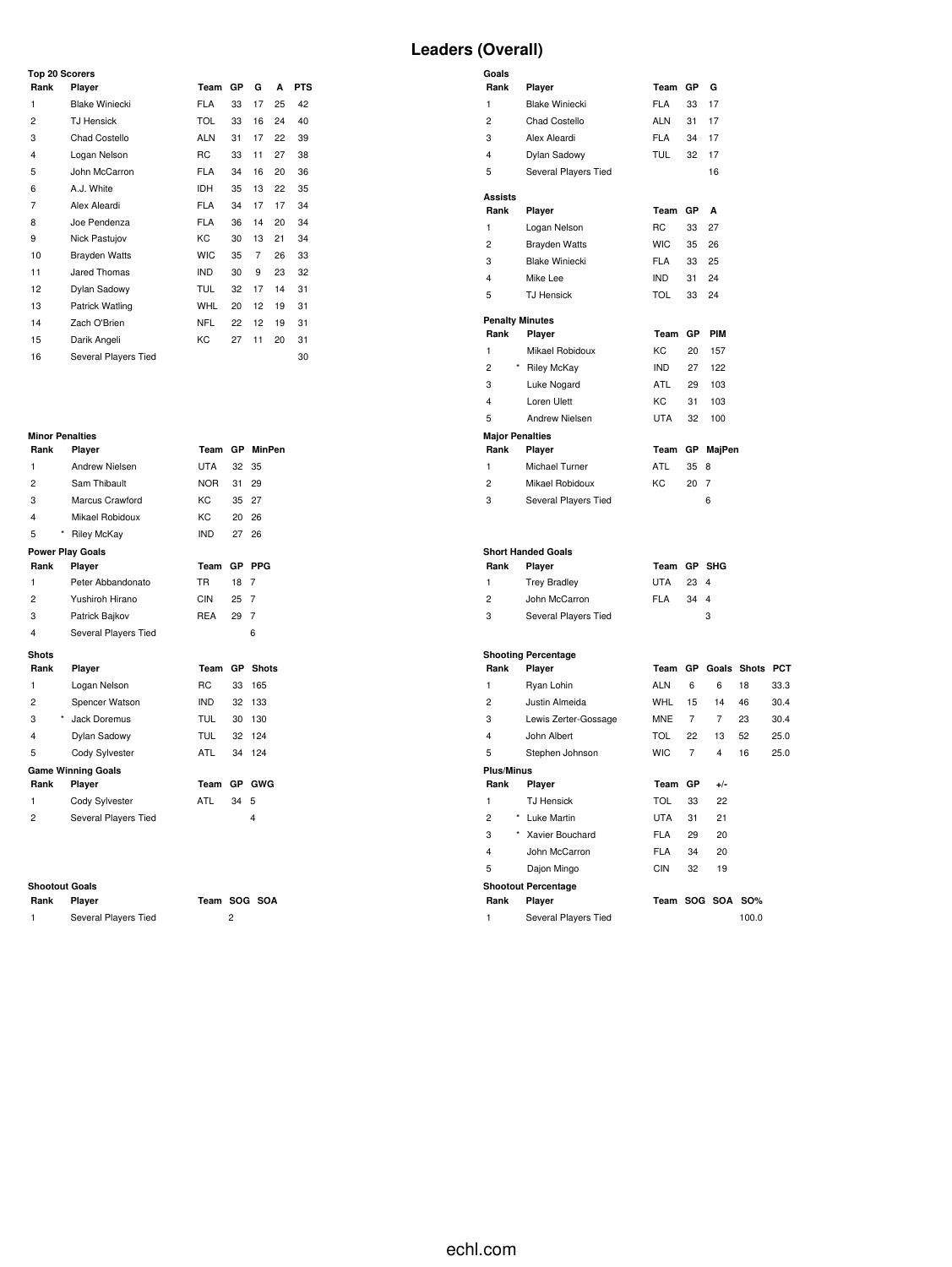# **Leading Goalies**

|                |         | Top 15 Goalies (by GAA)    |            |                |         |    |                |                |                |                         |    |                |            |                |                        |                            |               |         |            |            |                |     |            |
|----------------|---------|----------------------------|------------|----------------|---------|----|----------------|----------------|----------------|-------------------------|----|----------------|------------|----------------|------------------------|----------------------------|---------------|---------|------------|------------|----------------|-----|------------|
| Rank           |         | Player                     | Team       | GP             | Mins    | W  | L              | <b>OTL</b>     | SOL            | <b>SO</b>               | GA | <b>GAA</b>     | <b>SOW</b> | SOL            |                        | SOGA SOA                   | <b>SO%</b>    | SA      | <b>SVS</b> | $SV\%$     |                |     |            |
| 1              |         | <b>Charles Williams</b>    | <b>JAX</b> | 15             | 908     | 9  | 5              | $\mathbf 0$    | $\mathbf{1}$   | 1                       | 32 | $2.11 \quad 0$ |            | $\mathbf{1}$   | $\overline{2}$         | 3                          | 0.333         | 383 351 |            | 0.916      |                |     |            |
| 2              |         | <b>Tyler Parks</b>         | ATL        | 23             | 1376    | 16 | 4              | $\overline{c}$ | $\mathbf{1}$   | $\overline{\mathbf{c}}$ | 49 | $2.14$ 1       |            | $\mathbf{1}$   | $\mathbf{1}$           | 5                          | 0.800 711     |         | 662        | 0.931      |                |     |            |
| 3              | $\star$ | Jake Kupsky                | <b>IDH</b> | 15             | 805     | 8  | 6              | 0              | 0              | $\overline{\mathbf{c}}$ | 29 | $2.16 \quad 0$ |            | 0              | 0                      | $\mathbf 0$                | 0.000         | 333     | 304        | 0.913      |                |     |            |
| 4              |         | <b>Trent Miner</b>         | <b>UTA</b> | 12             | 681     | 8  | $\overline{4}$ | 0              | 0              | 4                       | 25 | $2.20 \quad 0$ |            | 0              | 0                      | 0                          | 0.000         | 345     | 320        | 0.928      |                |     |            |
| 5              |         | Daniel Mannella            | TUL        | 16             | 934     | 11 | 3              | 0              | $\mathbf{1}$   | 0                       | 35 | $2.25 \quad 0$ |            | $\mathbf{1}$   | 3                      | 6                          | 0.500         | 444     | 409        | 0.921      |                |     |            |
| 6              |         | Samuel Harvey              | <b>FW</b>  | 11             | 669     | 8  | $\mathbf{1}$   | $\overline{c}$ | 0              | 1                       | 26 | $2.33\quad0$   |            | 0              | $\mathbf 0$            | 0                          | 0.000         | 388     | 362        | 0.933      |                |     |            |
| 7              |         | Lukas Parik                | <b>RC</b>  | 16             | 967     | 9  | 4              | $\overline{c}$ | $\mathbf{1}$   | $\mathbf{1}$            | 38 | $2.36\quad0$   |            | -1             | $\overline{c}$         | $\overline{c}$             | 0.000 524     |         | 486        | 0.927      |                |     |            |
| 8              |         | Parker Gahagen             | <b>FLA</b> | 13             | 772     | 7  | 4              | $\mathbf{1}$   | $\mathbf{1}$   | 2                       | 31 | $2.41 \quad 0$ |            | $\mathbf{1}$   | $\mathbf{1}$           | 3                          | 0.667         | 329     | 298        | 0.906      |                |     |            |
| 9              |         | <b>Billy Christopoulos</b> | <b>TOL</b> | 17             | 1004    | 13 | $\overline{c}$ | 0              | $\overline{2}$ | 0                       | 41 | $2.45 \quad 0$ |            | $\overline{2}$ | $\overline{4}$         | $\overline{7}$             | 0.429         | 525     | 484        | 0.922      |                |     |            |
| 10             |         | <b>Brad Barone</b>         | ORL        | 20             | 1101    | 12 | 5              | 1              | 0              | 1                       | 45 | $2.45$ 1       |            | 0              | 1                      | 3                          | 0.667         | 638     | 593        | 0.929      |                |     |            |
| 11             |         | Mat Robson                 | <b>CIN</b> |                | 17 1028 | 10 | 6              | 1              | $\mathbf 0$    | $\mathbf{1}$            | 43 | $2.51$ 1       |            | 0              | $\mathbf 0$            | 3                          | 1.000         | 438     | 395        | 0.902      |                |     |            |
| 12             |         | Pat Nagle                  | <b>REA</b> | 12             | 722     | 7  | $\overline{c}$ | $\overline{c}$ | $\overline{1}$ | 1                       | 31 | $2.58$ 0       |            | $\mathbf{1}$   | $\overline{c}$         | 5                          | 0.600         |         | 424 393    | 0.927      |                |     |            |
| 13             |         | Evan Cormier               | <b>NFL</b> | 13             | 791     | 10 | $\overline{c}$ | $\mathbf{1}$   | 0              | $\mathbf{1}$            | 34 | $2.58$ 1       |            | 0              | $\mathbf{1}$           | $\overline{4}$             | 0.750         |         | 347 313    | 0.902      |                |     |            |
| 14             |         | <b>Philippe Desrosiers</b> | <b>TR</b>  | 15             | 885     | 12 | 3              | 0              | 0              | 1                       | 39 | $2.64$ 0       |            | 0              | 0                      | 0                          | 0.000         | 477     | 438        | 0.918      |                |     |            |
| 15             |         | John Lethemon              | GRN        | 12             | 671     | 3  | 6              | $\mathbf{1}$   | $\overline{2}$ | $\mathbf 0$             | 30 | $2.68$ 0       |            | $\overline{2}$ | 3                      | 5                          | 0.400 312 282 |         |            | 0.904      |                |     |            |
|                |         |                            |            |                |         |    |                |                |                |                         |    |                |            |                |                        |                            |               |         |            |            |                |     |            |
| Wins<br>Rank   |         | Player                     | Team       | W              |         |    |                |                |                |                         |    |                |            | Saves<br>Rank  |                        | Player                     |               |         |            | Team       | <b>SVS</b>     |     |            |
| 1              |         | <b>Tyler Parks</b>         | ATL        | 16             |         |    |                |                |                |                         |    |                |            | $\mathbf{1}$   |                        | Evan Buitenhuis            |               |         |            | <b>WIC</b> | 790            |     |            |
| $\overline{c}$ |         | <b>Billy Christopoulos</b> | <b>TOL</b> | 13             |         |    |                |                |                |                         |    |                |            | $\overline{c}$ |                        | <b>Tyler Parks</b>         |               |         |            | ATL        | 662            |     |            |
| 3              |         | Philippe Desrosiers        | TR         | 12             |         |    |                |                |                |                         |    |                |            | 3              |                        | <b>Brad Barone</b>         |               |         |            | ORL        | 593            |     |            |
| $\overline{4}$ |         | <b>Brad Barone</b>         | ORL        | 12             |         |    |                |                |                |                         |    |                |            | $\overline{4}$ |                        | Jeremy Brodeur             |               |         |            | <b>MNE</b> | 578            |     |            |
| 5              |         | Daniel Mannella            | TUL        | 11             |         |    |                |                |                |                         |    |                |            | 5              | $\star$                | Lukas Parik                |               |         |            | <b>RC</b>  | 486            |     |            |
|                |         |                            |            |                |         |    |                |                |                |                         |    |                |            |                |                        |                            |               |         |            |            |                |     |            |
| Losses         |         |                            |            |                |         |    |                |                |                |                         |    |                |            |                | <b>Save Percentage</b> |                            |               |         |            |            |                |     |            |
| Rank           |         | Player                     | Team       | г              |         |    |                |                |                |                         |    |                |            | Rank           |                        | Player                     |               |         |            | Team       | GΑ             | SVS | $SV\%$     |
| 1              |         | Evan Buitenhuis            | <b>WIC</b> | 13             |         |    |                |                |                |                         |    |                |            | $\mathbf{1}$   |                        | Samuel Harvey              |               |         |            | FW         | 26             | 362 | 0.933      |
| 2              |         | David Tendeck              | RC         | 10             |         |    |                |                |                |                         |    |                |            | 2              |                        | <b>Tyler Parks</b>         |               |         |            | ATL        | 49             | 662 | 0.931      |
| 3              |         | Ryan Bednard               | SC         | 9              |         |    |                |                |                |                         |    |                |            | 3              |                        | <b>Brad Barone</b>         |               |         |            | ORL        | 45             | 593 | 0.929      |
| 4              |         | Beck Warm                  | <b>NOR</b> | 9              |         |    |                |                |                |                         |    |                |            | $\overline{4}$ |                        | <b>Trent Miner</b>         |               |         |            | <b>UTA</b> | 25             | 320 | 0.928      |
| 5              |         | <b>Trevor Gorsuch</b>      | KAL        | 8              |         |    |                |                |                |                         |    |                |            | 5              | $\star$                | Lukas Parik                |               |         |            | <b>RC</b>  | 38             | 486 | 0.927      |
| Mins           |         |                            |            |                |         |    |                |                |                |                         |    |                |            |                | <b>Shootout Wins</b>   |                            |               |         |            |            |                |     |            |
| Rank           |         | Player                     | Team       | Mins           |         |    |                |                |                |                         |    |                |            | Rank           |                        | Player                     |               |         |            | Team       | <b>SOW</b>     |     |            |
| 1              |         | Evan Buitenhuis            | <b>WIC</b> | 1461           |         |    |                |                |                |                         |    |                |            | $\mathbf{1}$   |                        | Evan Buitenhuis            |               |         |            | <b>WIC</b> | $\overline{c}$ |     |            |
| $\overline{c}$ |         | <b>Tyler Parks</b>         | ATL        | 1376           |         |    |                |                |                |                         |    |                |            | 2              |                        | Ryan Bednard               |               |         |            | SC         | $\overline{c}$ |     |            |
| 3              |         | <b>Brad Barone</b>         | ORL        | 1101           |         |    |                |                |                |                         |    |                |            | 3              |                        | Dylan Wells                |               |         |            | <b>NOR</b> | $\overline{2}$ |     |            |
| 4              |         | Jeremy Brodeur             | <b>MNE</b> | 1070           |         |    |                |                |                |                         |    |                |            | 4              |                        | <b>Tyler Wall</b>          |               |         |            | <b>JAX</b> | $\overline{c}$ |     |            |
| 5              |         | Mat Robson                 | <b>CIN</b> | 1028           |         |    |                |                |                |                         |    |                |            | 5              |                        | Several Goaltenders Tied   |               |         |            |            | 1              |     |            |
|                |         |                            |            |                |         |    |                |                |                |                         |    |                |            |                |                        |                            |               |         |            |            |                |     |            |
| Shutouts       |         |                            |            |                |         |    |                |                |                |                         |    |                |            |                |                        | <b>Shootout Percentage</b> |               |         |            |            |                |     |            |
| Rank           |         | Player                     | Team       | <b>SO</b>      |         |    |                |                |                |                         |    |                |            | Rank           |                        | Player                     |               |         |            |            | Team Saves Att |     | <b>SO%</b> |
| 1              |         | <b>Trent Miner</b>         | <b>UTA</b> | $\overline{4}$ |         |    |                |                |                |                         |    |                |            | 1              |                        | Several Goaltenders Tied   |               |         |            |            |                |     | 1.000      |
| 2              |         | Several Goaltenders Tied   |            | $\overline{c}$ |         |    |                |                |                |                         |    |                |            |                |                        |                            |               |         |            |            |                |     |            |

*\* indicates rookie*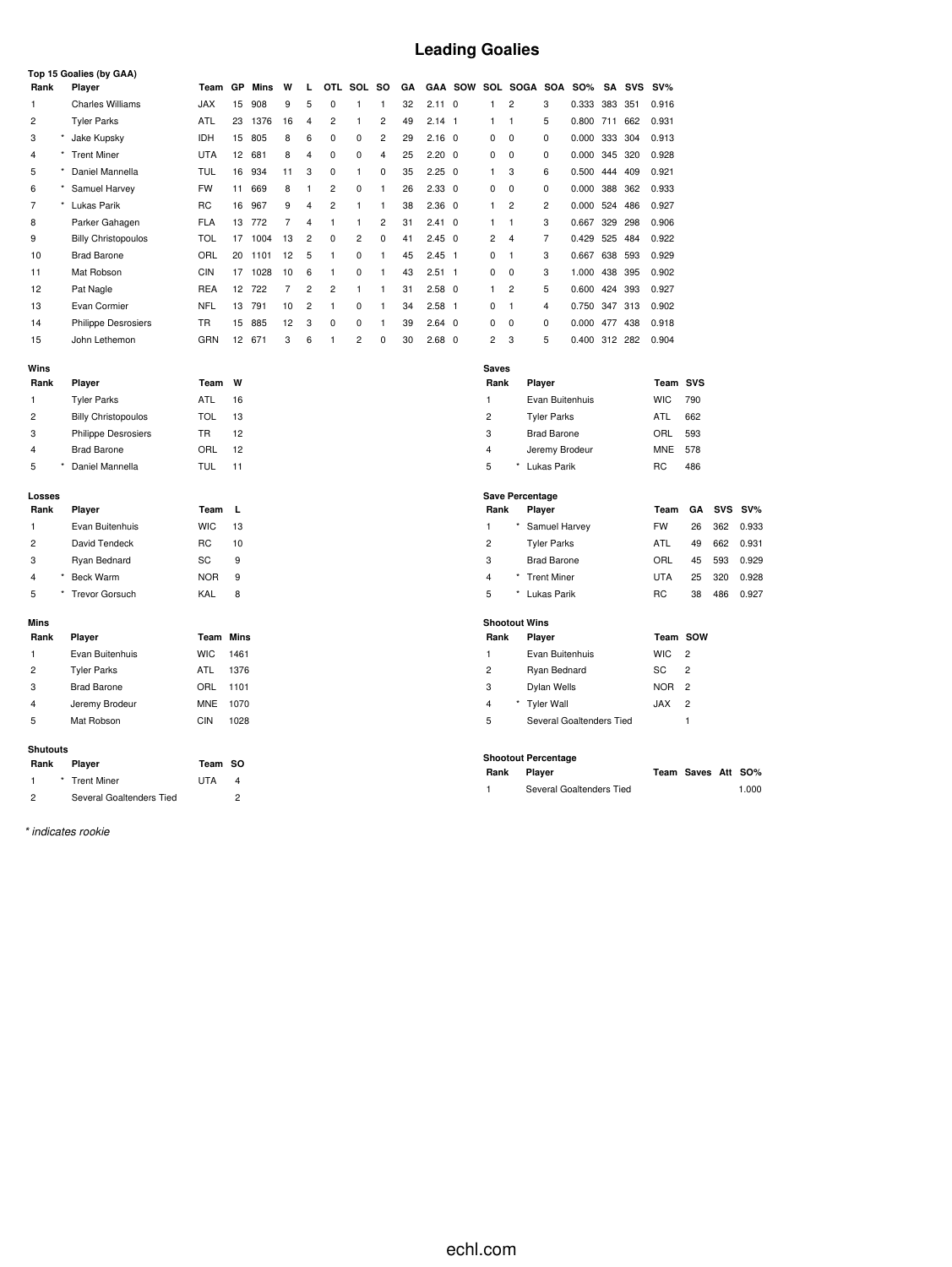#### **Top 20 Scorers**

| Rank |            | Player                 | Team       | GP        | G             | A  | <b>PTS</b> |
|------|------------|------------------------|------------|-----------|---------------|----|------------|
| 1    | *          | Luc Brown              | <b>IDH</b> | 35        | 12            | 18 | 30         |
| 2    | $\star$    | Mason Mannek           | <b>UTA</b> | 37        | 13            | 16 | 29         |
| 3    | *          | Gavin Gould            | <b>ALN</b> | 27        | 9             | 20 | 29         |
| 4    | *          | Jack Doremus           | TUL        | 30        | 15            | 13 | 28         |
| 5    | $\star$    | <b>Brandon Cutler</b>  | <b>UTA</b> | 23        | 10            | 17 | 27         |
| 6    | *          | Carter Johnson         | <b>WIC</b> | 34        | 11            | 15 | 26         |
| 7    | $^\star$   | Jake Jaremko           | <b>FLA</b> | 35        | 9             | 17 | 26         |
| 8    | ×          | Cam Hausinger          | <b>WHL</b> | 32        | 11            | 14 | 25         |
| 9    | ×          | Luke Martin            | <b>UTA</b> | 31        | 7             | 18 | 25         |
| 10   | ×          | Matt Alvaro            | <b>FW</b>  | 34        | 13            | 11 | 24         |
| 11   | ×          | Kris Bennett           | IA         | 18        | 12            | 12 | 24         |
| 12   | $^{\star}$ | Josh Maniscalco        | <b>WHL</b> | 27        | 8             | 16 | 24         |
| 13   | *          | <b>Kaid Oliver</b>     | IA         | 34        | 5             | 19 | 24         |
| 14   | ×          | <b>Brett Gravelle</b>  | <b>RC</b>  | 33        | 13            | 10 | 23         |
| 15   | ×          | Jack Billings          | IA         | 31        | 10            | 13 | 23         |
| 16   | *          | <b>Tyler Penner</b>    | <b>UTA</b> | 37        | 10            | 12 | 22         |
| 17   | ×          | Patrick Polino         | <b>CIN</b> | 24        | 6             | 16 | 22         |
| 18   |            | Several Players Tied   |            |           |               |    | 21         |
|      |            | <b>Minor Penalties</b> |            |           |               |    |            |
| Rank |            | Player                 | Team       | <b>GP</b> | <b>MinPen</b> |    |            |
| 1    | ×          | <b>Riley McKay</b>     | <b>IND</b> | 27        | 26            |    |            |

|               | * Riley McKay        | <b>IND</b>  | 27              | - 1 |
|---------------|----------------------|-------------|-----------------|-----|
| $\mathcal{P}$ | * Gabe Guertler      | ATL         | 36 <sup>2</sup> |     |
| 3             | * Luke Lynch         | <b>XAL.</b> | 28              | J.  |
| 4             | Several Players Tied |             |                 |     |
|               |                      |             |                 |     |

# **Power Play Goals**

|              |            | <b>FUWEI FIAY GUAIS</b>   |            |      |                 |  |  |  |  |
|--------------|------------|---------------------------|------------|------|-----------------|--|--|--|--|
| Rank         |            | Player                    | Team       |      | GP PPG          |  |  |  |  |
| 1            | $\star$    | <b>Bryce Misley</b>       | IA         | 29 6 |                 |  |  |  |  |
| 2            | $\star$    | Kris Bennett              | IA         | 18 5 |                 |  |  |  |  |
| 3            | $\star$    | Orrin Centazzo            | <b>NFL</b> | 19 5 |                 |  |  |  |  |
| 4            | $^{\star}$ | Matt Alvaro               | <b>FW</b>  | 34 5 |                 |  |  |  |  |
| 5            | *          | Luc Brown                 | <b>IDH</b> | 35 5 |                 |  |  |  |  |
| <b>Shots</b> |            |                           |            |      |                 |  |  |  |  |
|              |            |                           |            |      |                 |  |  |  |  |
| Rank         |            | Player                    | Team       |      | <b>GP</b> Shots |  |  |  |  |
| 1            |            | Jack Doremus              | <b>TUL</b> | 30   | 130             |  |  |  |  |
| 2            | $\star$    | Luc Brown                 | <b>IDH</b> | 35   | 112             |  |  |  |  |
| 3            | $^{\star}$ | Josh Maniscalco           | WHL        | 27   | 103             |  |  |  |  |
| 4            | $^{\star}$ | Luke Martin               | <b>UTA</b> | 31   | 91              |  |  |  |  |
| 5            | $^{\star}$ | Patrick Grasso            | <b>ADK</b> | 28   | 90              |  |  |  |  |
|              |            | <b>Game Winning Goals</b> |            |      |                 |  |  |  |  |

| RU 33 13 10 23  |  |    |
|-----------------|--|----|
| IA 31 10 13 23  |  |    |
| UTA 37 10 12 22 |  |    |
| CIN 24 6 16 22  |  |    |
|                 |  | 21 |
|                 |  |    |
| Team GP MinPen  |  |    |
| IND 27 26       |  |    |
| ATL 36 21       |  |    |
|                 |  |    |

| $\sim$ $\sim$<br>$\cdots$ |  |
|---------------------------|--|
| JAX 28 17                 |  |
| 16                        |  |
|                           |  |

| IA  | 29 6 |  |
|-----|------|--|
| IA  | 18 5 |  |
|     |      |  |
| NFL | 19 5 |  |
| FW  | 34 5 |  |
| IDH | 35 5 |  |
|     |      |  |
|     |      |  |

| וטווכ זני ווומסו |       |        |
|------------------|-------|--------|
| TUL              |       | 30 130 |
| IDH              |       | 35 112 |
| WHL              |       | 27 103 |
| UTA              | 31    | -91    |
| <b>ADK</b>       | 28 90 |        |
|                  |       |        |

# **Rank Player Team GP GWG**

2 \* Nick Master MNE 21 3 \* Logan Coomes TUL 26 3 \* Luke Boka ORL 31 3 \* Quinn Ryan UTA 34 3

#### **Rank Player Team SOG SOA**

1 Several Players Tied 1

1 \* Isaac Johnson

**Shootout Goals**

#### **Leaders (Rookies)**

| Goals<br>Rank          |            | Player                     | Team GP    |    | G                       |    |      |
|------------------------|------------|----------------------------|------------|----|-------------------------|----|------|
| 1                      |            | Jack Doremus               | <b>TUL</b> | 30 | 15                      |    |      |
| $\overline{c}$         |            | Logan Lambdin              | <b>KAL</b> | 27 | 14                      |    |      |
| 3                      |            | Several Players Tied       |            |    | 13                      |    |      |
|                        |            |                            |            |    |                         |    |      |
| <b>Assists</b>         |            |                            |            |    |                         |    |      |
| Rank                   |            | Player                     | Team GP    |    | A                       |    |      |
| 1<br>$\star$           |            | Gavin Gould                | <b>ALN</b> | 27 | 20                      |    |      |
| $\overline{c}$         |            | * Kaid Oliver              | IA         | 34 | 19                      |    |      |
| 3                      |            | * Luke Martin              | <b>UTA</b> | 31 | 18                      |    |      |
| 4                      |            | * Luc Brown                | <b>IDH</b> | 35 | 18                      |    |      |
| 5                      |            | Several Players Tied       |            |    | 17                      |    |      |
| <b>Penalty Minutes</b> |            |                            |            |    |                         |    |      |
| Rank                   |            | Player                     | Team GP    |    | <b>PIM</b>              |    |      |
| 1<br>×                 |            | <b>Riley McKay</b>         | <b>IND</b> | 27 | 122                     |    |      |
| $\overline{c}$         | $^{\star}$ | Jordan Schneider           | IND.       | 30 | 73                      |    |      |
| 3                      |            | * Jacob Friend             | JAX        | 29 | 60                      |    |      |
| 4                      |            | * Dawson Butt              | ALN        | 21 | 59                      |    |      |
| 5                      | $^{\star}$ | Mason Mannek               | UTA        | 37 | 59                      |    |      |
| <b>Major Penalties</b> |            |                            |            |    |                         |    |      |
| Rank                   |            | Player                     | Team       |    | GP MajPen               |    |      |
| 1                      | $^{\star}$ | <b>Riley McKay</b>         | <b>IND</b> | 27 | 6                       |    |      |
| 2                      | $^{\star}$ | Jacob Friend               | JAX        | 29 | 6                       |    |      |
| 3                      |            | * Nico Blachman            | SC         | 19 | 6                       |    |      |
| 4                      |            | Chris Ordoobadi            | WOR        | 25 | 6                       |    |      |
| 5                      | $\star$    | <b>Austin Crossley</b>     | UTA        | 27 | 6                       |    |      |
|                        |            | <b>Short Handed Goals</b>  |            |    |                         |    |      |
| Rank                   |            | Player                     | Team       |    | GP SHG                  |    |      |
| 1                      |            | <b>Brandon Cutler</b>      | UTA        | 23 | 3                       |    |      |
| 2                      |            | * Todd Burgess             | NFL        | 3  | $\overline{2}$          |    |      |
| 3                      |            | Several Players Tied       |            |    | 1                       |    |      |
|                        |            |                            |            |    |                         |    |      |
|                        |            | <b>Shooting Percentage</b> |            |    |                         |    |      |
| Rank                   |            | Player                     |            |    | Team GP Goals Shots PCT |    |      |
| 1                      | $\star$    | Félix Paré                 | WHL        | 26 | $\overline{7}$          | 30 | 23.3 |

| 1              | *          | Félix Paré                 | WHL        | 26 | 7       | 30    | 23.3 |  |  |  |
|----------------|------------|----------------------------|------------|----|---------|-------|------|--|--|--|
| 2              | $^{\star}$ | Yauheni Aksiantsiuk        | <b>IDH</b> | 21 | 13      | 60    | 21.7 |  |  |  |
| 3              |            | * Logan Lambdin            | KAL        | 27 | 14      | 66    | 21.2 |  |  |  |
| $\overline{4}$ | $^{\star}$ | <b>Carter Cowlthorp</b>    | SC         | 27 | 7       | 33    | 21.2 |  |  |  |
| 5              | *          | Matt Alvaro                | <b>FW</b>  | 34 | 13      | 62    | 21.0 |  |  |  |
| Plus/Minus     |            |                            |            |    |         |       |      |  |  |  |
| Rank           |            | Player                     | Team       | GР | $+/-$   |       |      |  |  |  |
| 1              | *          | Luke Martin                | <b>UTA</b> | 31 | 21      |       |      |  |  |  |
| $\overline{2}$ |            | * Xavier Bouchard          | <b>FLA</b> | 29 | 20      |       |      |  |  |  |
| 3              | $\star$    | <b>Brandon Cutler</b>      | <b>UTA</b> | 23 | 15      |       |      |  |  |  |
| 4              |            | Derek Topatigh             | ATL        | 35 | 15      |       |      |  |  |  |
| 5              | *          | Josh Maniscalco            | <b>WHL</b> | 27 | 14      |       |      |  |  |  |
|                |            | <b>Shootout Percentage</b> |            |    |         |       |      |  |  |  |
| Rank           |            | Player                     | Team       |    | SOG SOA | SO%   |      |  |  |  |
| 1              |            | Several Players Tied       |            |    |         | 100.0 |      |  |  |  |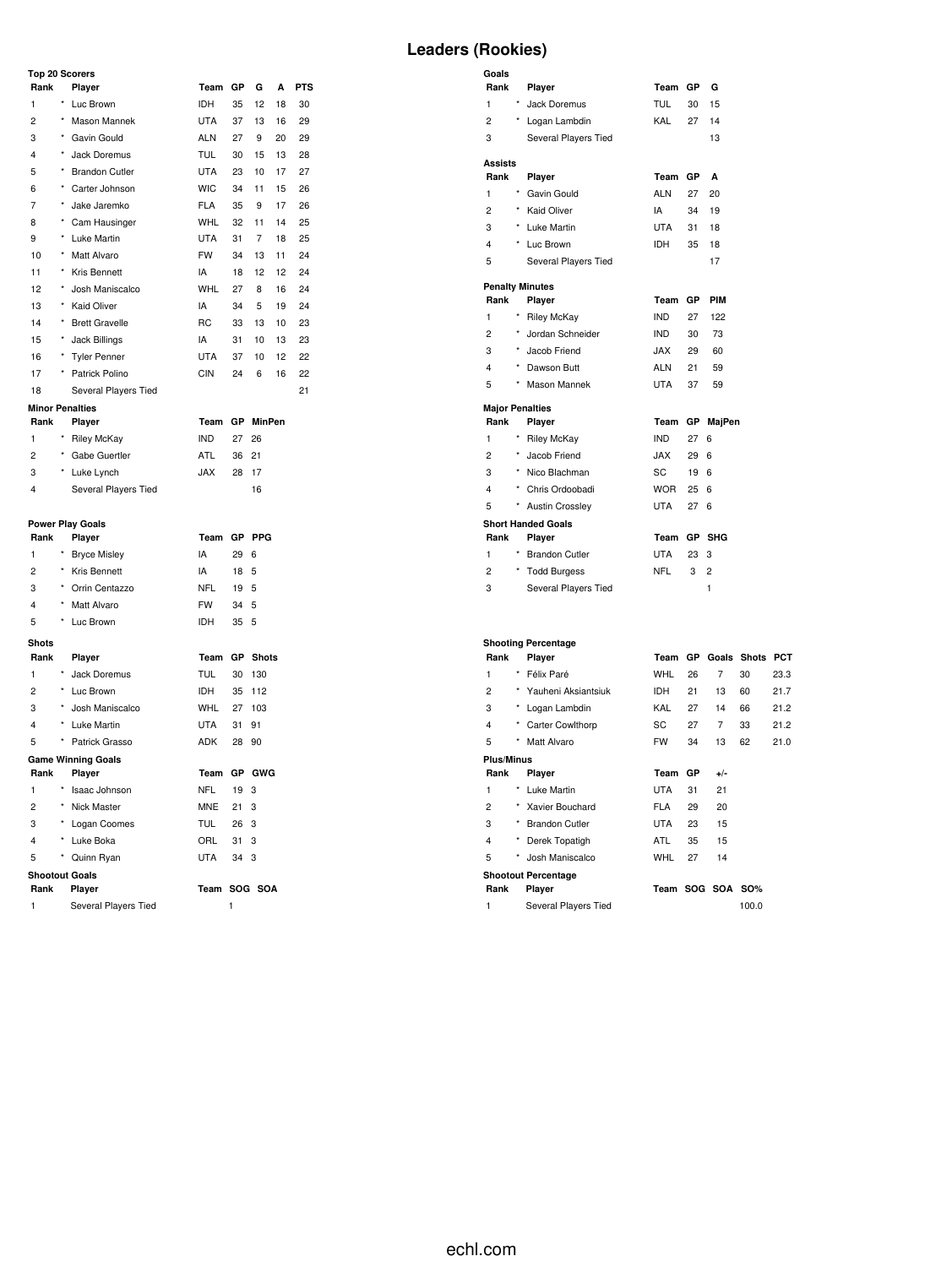#### **Top 20 Scorers**

| <b>10p 20 Scorers</b> |            |                         |            |    |    |    |            |
|-----------------------|------------|-------------------------|------------|----|----|----|------------|
| Rank                  |            | Player                  | Team       | GP | G  | A  | <b>PTS</b> |
| 1                     |            | Charle-Edouard D'Astous | <b>UTA</b> | 26 | 13 | 17 | 30         |
| 2                     |            | Mike Lee                | <b>IND</b> | 31 | 5  | 24 | 29         |
| 3                     |            | Marcus Crawford         | KC         | 35 | 7  | 20 | 27         |
| $\overline{4}$        |            | Tim Davison             | <b>ATL</b> | 35 | 6  | 20 | 26         |
| 5                     |            | Will Graber             | <b>FW</b>  | 21 | 9  | 16 | 25         |
| 6                     | $\star$    | Luke Martin             | <b>UTA</b> | 31 | 7  | 18 | 25         |
| 7                     | $\star$    | Josh Maniscalco         | <b>WHL</b> | 27 | 8  | 16 | 24         |
| 8                     |            | <b>Andrew Nielsen</b>   | <b>UTA</b> | 32 | 8  | 15 | 23         |
| 9                     |            | Dajon Mingo             | <b>CIN</b> | 32 | 6  | 16 | 22         |
| 10                    |            | Jake McLaughlin         | <b>FLA</b> | 29 | 3  | 19 | 22         |
| 11                    | $\star$    | Chris Ortiz             | <b>WHL</b> | 25 | 7  | 14 | 21         |
| 12                    |            | Michael Brodzinski      | ORL        | 31 | 6  | 15 | 21         |
| 13                    |            | Randy Gazzola           | <b>TOL</b> | 23 | 5  | 16 | 21         |
| 14                    | $^{\star}$ | <b>Tristan Thompson</b> | <b>RC</b>  | 37 | 4  | 17 | 21         |
| 15                    |            | Cam Clarke              | <b>WIC</b> | 33 | 2  | 19 | 21         |
| 16                    |            | <b>Brenden Miller</b>   | KAL        | 21 | 5  | 15 | 20         |
| 17                    |            | Olivier Galipeau        | TR         | 25 | 2  | 18 | 20         |
| 18                    |            | Several Players Tied    |            |    |    |    | 19         |

#### **Minor Penalties**

| Rank                  | Player                    | Team       | GP.       | <b>MinPen</b>  |
|-----------------------|---------------------------|------------|-----------|----------------|
| 1                     | <b>Andrew Nielsen</b>     | <b>UTA</b> | 32        | 35             |
| $\overline{2}$        | Sam Thibault              | NOR.       | 31        | 29             |
| 3                     | Marcus Crawford           | KC.        | 35        | 27             |
| 4                     | Cole Fraser               | TOL        | 27        | 22             |
| 5                     | Sean Allen                | <b>WIC</b> | 25        | 19             |
|                       | <b>Power Play Goals</b>   |            |           |                |
| Rank                  | Player                    | Team       | GР        | <b>PPG</b>     |
| 1                     | Charle-Edouard D'Astous   | <b>UTA</b> | 26        | 4              |
| $\overline{c}$        | Several Players Tied      |            |           | 3              |
| <b>Shots</b>          |                           |            |           |                |
| Rank                  | Player                    | Team       | <b>GP</b> | <b>Shots</b>   |
| 1                     | Marcus Crawford           | KC.        | 35        | 112            |
| $\overline{c}$        | Charle-Edouard D'Astous   | UTA        | 26        | 105            |
| 3                     | Josh Maniscalco           | <b>WHL</b> | 27        | 103            |
| 4                     | * Luke Martin             | <b>UTA</b> | 31        | 91             |
| 5                     | Tim Davison               | <b>ATL</b> | 35        | 86             |
|                       | <b>Game Winning Goals</b> |            |           |                |
| Rank                  | Player                    | Team       | GP        | <b>GWG</b>     |
| 1                     | Randy Gazzola             | TOL        | 23        | 4              |
| 2                     | Jake Ryczek               | ADK        | 28        | 4              |
| 3                     | Charle-Edouard D'Astous   | <b>UTA</b> | 26        | 3              |
| 4                     | Kris Myllari              | <b>ALN</b> | 31        | 3              |
| 5                     | Several Players Tied      |            |           | 2              |
| <b>Shootout Goals</b> |                           |            |           |                |
| Rank                  | Player                    | Team       |           | SOG SOA        |
| 1                     | <b>Tim Davison</b>        | ATL        | 1         | 1              |
| 2                     | Noah Delmas               | KC         | 1         | 1              |
| 3                     | Jason Horvath             | <b>MNE</b> | 1         | 1              |
| 4                     | Jordan Subban             | SC         | 1         | $\overline{2}$ |
| 5                     | <b>Eric Williams</b>      | <b>NOR</b> | 1         | $\overline{2}$ |

| Goals                     |                                 |                         |              |              |                         |              |
|---------------------------|---------------------------------|-------------------------|--------------|--------------|-------------------------|--------------|
| Rank                      | Player                          | Team GP                 |              | G            |                         |              |
| 1                         | Charle-Edouard D'Astous         | <b>UTA</b>              | 26           | 13           |                         |              |
| $\overline{c}$            | Will Graber                     | <b>FW</b>               | 21           | 9            |                         |              |
| 3                         | * Josh Maniscalco               | <b>WHL</b>              | 27           | 8            |                         |              |
| 4                         | <b>Andrew Nielsen</b>           | <b>UTA</b>              | 32           | 8            |                         |              |
| 5                         | Several Players Tied            |                         |              | 7            |                         |              |
|                           |                                 |                         |              |              |                         |              |
| Assists                   |                                 |                         |              |              |                         |              |
| Rank                      | Player                          | Team GP                 |              | A            |                         |              |
| 1                         | Mike Lee                        | <b>IND</b>              | 31           | 24           |                         |              |
| 2                         | Marcus Crawford                 | <b>KC</b>               | 35           | 20           |                         |              |
| 3                         | <b>Tim Davison</b>              | ATL                     | 35           | 20           |                         |              |
| 4                         | Jake McLaughlin                 | <b>FLA</b>              | 29           | 19           |                         |              |
| 5                         | Cam Clarke                      | <b>WIC</b>              | 33           | 19           |                         |              |
| <b>Penalty Minutes</b>    |                                 |                         |              |              |                         |              |
| Rank                      | Player                          | Team                    | GР           | <b>PIM</b>   |                         |              |
| 1                         | Andrew Nielsen                  | <b>UTA</b>              | 32           | 100          |                         |              |
| $\overline{c}$            | Sean Allen                      | <b>WIC</b>              | 25           | 83           |                         |              |
| 3                         | Marcus Crawford                 | KC                      | 35           | 74           |                         |              |
| 4                         | Jordan Schneider                | <b>IND</b>              | 30           | 73           |                         |              |
| 5                         | Nick Boka                       | <b>CIN</b>              | 18           | 71           |                         |              |
| <b>Major Penalties</b>    |                                 |                         |              |              |                         |              |
| Rank                      | Player                          | Team                    |              | GP MajPen    |                         |              |
| 1                         | * Jacob Friend                  | JAX                     | 29           | 6            |                         |              |
| 2                         | * Austin Crossley               | <b>UTA</b>              | 27           | 6            |                         |              |
| 3                         | Sean Allen                      | <b>WIC</b>              | 25           | 5            |                         |              |
| 4                         | Josh Thrower                    | ATL.                    | 31           | 5            |                         |              |
| 5                         | Several Players Tied            |                         |              | 4            |                         |              |
|                           | <b>Short Handed Goals</b>       |                         |              |              |                         |              |
| Rank                      | Player                          | Team GP SHG             |              |              |                         |              |
| 1                         | Several Players Tied            |                         |              | 1            |                         |              |
|                           |                                 |                         |              |              |                         |              |
|                           | <b>Shooting Percentage</b>      |                         |              |              |                         |              |
| Rank                      | Player                          |                         |              |              | Team GP Goals Shots PCT |              |
| 1                         | Noel Hoefenmayer                | <b>NFL</b>              | 8            | 4            | 18                      | 22.2         |
| 2<br>3                    | * Ryan DaSilva<br>* Will Cullen | TUL                     | 7<br>12      | 4<br>3       | 24<br>18                | 16.7<br>16.7 |
| 4                         | Jameson Milam                   | <b>WOR</b><br><b>FW</b> | 12           | 3            | 18                      | 16.7         |
| 5                         | Cliff Watson                    | <b>IND</b>              | 11           | 4            | 27                      | 14.8         |
|                           |                                 |                         |              |              |                         |              |
| <b>Plus/Minus</b><br>Rank | Player                          | Team GP                 |              | $+/-$        |                         |              |
| 1                         | * Luke Martin                   | <b>UTA</b>              | 31           | 21           |                         |              |
| 2                         | Xavier Bouchard                 | FLA                     | 29           | 20           |                         |              |
| 3                         | Dajon Mingo                     | CIN                     | 32           | 19           |                         |              |
| 4                         | Charle-Edouard D'Astous         | <b>UTA</b>              | 26           | 18           |                         |              |
| 5                         | Several Players Tied            |                         |              | 17           |                         |              |
|                           | <b>Shootout Percentage</b>      |                         |              |              |                         |              |
| Rank                      | Player                          | Team                    | SOG          | <b>SOA</b>   | <b>SO%</b>              |              |
| $\mathbf{1}$              | Tim Davison                     | ATL                     | $\mathbf{1}$ | $\mathbf{1}$ | 100.0                   |              |
| $\overline{c}$            | Noah Delmas                     | KC                      | 1            | 1            | 100.0                   |              |
| 3                         | Jason Horvath                   | <b>MNE</b>              | 1            | 1            | 100.0                   |              |
| 4                         | Jordan Subban                   | SC                      | 1            | 2            | 50.0                    |              |

Eric Williams NOR 1 2 50.0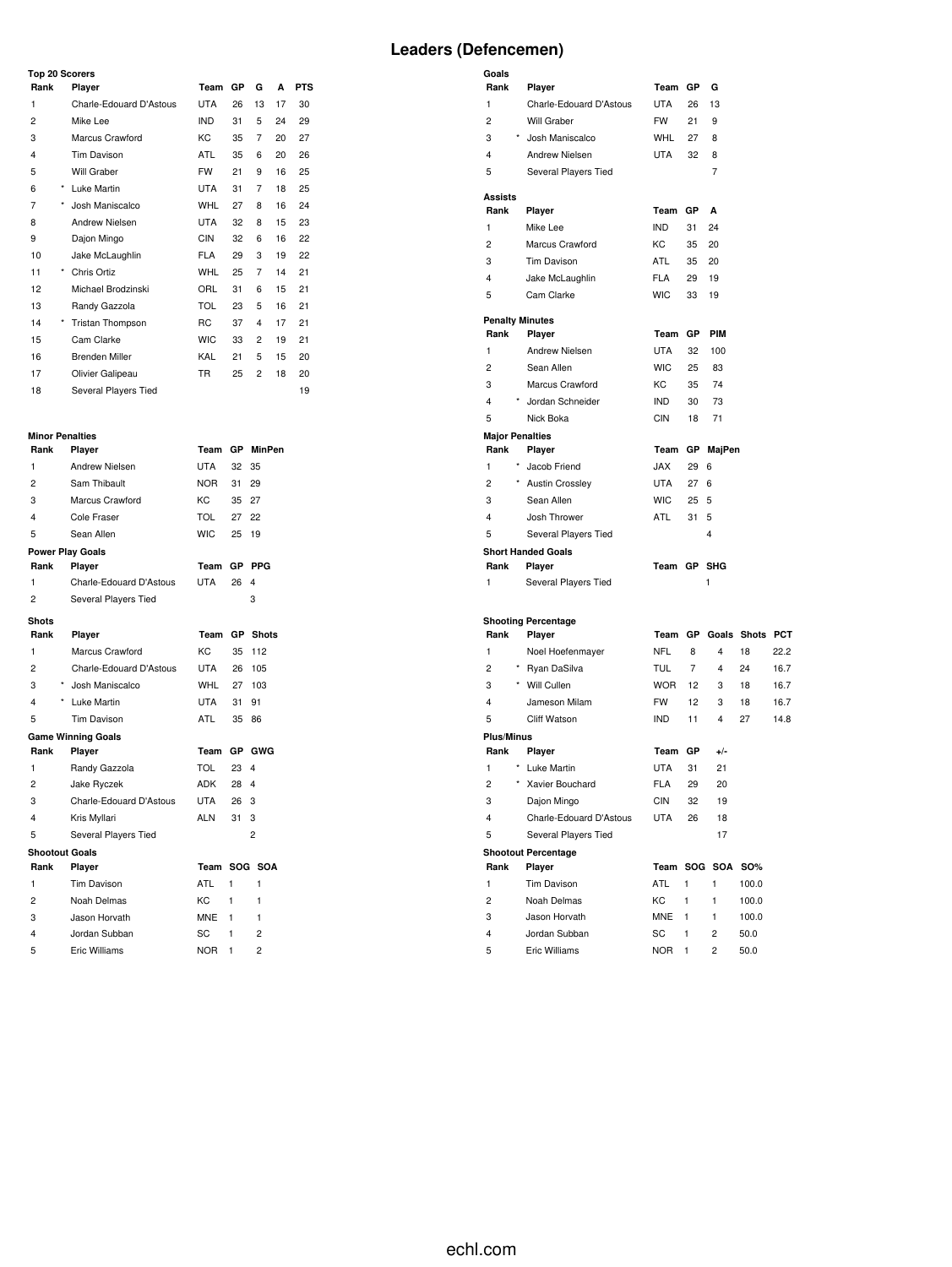# **Specialty Team Records**

|                | <b>Team Power Play</b>       |     |        |    |                   |                 | <b>Team Penalty Kill</b> |                            |    |     |                   |          |  |
|----------------|------------------------------|-----|--------|----|-------------------|-----------------|--------------------------|----------------------------|----|-----|-------------------|----------|--|
|                | Rank Team                    | GP. |        |    |                   | ADV GF PP% SHGA | Rank Team                |                            | GP |     | TSH PPGA PK% SHGF |          |  |
| 1              | <b>Maine Mariners</b>        | 31  | 96     | 28 | 29.2 <sub>6</sub> |                 |                          | South Carolina Stingrays   | 34 | 119 | 17                | 85.7 3   |  |
| 2              | <b>Newfoundland Growlers</b> | 23  | 95     | 26 | $27.4$ 1          |                 | 2                        | Jacksonville Icemen        | 33 | 110 | 16                | 85.5 8   |  |
| 3              | Rapid City Rush              | 37  | 144    | 35 | $24.3\quad6$      |                 | 3                        | Wichita Thunder            | 36 | 129 | 20                | 84.5 5   |  |
| 4              | Trois-Rivières Lions         | 25  | 97     | 23 | 23.7 <sub>5</sub> |                 | 4                        | Fort Wayne Komets          | 34 | 138 | 22                | 84.1 8   |  |
| 5              | Idaho Steelheads             |     | 35 131 | 30 | 22.9 <sub>6</sub> |                 | 5                        | <b>Toledo Walleye</b>      | 33 | 100 | 16                | 84.0 4   |  |
| 6              | <b>Reading Royals</b>        | 29  | 98     | 22 | $22.4$ 1          |                 | 6                        | Rapid City Rush            | 37 | 143 | 23                | 83.9 2   |  |
| $\overline{7}$ | <b>Orlando Solar Bears</b>   | 34  | 107    | 24 | $22.4\quad 6$     |                 | 7                        | Idaho Steelheads           | 35 | 93  | 15                | 83.9 4   |  |
| 8              | <b>Toledo Walleye</b>        | 33  | 108    | 24 | 22.2 <sup>3</sup> |                 | 8                        | <b>Florida Everblades</b>  | 36 | 154 | 25                | 83.8 7   |  |
| 9              | <b>Adirondack Thunder</b>    | 28  | 99     | 21 | 21.2 <sub>6</sub> |                 | 9                        | <b>Maine Mariners</b>      | 31 | 103 | 17                | 83.5 3   |  |
| 10             | Indy Fuel                    |     | 34 138 | 28 | 20.3 <sub>5</sub> |                 | 10                       | Newfoundland Growlers      | 23 | 94  | 16                | 83.0 8   |  |
| 11             | Florida Everblades           | 36  | 141    | 28 | 19.9 9            |                 | 11                       | Greenville Swamp Rabbits   | 31 | 111 | 19                | 82.9 3   |  |
| 12             | <b>Wheeling Nailers</b>      | 33  | 141    | 28 | 19.9 5            |                 | 12                       | <b>Orlando Solar Bears</b> | 34 | 109 | 20                | 81.7 8   |  |
| 13             | <b>Iowa Heartlanders</b>     | 36  | 137    | 27 | 19.7 2            |                 | 13                       | <b>Tulsa Oilers</b>        | 33 | 118 | 22                | 81.4 3   |  |
| 14             | <b>Wichita Thunder</b>       | 36  | 129    | 25 | 19.4 5            |                 | 14                       | <b>Wheeling Nailers</b>    | 33 | 145 | 28                | 80.7 5   |  |
| 15             | Kalamazoo Wings              | 33  | 121    | 23 | 19.0 <sub>5</sub> |                 | 15                       | Atlanta Gladiators         | 37 | 150 | 30                | 80.0 13  |  |
| 16             | <b>Worcester Railers</b>     | 30  | 108    | 20 | $18.5$ 2          |                 | 16                       | Cincinnati Cyclones        | 35 | 129 | 26                | 79.8 2   |  |
| 17             | Allen Americans              | 31  | 125    | 23 | 18.4 12           |                 | 17                       | <b>Iowa Heartlanders</b>   | 36 | 128 | 26                | 79.7 2   |  |
| 18             | Cincinnati Cyclones          |     | 35 132 |    | 24 18.2 7         |                 | 18                       | Norfolk Admirals           | 33 | 137 | 29                | 78.8 6   |  |
| 19             | <b>Utah Grizzlies</b>        |     | 37 111 | 20 | 18.0 <sup>3</sup> |                 | 19                       | <b>Allen Americans</b>     | 31 | 118 | 25                | 78.8 4   |  |
| 20             | Jacksonville Icemen          |     | 33 119 | 21 | $17.6 +$          |                 | 20                       | Kansas City Mavericks      | 35 | 169 | 37                | 78.1 5   |  |
| 21             | Fort Wayne Komets            |     | 34 133 | 23 | 17.3 4            |                 | 21                       | Trois-Rivières Lions       | 25 | 106 | 24                | 77.4 2   |  |
| 22             | <b>Kansas City Mavericks</b> |     | 35 154 | 26 | $16.9$ 4          |                 | 22                       | Indy Fuel                  | 34 | 144 | 34                | 76.4 6   |  |
| 23             | <b>Tulsa Oilers</b>          | 33  | 101    |    | 16 15.8 3         |                 | 23                       | Kalamazoo Wings            | 33 | 101 | 24                | 76.2 7   |  |
| 24             | Greenville Swamp Rabbits     | 31. | 140    | 22 | 15.7 4            |                 | 24                       | <b>Utah Grizzlies</b>      | 37 | 150 | 37                | 75.3 13  |  |
| 25             | Norfolk Admirals             | 33  | 122    | 18 | $14.8\quad 6$     |                 | 25                       | <b>Reading Royals</b>      | 29 | 81  | 20                | $75.3$ 1 |  |
| 26             | <b>Atlanta Gladiators</b>    | 37. | 123    | 18 | $14.6\quad 6$     |                 | 26                       | <b>Worcester Railers</b>   | 30 | 98  | 26                | 73.5 3   |  |
| 27             | South Carolina Stingrays     | 34  | 123    | 18 | 14.6 10           |                 | 27                       | Adirondack Thunder         | 28 | 96  | 27                | 71.9 1   |  |

#### **Team Overtime Performance**

|                | Rank Team                    | GP                      | w                       | L              |                | SW SOL PTS     |                         | <b>PCT</b> |  |
|----------------|------------------------------|-------------------------|-------------------------|----------------|----------------|----------------|-------------------------|------------|--|
| 1              | <b>Toledo Walleye</b>        | 8                       | 6                       | 0              | $\mathbf 0$    | $\overline{2}$ | 14                      | 0.875      |  |
| 2              | <b>Tulsa Oilers</b>          | 5                       | 4                       | 0              | $\Omega$       | 1              | 9                       | 0.900      |  |
| 3              | Kansas City Mavericks        | $\overline{7}$          | $\overline{\mathbf{4}}$ | 1              | $\overline{2}$ | 0              | 13                      | 0.929      |  |
| $\overline{4}$ | <b>Wheeling Nailers</b>      | 5                       | 4                       | 1              | $\Omega$       | $\Omega$       | 9                       | 0.900      |  |
| 5              | Trois-Rivières Lions         | 5                       | 3                       | 0              | 1              | 1              | 9                       | 0.900      |  |
| 6              | Norfolk Admirals             | $\overline{7}$          | 3                       | 1              | 2              | 1              | 12                      | 0.857      |  |
| 7              | <b>Utah Grizzlies</b>        | 5                       | 3                       | 1              | 0              | 1              | 8                       | 0.800      |  |
| 8              | Atlanta Gladiators           | $\overline{7}$          | 3                       | 2              | 1              | 1              | 11                      | 0.786      |  |
| 9              | Jacksonville Icemen          | 9                       | 3                       | $\overline{2}$ | 3              | 1              | 15                      | 0.833      |  |
| 10             | Orlando Solar Bears          | 6                       | 3                       | $\overline{2}$ | 1              | 0              | 10                      | 0.833      |  |
| 11             | Idaho Steelheads             | 4                       | $\overline{2}$          | 0              | 1              | 1              | $\overline{7}$          | 0.875      |  |
| 12             | Greenville Swamp Rabbits     | 8                       | $\overline{c}$          | 3              | $\Omega$       | 3              | 10                      | 0.625      |  |
| 13             | Rapid City Rush              | $\overline{7}$          | $\overline{2}$          | 3              | $\mathbf 0$    | $\overline{c}$ | 9                       | 0.643      |  |
| 14             | South Carolina Stingrays     | $\overline{7}$          | 2                       | 3              | 2              | 0              | 11                      | 0.786      |  |
| 15             | <b>Reading Royals</b>        | 7                       | 2                       | 4              | 0              | 1              | 9                       | 0.643      |  |
| 16             | Kalamazoo Wings              | $\overline{2}$          | 1                       | 0              | 1              | 0              | 4                       | 1.000      |  |
| 17             | Cincinnati Cyclones          | $\overline{\mathbf{4}}$ | $\mathbf{1}$            | 1              | 2              | 0              | $\overline{7}$          | 0.875      |  |
| 18             | <b>Worcester Railers</b>     | $\overline{\mathbf{4}}$ | 1                       | 1              | 1              | 1              | 6                       | 0.750      |  |
| 19             | <b>Adirondack Thunder</b>    | 3                       | 1                       | 2              | 0              | 0              | $\overline{\mathbf{4}}$ | 0.667      |  |
| 20             | Indy Fuel                    | 5                       | 1                       | $\overline{2}$ | 0              | 2              | 6                       | 0.600      |  |
| 21             | <b>Newfoundland Growlers</b> | $\overline{\mathbf{4}}$ | 1                       | $\overline{2}$ | 1              | 0              | 6                       | 0.750      |  |
| 22             | <b>Maine Mariners</b>        | 6                       | 1                       | 3              | 1              | 1              | 8                       | 0.667      |  |
| 23             | Fort Wayne Komets            | 5                       | 1                       | 4              | 0              | 0              | 6                       | 0.600      |  |
| 24             | <b>Iowa Heartlanders</b>     | 8                       | 1                       | 5              | 1              | 1              | 10                      | 0.625      |  |
| 25             | Florida Everblades           | 6                       | 0                       | 3              | 0              | 3              | 6                       | 0.500      |  |
| 26             | <b>Allen Americans</b>       | 6                       | 0                       | 4              | 1              | 1              | 7                       | 0.583      |  |
| 27             | <b>Wichita Thunder</b>       | 8                       | 0                       | 5              | 3              | 0              | 11                      | 0.688      |  |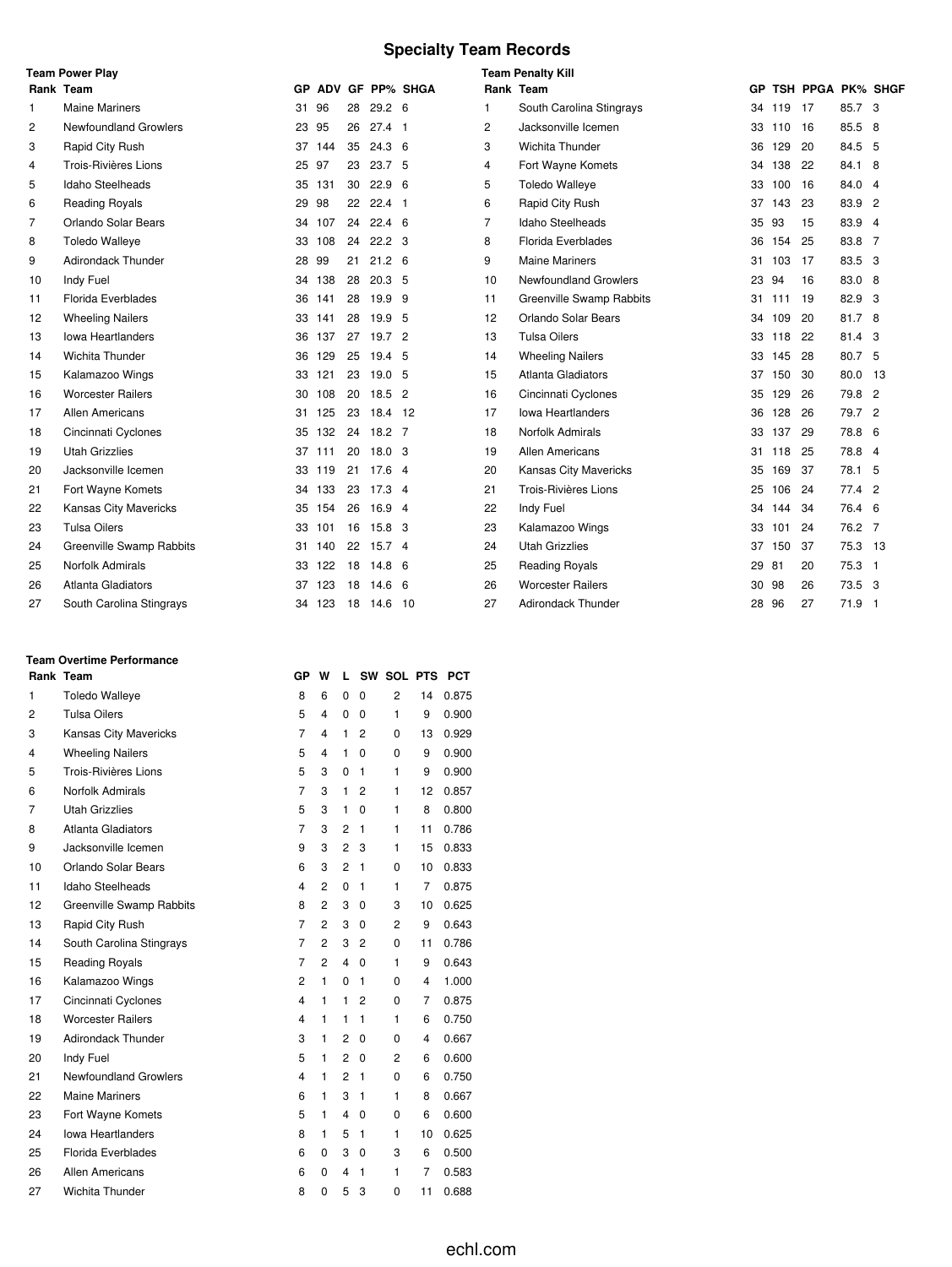# **Player Streaks**

|                |    | <b>Player Goal Streaks (Current)</b>     |            |              |              |                |                             |    |
|----------------|----|------------------------------------------|------------|--------------|--------------|----------------|-----------------------------|----|
| Rank           |    | <b>GP Player</b>                         | Team       | <b>From</b>  | To           |                | <b>Goals Assists Points</b> |    |
| 1              | 4  | Jake Elmer                               | <b>JAX</b> | Dec 18, 2021 | Dec 26, 2021 | 4              | 0                           | 4  |
| 2              | 3  | <b>Several Players Tied</b>              |            |              |              |                |                             |    |
|                |    | <b>Player Goal Streaks (All Season)</b>  |            |              |              |                |                             |    |
| Rank           |    | <b>GP Player</b>                         | Team       | From         | To           |                | <b>Goals Assists Points</b> |    |
| 1              | 6  | Cody Sylvester                           | <b>ATL</b> | Nov 5, 2021  | Nov 19, 2021 | 6              | 2                           | 8  |
| $\overline{c}$ | 5  | Several Players Tied                     |            |              |              |                |                             |    |
|                |    | <b>Player Assist Streaks (Current)</b>   |            |              |              |                |                             |    |
| Rank           |    | <b>GP Player</b>                         | Team       | <b>From</b>  | To           |                | <b>Goals Assists Points</b> |    |
| *<br>1         | 5  | Sam Houde                                | <b>WHL</b> | Nov 24, 2021 | Dec 18, 2021 | 4              | 9                           | 13 |
| 2              | 5  | Nick Hutchison                           | <b>WHL</b> | Dec 4, 2021  | Jan 21, 2022 | 2              | $\overline{7}$              | 9  |
| 3              | 5  | Stephen Baylis                           | <b>RC</b>  | Dec 27, 2021 | Jan 21, 2022 | 0              | 5                           | 5  |
| $\overline{4}$ | 4  | Several Players Tied                     |            |              |              |                |                             |    |
|                |    | Player Assist Streaks (All Season)       |            |              |              |                |                             |    |
| Rank           |    | <b>GP Player</b>                         | Team       | <b>From</b>  | To           |                | <b>Goals Assists Points</b> |    |
| 1              | 8  | Jared Thomas                             | <b>IND</b> | Dec 5, 2021  | Dec 28, 2021 | $\overline{c}$ | 11                          | 13 |
| $\overline{c}$ | 8  | <b>Brayden Watts</b>                     | <b>WIC</b> | Dec 19, 2021 | Jan 8, 2022  | $\overline{2}$ | 9                           | 11 |
| 3              | 8  | <b>Brad Morrison</b>                     | <b>REA</b> | Dec 10, 2021 | Jan 14, 2022 | 1              | 10                          | 11 |
| 4              | 7  | Several Players Tied                     |            |              |              |                |                             |    |
|                |    | <b>Player Point Streaks (Current)</b>    |            |              |              |                |                             |    |
| Rank           |    | <b>GP</b> Player                         | Team       | <b>From</b>  | To           |                | <b>Goals Assists Points</b> |    |
| 1              | 15 | Nick Hutchison                           | WHL        | Nov 7, 2021  | Jan 21, 2022 | 8              | 18                          | 26 |
| 2              | 12 | Liam Pecararo                            | <b>GRN</b> | Nov 19, 2021 | Jan 1, 2022  | 11             | 9                           | 20 |
| 3              | 9  | Peter Abbandonato                        | <b>TR</b>  | Nov 19, 2021 | Dec 18, 2021 | 8              | 10                          | 18 |
| 4              | 9  | <b>Marcus Power</b>                      | <b>NFL</b> | Nov 20, 2021 | Jan 21, 2022 | 8              | $\overline{7}$              | 15 |
| 5              | 7  | Several Players Tied                     |            |              |              |                |                             |    |
|                |    | <b>Player Point Streaks (All Season)</b> |            |              |              |                |                             |    |
| Rank           |    | <b>GP</b> Player                         | Team       | <b>From</b>  | To           |                | <b>Goals Assists Points</b> |    |
| 1              | 15 | Nick Hutchison                           | WHL        | Nov 7, 2021  | Jan 21, 2022 | 8              | 18                          | 26 |
| 2              | 14 | Jared Thomas                             | <b>IND</b> | Nov 20, 2021 | Dec 28, 2021 | 5              | 16                          | 21 |
| 3              | 13 | Jay Dickman                              | <b>WIC</b> | Nov 12, 2021 | Dec 12, 2021 | $\overline{7}$ | 10                          | 17 |
| 4              | 12 | <b>Patrick Watling</b>                   | WHL        | Nov 13, 2021 | Jan 9, 2022  | $\overline{7}$ | 14                          | 21 |
| 5              | 12 | Liam Pecararo                            | <b>GRN</b> | Nov 19, 2021 | Jan 1, 2022  | 11             | 9                           | 20 |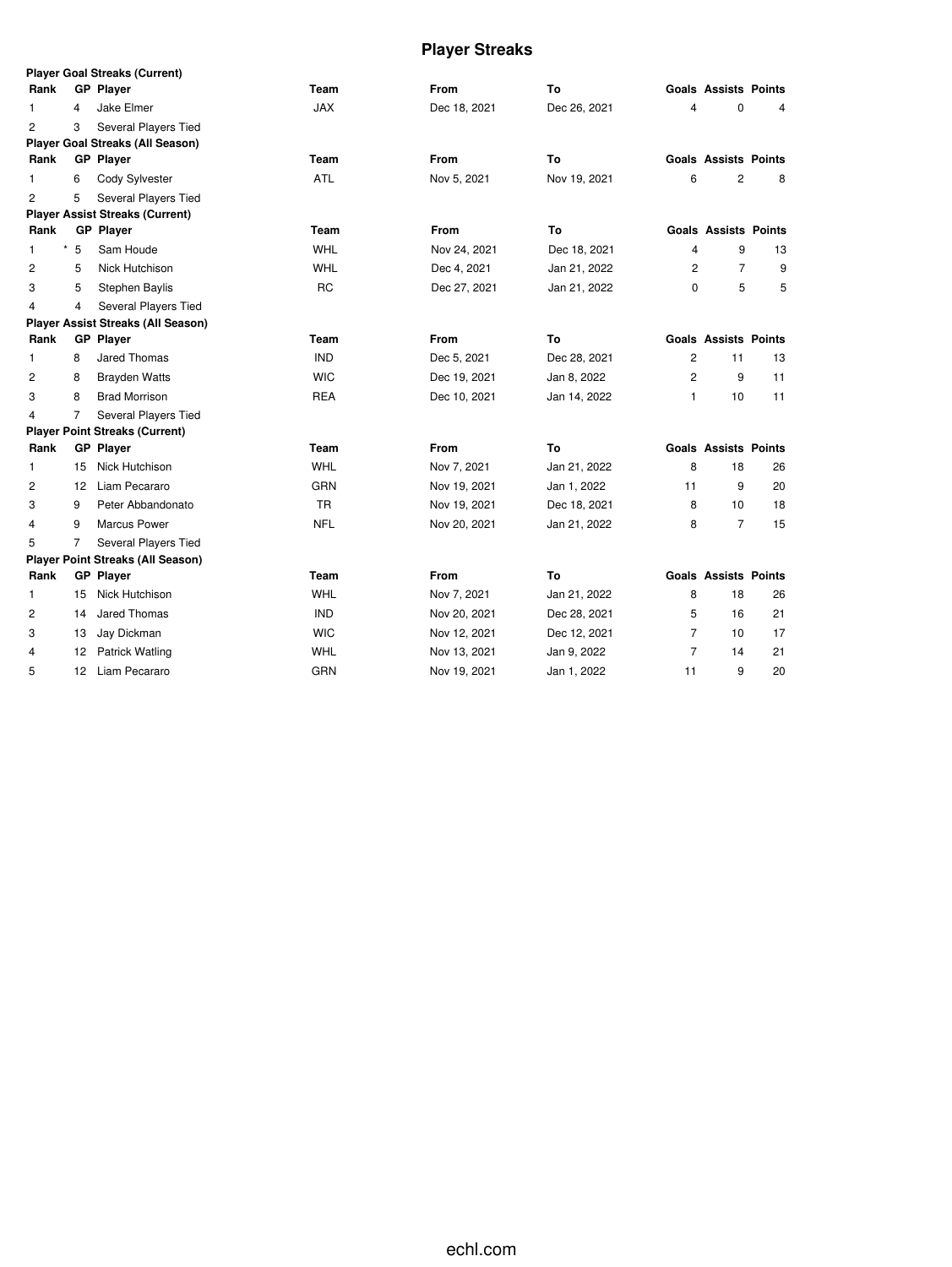### **Adirondack Thunder Roster**

|   | <b>PLAYERS</b>        |                           |   |              |         |  |                       |                                 |  |  |  |  |  |
|---|-----------------------|---------------------------|---|--------------|---------|--|-----------------------|---------------------------------|--|--|--|--|--|
| # | Name                  | Pronunciation             |   | Pos. Sh.     | Ht.     |  | Wt. Birthdate         | <b>Birthtown</b>                |  |  |  |  |  |
| 1 | Alex Sakellaropoulos  | suh-KELL-uh-RAH-poh-luss  | G | R            | $6 - 3$ |  | 201 May 2, 1994       | Tinley Park, IL, United States  |  |  |  |  |  |
| 3 | Ivan Chukarov         |                           | D | L            | $6 - 3$ |  | 200 Apr 3, 1995       | Des Plaines, IL, United States  |  |  |  |  |  |
| 6 | Jake Hamilton         |                           | D | L            | $6 - 2$ |  | 225 Oct 29, 1995      | Chicago, IL, United States      |  |  |  |  |  |
| 7 | Luke Stevens          |                           | F | L            | $6-5$   |  | 207 Feb 11, 1997      | Duxbury, MA, United States      |  |  |  |  |  |
| 8 | <b>Blake Thompson</b> |                           | D | L            | $6 - 1$ |  | 205 Nov 20, 1992      | Listowel, ON, Canada            |  |  |  |  |  |
| 9 | Colin Long            |                           | F | $\mathsf{R}$ |         |  | 5-11 186 Jun 19, 1989 | Santa Ana, CA, United States    |  |  |  |  |  |
|   | 10 Kyle Thacker       |                           | D | L            | $6 - 3$ |  | 205 Mar 20, 1993      | Mississauga, ON                 |  |  |  |  |  |
|   | 11 Shane Harper       |                           | F | $\mathsf{R}$ |         |  | 5-11 195 Feb 1, 1989  | Valencia, CA, United States     |  |  |  |  |  |
|   | 12 Patrick McGrath    |                           | F | R            |         |  | 5-10 200 Mar 17, 1993 | Wilkes-Barre, PA                |  |  |  |  |  |
|   | 13 Jordan Kaplan      |                           | F | R            |         |  | 5-10 170 May 19, 1997 | Bridgewater, NJ, United States  |  |  |  |  |  |
|   | 16 Pete MacArthur     |                           | F | L            |         |  | 5-10 180 Jun 20, 1985 | Clifton Park, NY, United States |  |  |  |  |  |
|   | 17 Alexandre Carrier  | carry-ay                  | F | $\mathsf{R}$ | 6-3     |  | 215 Feb 18, 1991      | St-Elzear-de-Beauce, QC, Canada |  |  |  |  |  |
|   | 19 Jake Ryczek        |                           | D | R            |         |  | 5-11 185 Mar 19, 1998 | Springfield, MA, United States  |  |  |  |  |  |
|   | 20 Joe Masonius       | muh-SOHN-us               | D | L            | $6-0$   |  | 190 Feb 17, 1997      | Spring Lake, NJ, United States  |  |  |  |  |  |
|   | 21 Patrick Grasso     |                           | F | R            | $5 - 7$ |  | 170 May 29, 1996      | Des Moines, IA, United States   |  |  |  |  |  |
|   | 22 Sebastian Vidmar   |                           | F | L            | $6 - 3$ |  | 203 Mar 13, 1994      | Malmö, SWE, Sweden              |  |  |  |  |  |
|   | 25 Chris Lijdsman     |                           | D | L            | $6-2$   |  | 225 Sep 18, 1991      | Calgary, AB, Canada             |  |  |  |  |  |
|   | 26 Brennan Feasey     |                           | F | L            |         |  | 5-11 185 Mar 28, 1994 | Strathroy, ON                   |  |  |  |  |  |
|   | 28 Ryan Smith         |                           | F | $\mathsf{R}$ | $6-0$   |  | 212 Apr 4, 1997       | Roanoke, VA, United States      |  |  |  |  |  |
|   | 29 Robbie Payne       |                           | F | L            |         |  | 5-11 194 May 11, 1993 | Gaylord, MI, United States      |  |  |  |  |  |
|   | 30 Mareks Mitens      | <b>MARE-icks MITT-ins</b> | G | $\mathsf{R}$ | $6 - 1$ |  | 185 Jan 22, 1998      | Ventspids, Latvia               |  |  |  |  |  |
|   | 33 Shawn Weller       |                           | F | L            | $6 - 2$ |  | 215 Jul 8, 1986       | Glens Falls, NY, United States  |  |  |  |  |  |
|   | 35 Brandon Kasel      |                           | G | R            | $6 - 2$ |  | 174 Mar 26, 1996      | Ithaca, NY, United States       |  |  |  |  |  |
|   | 77 Jimmy Mazza        |                           | D | R            | $6-2$   |  | 195 Jul 7, 1994       | Kings Park, NY, United States   |  |  |  |  |  |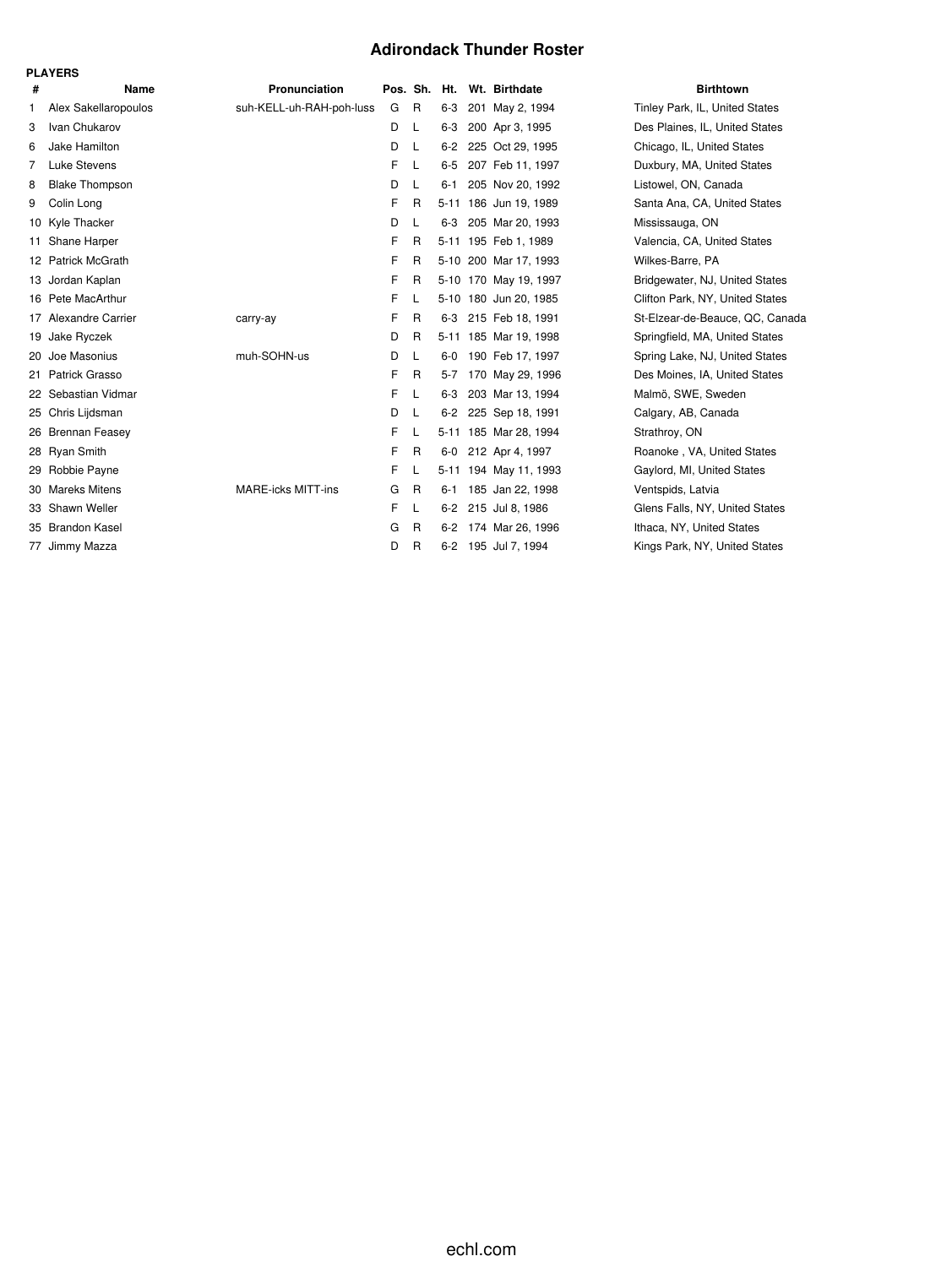#### **Worcester Railers Roster**

|      | <b>PLAYERS</b>       |                                          |    |   |         |  |                       |                                 |  |  |  |  |  |
|------|----------------------|------------------------------------------|----|---|---------|--|-----------------------|---------------------------------|--|--|--|--|--|
| #    | Name                 | Pronunciation Pos. Sh. Ht. Wt. Birthdate |    |   |         |  |                       | <b>Birthtown</b>                |  |  |  |  |  |
| 5    | Nick Albano          |                                          | D  | R | $6 - 1$ |  | 180 Aug 1, 1996       | Beverly, MA                     |  |  |  |  |  |
| 7    | Liam Coughlin        |                                          | F  | L | $6 - 2$ |  | 201 Sep 19, 1994      | South Boston, MA, United States |  |  |  |  |  |
| 8    | <b>Bobby Butler</b>  |                                          | F  | R | 6-0     |  | 190 Mar 28, 1987      | Marlborough, MA                 |  |  |  |  |  |
| 9    | <b>Charlie Spetz</b> |                                          | D  | L | 6-1     |  | 200 Sep 12, 1996      | Oak Ridge, NJ                   |  |  |  |  |  |
| 11   | Nolan Vesey          |                                          | F. | L |         |  | 6-0 190 Mar 28, 1995  | North Reading, MA               |  |  |  |  |  |
|      | 12 Brent Beaudoin    |                                          | F  | L |         |  | 5-11 180 Feb 29, 1996 | Londonderry, NH                 |  |  |  |  |  |
|      | 13 Connor McCarthy   |                                          | D  | R | $6-7$   |  | 238 May 7, 1996       | LaSalle, QC                     |  |  |  |  |  |
|      | 14 Jordan Smotherman |                                          | F  | L |         |  | 6-3 225 May 11, 1986  | Corvallis, OR                   |  |  |  |  |  |
|      | 16 Jacob Hayhurst    |                                          | F. | L |         |  | 5-9 170 Jan 20, 1997  | Mississauga, ON                 |  |  |  |  |  |
| 17   | Danny Katic          |                                          | F  | L |         |  | 6-4 215 Aug 4, 2000   | South Porcupine, ON             |  |  |  |  |  |
|      | 18 Reece Newkirk     |                                          | F  | L |         |  | 5-11 182 Feb 20, 2001 | Moose Jaw, SK                   |  |  |  |  |  |
| 19.  | Devon Paliani        |                                          | F  | R |         |  | 5-10 170 Oct 10, 1996 | LaSalle, ON, CAN                |  |  |  |  |  |
| 20 - | Chris Ordoobadi      |                                          | F  | R |         |  | 6-4 220 Sep 26, 1994  | Washington, DC, United States   |  |  |  |  |  |
| 21   | John Furgele         | FERG-elly                                | D  | R |         |  | 5-10 181 Jan 15, 1993 | Glen Mills, PA, USA             |  |  |  |  |  |
|      | 22 Ethan Price       |                                          | F  | R |         |  | 5-10 192 Jan 17, 1997 | Lincoln, NE                     |  |  |  |  |  |
|      | 23 Ross Olsson       |                                          | F  | L |         |  | 6-4 220 Nov 22, 1994  | Billerica, MA                   |  |  |  |  |  |
| 24.  | Cole Coskey          |                                          | F  | R | 6-1     |  | 200 Jun 1, 1999       | Zion, IL                        |  |  |  |  |  |
| 25   | Grant Jozefek        |                                          | F  | L |         |  | 5-10 185 Oct 25, 1997 | Chester, NJ                     |  |  |  |  |  |
| 27   | Myles McGurty        |                                          | D  | R | 6-1     |  | 201 Feb 28, 1994      | Weehawken, NJ                   |  |  |  |  |  |
| 30   | Luke Peressini       |                                          | G  | L | $6-3$   |  | 195 Mar 9, 1995       | Nobleton, ON                    |  |  |  |  |  |
|      | 35 Ken Appleby       |                                          | G  | L |         |  | 6-4 205 Apr 10, 1995  | North Bay, ON                   |  |  |  |  |  |
|      | 44 Will Cullen       |                                          | D  | R |         |  | 6-0 184 Jul 24, 1996  | Pelham Manor, NY                |  |  |  |  |  |
| 61   | <b>Matt Sredl</b>    |                                          | D  | R | 6-1     |  | 191 Apr 22, 2002      | Raleigh, NC                     |  |  |  |  |  |
| 81.  | Anthony Repaci       |                                          | F  | L | $6-0$   |  | 195 Sep 15, 1994      | Toronto, ON                     |  |  |  |  |  |
|      | 86 Karl Boudrias     |                                          | D  | L | $6-0$   |  | 197 Apr 1, 2000       | Chateauguay, QC                 |  |  |  |  |  |
|      | 92 Colten Ellis      |                                          | G  | L | $6 - 1$ |  | 185 Oct 5, 2000       | River Denys, NS                 |  |  |  |  |  |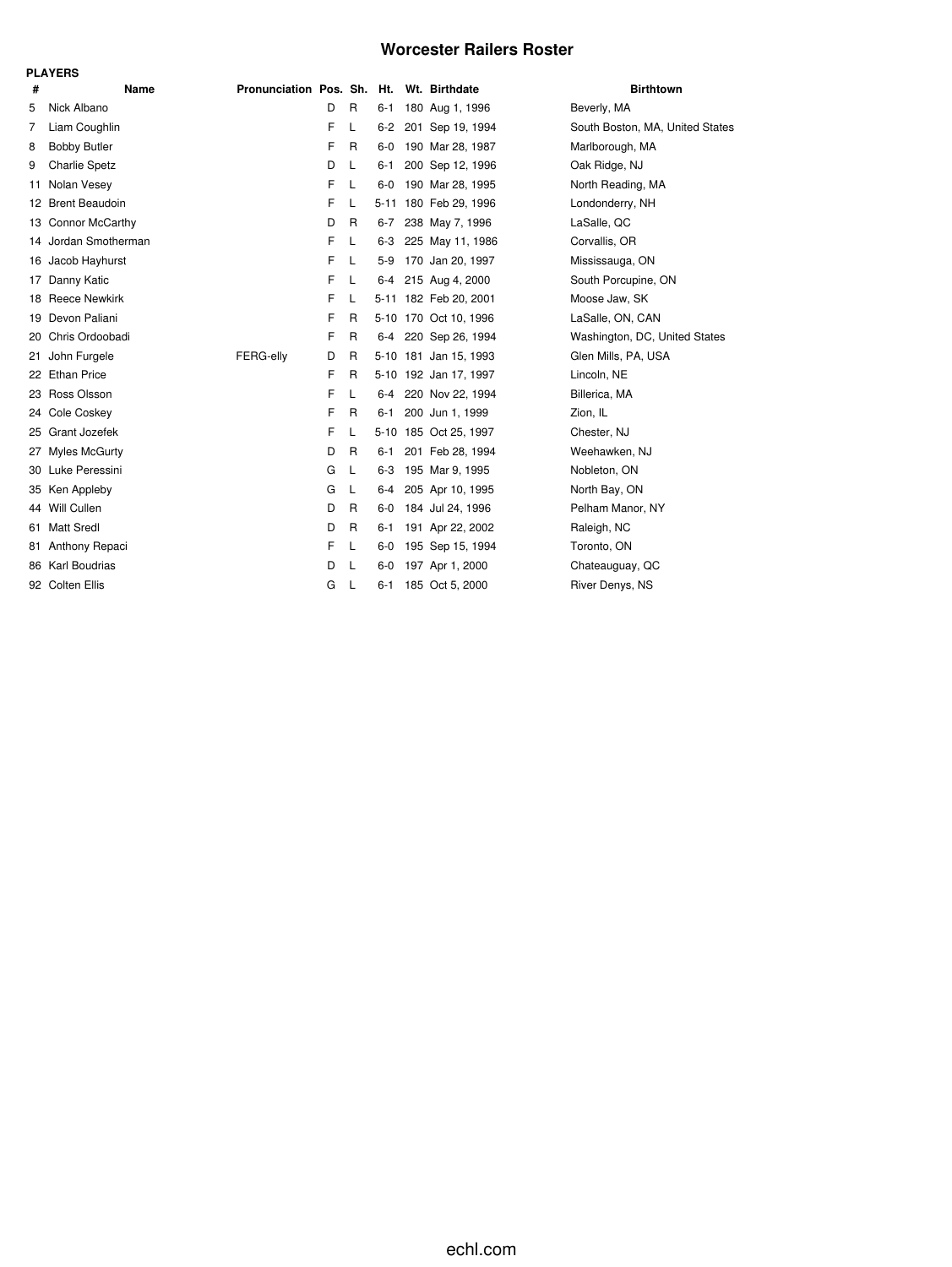#### **2021-22 Regular Season Team Statistics Adirondack Thunder**

| <b>PLAYERS</b> |              |                               |                                          |                |      |    |              |                         |                          |                |                |         |               |                |    |    |              |    |              |     |     |             |                       |                   |              |           |      |
|----------------|--------------|-------------------------------|------------------------------------------|----------------|------|----|--------------|-------------------------|--------------------------|----------------|----------------|---------|---------------|----------------|----|----|--------------|----|--------------|-----|-----|-------------|-----------------------|-------------------|--------------|-----------|------|
|                | #            | Name                          | Pos                                      | GP             | G    | Α  | <b>PTS</b>   | $+/-$                   | <b>PIM</b>               | <b>PPG</b>     | <b>PPA</b>     | SH      | <b>SHA</b>    | GW             | FG | IG | от           | UA | EN           | SOG | SOA | <b>SOGW</b> | SO%                   | Pt/G              | <b>PIMPG</b> | <b>SA</b> | SH%  |
| X              | 27           | <b>Tyler Irvine</b>           | F                                        | 22             | 12   | 11 | 23           | -5                      | 12                       | 4              | 3              | 1       | 0             | $\overline{c}$ | 1  |    | 0            | 2  | 0            | 0   | 0   | 0           | 0.0                   | 1.05              | 0.55         | 83        | 14.5 |
|                | 21           | Patrick Grasso                | F                                        | 28             | 11   | 9  | 20           | -1                      | 15                       | 3              | $\overline{c}$ | 0       | 0             | 2              | 0  | 2  | $\mathbf{1}$ | 0  | $\mathbf{1}$ | 0   | 0   | 0           | 0.0                   | 0.71              | 0.54         | 90        | 12.2 |
|                | 16           | Pete MacArthur                | F                                        | 21             | 5    | 14 | 19           | -1                      | 8                        | 1              | 8              | 0       | 0             | 0              | 1  | 1  | 0            | 0  | 0            | 0   | 0   | 0           | 0.0                   | 0.90              | 0.38         | 58        | 8.6  |
|                | 20           | Joe Masonius                  | D                                        | 25             | 3    | 15 | 18           | -2                      | 60                       | $\mathbf{1}$   | 4              | 0       | 0             | 0              | 0  |    | 0            | 1  | 1            | 0   | 0   | 0           | 0.0                   | 0.72              | 2.40         | 50        | 6.0  |
|                | 29           | Robbie Payne                  | F                                        | 27             | 11   | 6  | 17           | -2                      | 38                       | $\overline{c}$ | 1              | 0       | 0             | 1              | 3  |    | 0            | 1  | 1            | 0   | 0   | 0           | 0.0                   | 0.63              | 1.41         | 60        | 18.3 |
|                | 13           | Jordan Kaplan                 | F                                        | 24             | 3    | 11 | 14           | -2                      | 35                       | 0              | 2              | 0       | 0             | 0              | 1  |    | 0            | 0  | 0            | 0   | 0   | 0           | 0.0                   | 0.58              | 1.46         | 38        | 7.9  |
|                | 19           | Jake Ryczek                   | D                                        | 28             | 4    | 8  | 12           | -4                      | 10                       | 2              | 3              | 0       | 0             | 4              | 1  | 0  | 0            | 1  | 0            | 0   | 0   | 0           | 0.0                   | 0.43              | 0.36         | 52        | 7.7  |
|                | 9            | Colin Long                    | F                                        | 16             | 3    | 9  | 12           | 4                       | 4                        | 0              | 3              | 0       | 0             | 0              | 1  | 0  | 0            | 0  | 0            | 0   | 0   | 0           | 0.0                   | 0.75              | 0.25         | 35        | 8.6  |
|                | 28           | <b>Ryan Smith</b>             | F                                        | 27             | 4    | 7  | 11           | -1                      | 0                        | 1              | 0              | 0       | 0             | 0              | 0  | 0  | 0            | 1  | 0            | 0   | 0   | 0           | 0.0                   | 0.41              | 0.00         | 48        | 8.3  |
|                | 8            | <b>Blake Thompson</b>         | D                                        | 26             | 3    | 8  | 11           | 0                       | 29                       | 3              | 5              | 0       | 0             | 1              | 0  | 0  | 0            | 0  | 0            | 0   | 0   | 0           | 0.0                   | $0.42$ 1.12       |              | 54        | 5.6  |
| х              | 23           | Nick Rivera                   | F                                        | 23             | 5    | 5  | 10           | -9                      | 22                       | 1              | 1              | 0       | 0             | 0              | 0  | 1  | 0            | 1  | 1            | 0   | 0   | 0           | 0.0                   | 0.43              | 0.96         | 59        | 8.5  |
| Х              | 18           | Samuel Laberge                | F                                        | 12             | 2    | 8  | 10           | 4                       | 24                       | 1              | 4              | 0       | 0             | 0              | 1  | 0  | 0            | 0  | 1            | 0   | 0   | 0           | 0.0                   | 0.83              | 2.00         | 27        | 7.4  |
|                | 11           | Shane Harper                  | F                                        | 10             | 4    | 5  | 9            | 0                       | 2                        | 0              | 2              | 0       | 0             | 0              | 1  | 0  | 0            | 0  | 0            | 0   | 0   | 0           | 0.0                   | 0.90              | 0.20         | 29        | 13.8 |
|                | 22           | Sebastian Vidmar              | F                                        | 17             | 3    | 4  | 7            | -5                      | 12                       | 0              | 1              | 0       | 0             | 2              | 0  | 0  | 0            | 0  | 0            | 0   | 0   | 0           | 0.0                   | 0.41              | 0.71         | 30        | 10.0 |
|                | 33           | Shawn Weller (total)          | F                                        | 19             | 1    | 5  | 6            | -8                      | 6                        | 0              | 1              | 0       | 1             | 0              | 0  | 1  | 0            | 0  | 1            | 0   | 0   | 0           | 0.0                   | 0.32              | 0.32         | 19        | 5.3  |
|                |              | КC                            | F                                        | 19             | 1    | 5  | 6            | -8                      | 6                        | 0              | 1              | 0       | 1             | 0              | 0  |    | 0            | 0  | 1            | 0   | 0   | 0           | 0.000                 | 0.32              | 0.32         | 19        | 5.3  |
|                |              | 17 Alexandre Carrier          | F                                        | 26             | 4    | 1  | 5            | -2                      | 51                       | 0              | 0              | 0       | 0             | 0              | 1  | 0  | 0            | 1  | 1            | 0   | 0   | 0           | 0.0                   | 0.19              | 1.96         | 38        | 10.5 |
|                | 10           | Kyle Thacker (total)          | D                                        | 24             | 2    | 3  | 5            | -1                      | 8                        | 0              | 0              | 0       | 0             | 0              | 1  | 0  | 0            | 0  | 0            | 0   | 0   | 0           | 0.0                   | 0.21              | 0.33         | 15        | 13.3 |
|                |              | IA                            | D                                        | 5              | 1    | 0  | 1            | -7                      | 4                        | 0              | 0              | 0       | 0             | 0              | 1  | 0  | 0            | 0  | 0            | 0   | 0   | 0           | 0.000                 | 0.20              | 0.80         | 4         | 25.0 |
|                |              | <b>CIN</b>                    | D                                        | 14             | 1    | 1  | 2            | 5                       | 2                        | 0              | 0              | 0       | 0             | 0              | 0  | 0  | 0            | 0  | 0            | 0   | 0   | 0           | 0.000                 | 0.14              | 0.14         | 8         | 12.5 |
|                |              | ADK                           | D                                        | 5              | 0    | 2  | 2            | 1                       | 2                        | 0              | 0              | 0       | 0             | 0              | 0  | 0  | 0            | 0  | 0            | 0   | 0   | 0           | 0.000                 | 0.40              | 0.40         | 3         | 0.0  |
|                | *X 26        | Ryan Roth (total)             | F                                        | 15             | 2    | 2  | 4            | 3                       | 2                        | 0              | 0              | 0       | 0             | 0              | 0  | 0  | 0            | 0  | 0            | 0   | 0   | 0           | 0.0                   | 0.27              | 0.13         | 9         | 22.2 |
|                |              | <b>JAX</b>                    | F                                        | 11             | 2    | 1  | 3            | 1                       | 0                        | 0              | 0              | 0       | 0             | 0              | 0  | 0  | 0            | 0  | 0            | 0   | 0   | 0           | 0.000                 | 0.27              | 0.00         | 6         | 33.3 |
|                |              | <b>REA</b>                    | F                                        | 3              | 0    | 1  | 1            | $\overline{\mathbf{c}}$ | 2                        | 0              | 0              | 0       | 0             | 0              | 0  | 0  | 0            | 0  | 0            | 0   | 0   | 0           | 0.000                 | 0.33              | 0.67         | 2         | 0.0  |
|                |              | ADK                           | F                                        | 1              | 0    | 0  | 0            | 0                       | 0                        | 0              | 0              | 0       | 0             | 0              | 0  | 0  | 0            | 0  | 0            | 0   | 0   | 0           | 0.000                 | 0.00              | 0.00         | 1         | 0.0  |
|                | 6            |                               | D                                        |                | 2    | 2  | 4            | 5                       | 6                        | 0              | 0              | 0       | 0             | 0              | 1  |    | 0            | 0  | 0            | 0   | 0   | 0           | 0.0                   |                   | 0.33         | 15        | 13.3 |
|                |              | Jake Hamilton                 |                                          | 18             |      |    |              |                         |                          |                |                |         |               |                |    | 0  |              |    |              |     |     |             |                       | 0.22              |              |           |      |
|                | 3            | Ivan Chukarov                 | D                                        | 15             | 2    | 1  | 3            | -4                      | 10                       | 2              | 0              | 0       | 0             | 1              | 1  | 0  | 0            | 0  | 0            | 0   | 0   | 0           | 0.0                   | 0.20              | 0.67         | 17        | 11.8 |
|                | 25           | Chris Lijdsman                | D                                        | 24             | 0    | 3  | 3            | -1                      | 25                       | 0              | 0              | 0       | 0             | 0              | 0  | 0  | 0            | 0  | 0            | 0   | 0   | 0           | 0.0                   | 0.13              | 1.04         | 31        | 0.0  |
|                | 7            | Luke Stevens                  | F                                        | 4              | 0    | 2  | 2            | -4                      | 0                        | 0              | 1              | 0       | 0             | 0              | 0  | 0  | 0            | 0  | 0            | 0   | 0   | 0           | 0.0                   | 0.50              | 0.00         | 12        | 0.0  |
|                | *X 37        | Nick DeVito                   | F                                        | 7              | 0    | 2  | 2            | 0                       | 4                        | 0              | 0              | 0       | 0             | 0              | 0  | 0  | 0            | 0  | 0            | 0   | 0   | 0           | 0.0                   | 0.29              | 0.57         | 7         | 0.0  |
|                | 77           | Jimmy Mazza                   | D                                        | 28             | 0    | 2  | 2            | 3                       | 46                       | 0              | 0              | 0       | 0             | 0              | 0  | 0  | 0            | 0  | 0            | 0   | 0   | 0           | 0.0                   | 0.07              | 1.64         | 33        | 0.0  |
|                | *X 27        | Filip Virgili                 | F                                        | 1              | 1    | 0  | $\mathbf{1}$ | $-1$                    | 0                        | 0              | 0              | 0       | 0             | 0              | 0  | 0  | 0            | 0  | 0            | 0   | 0   | 0           | 0.0                   | 1.00              | 0.00         | 2         | 50.0 |
|                | 26           | Brennan Feasey (total)        | F                                        | 5              | 1    | 0  | 1            | 1                       | 2                        | 0              | 0              | 0       | 0             | 0              | 0  | 0  | 0            | 0  | 0            | 0   | 0   | 0           | 0.0                   | 0.20              | 0.40         | 15        | 6.7  |
|                |              | <b>WOR</b>                    | F                                        | 4              | 1    | 0  | 1            | 1                       | 2                        | 0              | 0              | 0       | 0             | 0              | 0  | 0  | 0            | 0  | 0            | 0   | 0   | 0           | 0.000                 | 0.25              | 0.50         | 10        | 10.0 |
|                |              | <b>ADK</b>                    | F                                        | 1              | 0    | 0  | O            | 0                       | 0                        | 0              | 0              | 0       | 0             | 0              | 0  | 0  | 0            | 0  | 0            | 0   | 0   | 0           | 0.000                 | 0.00              | 0.00         | 5         | 0.0  |
|                | $\mathbf{1}$ | Alex Sakellaropoulos          | G                                        | 10             | 0    |    | 1            | 0                       | 0                        | 0              | 0              | 0       | 0             | 0              | 0  | 0  | 0            | 0  | 0            | 0   | 0   | 0           | 0.0                   | 0.10              | 0.00         | 0         | 0.0  |
|                | 12           | <b>Patrick McGrath</b>        | F                                        | 1              | 0    | 0  | O            | -1                      | 0                        | 0              | 0              | 0       | 0             | 0              | 0  | 0  | 0            | 0  | 0            | 0   | 0   | 0           | 0.0                   | 0.00              | 0.00         | 5         | 0.0  |
| X.             | 5            | Matias Cleland                | D                                        | 2              | 0    | 0  | O            | 0                       | 0                        | 0              | 0              | 0       | 0             | 0              | 0  | 0  | 0            | 0  | 0            | 0   | 0   | 0           | 0.0                   | 0.00              | 0.00         | 1         | 0.0  |
|                | *X 10        | Nick Ford                     | F                                        | $\overline{c}$ | 0    | 0  | O            | 0                       | 0                        | 0              | 0              | 0       | 0             | 0              | 0  | 0  | 0            | 0  | 0            | 0   | 0   | 0           | 0.0                   | 0.00              | 0.00         | 0         | 0.0  |
|                |              | *X 12 Connor Fries (total)    | F                                        | $\overline{c}$ | 0    | 0  | 0            | -1                      | 0                        | 0              | 0              | 0       | 0             | 0              | 0  | 0  | 0            | 0  | 0            | 0   | 0   | 0           | 0.0                   | $0.00 \quad 0.00$ |              | 0         | 0.0  |
|                |              | КC                            | F                                        | 1              | 0    | 0  | 0            | 0                       | 0                        | 0              | 0              | 0       | 0             | 0              | 0  | 0  | $\mathbf 0$  | 0  | 0            | 0   | 0   | 0           | 0.000                 | $0.00 \quad 0.00$ |              | 0         | 0.0  |
|                |              | ADK                           | F                                        | 1              | 0    | 0  | 0            | -1                      | 0                        | 0              | 0              | 0       | 0             | 0              |    |    | 0            | 0  | 0            | 0   | 0   | 0           | $0.000$ $0.00$ $0.00$ |                   |              | 0         | 0.0  |
|                |              | X 33 Michael Vukojevic        | D                                        |                |      |    | O            | 0                       | 2                        | 0              | 0              | 0       | 0             | 0              |    |    | 0            | 0  | 0            | O   | 0   | 0           | 0.0                   | $0.00 \quad 0.50$ |              | 6         | 0.0  |
|                |              | 35 Brandon Kasel              | G                                        | 5              | 0    | 0  | 0            | 0                       | 0                        | 0              | 0              | 0       | 0             | 0              | 0  | 0  | 0            | 0  | 0            | 0   | 0   | 0           | 0.0                   | $0.00 \quad 0.00$ |              | 0         | 0.0  |
|                |              | 30 Mareks Mitens              | G                                        | 14             | 0    | 0  | 0            | 0                       | 0                        | 0              | 0              | 0       | 0             | 0              | 0  | 0  | 0            | 0  | 0            | 0   | 0   | 0           | 0.0                   | $0.00\ 0.00$      |              | 0         | 0.0  |
|                | Goalies      |                               |                                          |                |      |    |              |                         |                          |                |                |         |               |                |    |    |              |    |              |     |     |             |                       |                   |              |           |      |
|                | #            | Name                          | GP Mins GA SO GAA W L OTL SOL SA SVS SV% |                |      |    |              |                         |                          |                |                |         |               |                |    |    |              |    |              |     |     |             |                       |                   |              |           |      |
|                |              | 30 Mareks Mitens<br>14        | 809                                      |                | 44 0 |    | 3.26 7 5     |                         | $\overline{\phantom{0}}$ | 0              |                | 428 384 |               | 0.897          |    |    |              |    |              |     |     |             |                       |                   |              |           |      |
|                |              | 1 Alex Sakellaropoulos 10 567 |                                          |                | 32 0 |    | 3.38 4 6 0   |                         |                          | 0              |                |         | 317 285 0.899 |                |    |    |              |    |              |     |     |             |                       |                   |              |           |      |

Totals 28 1673 93 1 3.31 13 13 2 0 901 808 0.897

\* 35 Brandon Kasel 5 297 12 1 2.42 2 2 1 0 151 139 0.921 Empty Net 12 5 5 5

*\* indicates rookie*

*X indicates inactive*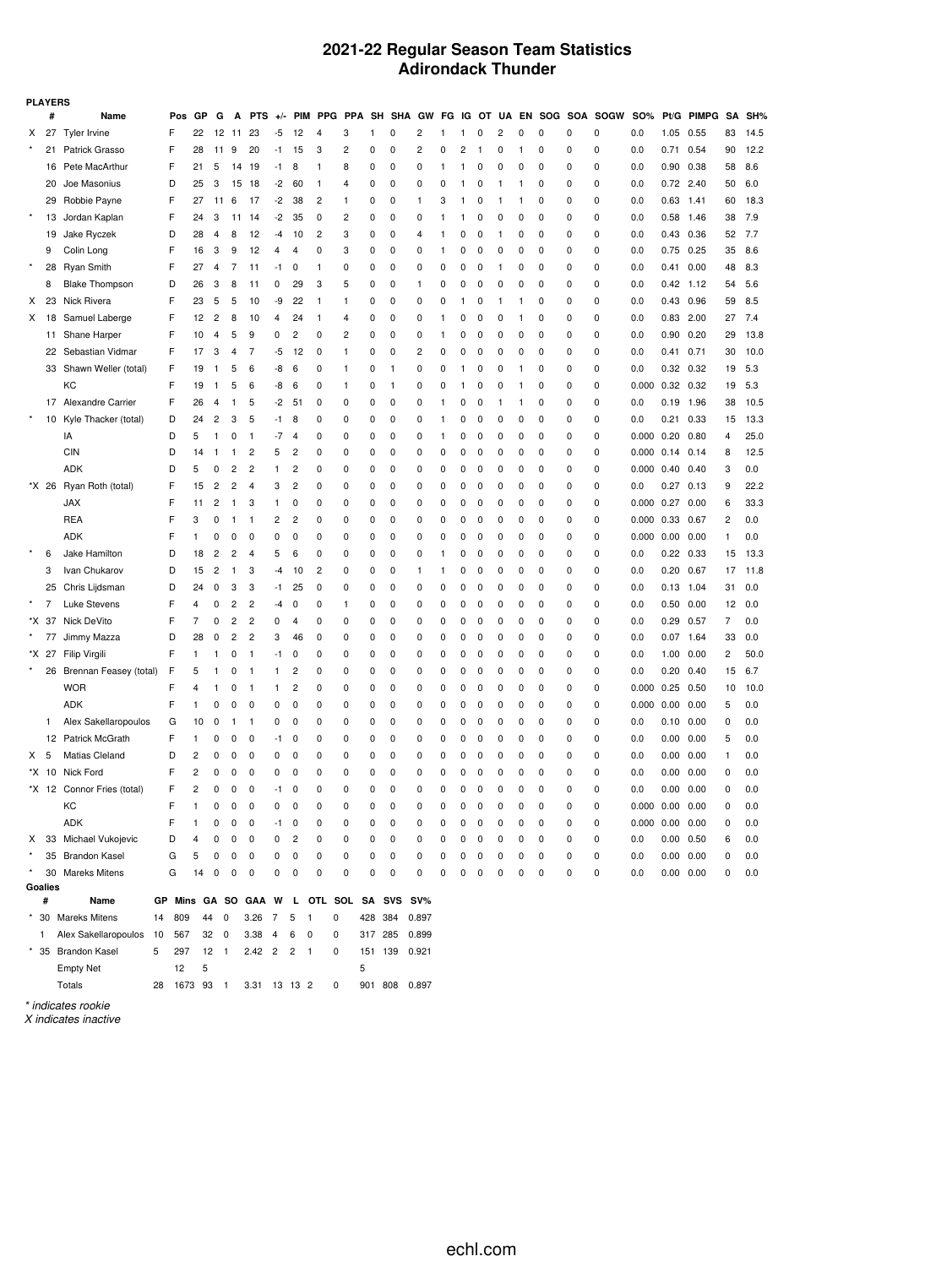### **2021-22 Regular Season Team Statistics Worcester Railers**

| <b>PLAYERS</b> |                |                                     |        |        |                |                  |            |          |                         |        |            |               |               |               |               |               |               |                         |               |              |               |                    |            |                        |            |                |            |
|----------------|----------------|-------------------------------------|--------|--------|----------------|------------------|------------|----------|-------------------------|--------|------------|---------------|---------------|---------------|---------------|---------------|---------------|-------------------------|---------------|--------------|---------------|--------------------|------------|------------------------|------------|----------------|------------|
|                | #              | Name                                | Pos    | GP     | G              | А                | <b>PTS</b> | $+/-$    | <b>PIM</b>              | PPG    | <b>PPA</b> | SH            | <b>SHA</b>    | GW            | FG            |               | IG OT         |                         |               |              |               | UA EN SOG SOA SOGW | <b>SO%</b> |                        | Pt/G PIMPG | SΑ             | SH%        |
|                | 14             | Jordan Smotherman                   | F      | 25     | 13             | 12 25            |            | -1       | 16                      | 3      | 3          | 0             | 0             | 1             | 1             | 2             | 0             | $\overline{\mathbf{c}}$ | 2             | 0            | 1             | 0                  | 0.0        | 1.00                   | 0.64       | 81             | 16.0       |
|                |                | 81 Anthony Repaci                   | F      | 23     | 8              | 11               | 19         | -5       | 4                       | 2      | 4          | 0             | 0             | 3             | 1             | 1             | 1             | 0                       | 0             | $\mathbf{1}$ | 1             | 0                  | 100.0      | 0.83                   | 0.17       | 75             | 10.7       |
|                | 16             | Jacob Hayhurst                      | F      | 25     | 6              | 13               | 19         | $-7$     | 18                      | 2      | 6          | 1             | 0             | 0             | 0             | 0             | 0             | -1                      | 0             | $\mathbf{1}$ | 2             | 0                  | 50.0       | 0.76                   | 0.72       | 73             | 8.2        |
|                |                | 12 Brent Beaudoin                   | F      | 21     | 7              | 9                | 16         | -4       | 0                       | 0      | 1          | 0             | 0             | 0             | 3             | 0             | 0             | -1                      | 0             | 0            | 0             | 0                  | 0.0        | 0.76                   | 0.00       | 59             | 11.9       |
|                |                | 23 Ross Olsson                      | F      | 21     | 9              | 5                | 14         | $-15$ 79 |                         | 6      | 3          | 0             | 0             | 2             | 0             | 0             | 0             | 0                       | 0             | 0            | 0             | 0                  | 0.0        | 0.67 3.76              |            | 60             | 15.0       |
| X.             | 72             | <b>Drew Callin</b>                  | F      | 16     | 5              | 8                | 13         | -4       | 8                       | 0      | 1          | 0             | 0             | 1             | 1             | 1             | 0             | 2                       | 0             | 0            | 0             | 0                  | 0.0        | 0.81                   | 0.50       | 46             | 10.9       |
|                | 7              | Liam Coughlin                       | F      | 17     | 5              | 8                | 13         | 2        | 7                       | 1      | 2          | $\Omega$      | 0             | 0             | 0             | 0             | 0             | 0                       | 0             | -1           | 1             | 1                  | 100.0      | 0.76                   | 0.41       | 26             | 19.2       |
|                | 11             | Nolan Vesey                         | F      | 25     | 5              | 8                | 13         | 0        | 14                      | 0      | 3          | 1             | 0             | 0             | $\pmb{0}$     | 1             | 0             | 2                       | 1             | $\mathbf{1}$ | 2             | 0                  | 50.0       | $0.52$ 0.56            |            | 64             | 7.8        |
|                | *X 10          | <b>Blake Christensen</b>            | F      | 13     | $\overline{4}$ | 5                | 9          | $-2$     | 12                      | 1      | 3          | 0             | 0             | 0             | 1             | 2             | 0             | 0                       | 0             | $\mathbf{1}$ | 1             | 0                  | 100.0      | 0.69                   | 0.92       | 39             | 10.3       |
|                | 21             | John Furgele                        | D      | 20     | 2              | 7                | 9          | 7        | 10                      | 1      | 2          | 0             | 0             | 0             | 0             | 0             | 0             | 0                       | 0             | 0            | 0             | 0                  | 0.0        | $0.45$ 0.50            |            | 30             | 6.7        |
| X              | 18             | <b>Tyler Poulsen</b>                | LW     | 20     | 4              | 4                | 8          | 1        | 21                      | 0      | 0          | $\mathbf 0$   | 0             | 0             | 0             | 0             | 0             | 0                       | 0             | 0            | 0             | 0                  | 0.0        | 0.40                   | 1.05       | 41             | 9.8        |
|                | 5              | Nick Albano                         | D      | 13     | 3              | 5                | 8          | -1       | 10                      | 2      | 2          | 0             | 0             | 0             | 0             | 0             | 0             | 0                       | 0             | 0            | 0             | 0                  | 0.0        | 0.62 0.77              |            | 26             | 11.5       |
|                | 86             | Karl Boudrias                       | D      | 23     | 0              | 8                | 8          | 4        | 15                      | 0      | 3          | 0             | 0             | 0             | 0             | 0             | 0             | 0                       | 0             | 0            | 0             | 0                  | 0.0        | 0.35 0.65              |            | 23             | 0.0        |
|                | *X 19          | Felix Bibeau                        | F      | 9      | 3              | 4                | 7          | -1       | 6                       | 1      | 0          | 1             | 0             | 0             | 0             | 0             | 0             | 0                       | 1             | 0            | 0             | 0                  | 0.0        | 0.78 0.67              |            | 21             | 14.3       |
|                | 20             | Chris Ordoobadi (total)             | F      | 25     | 2              | 5                | 7          | -3       | 54                      | 0      | 0          | 0             | 0             | 1             | 0             | 0             | 0             | 0                       | 0             | 0            | 0             | 0                  | 0.0        | $0.28$ 2.16            |            | 24             | 8.3        |
|                |                | <b>NOR</b>                          | F      | 18     | -1             | 4                | 5          | -3       | 43                      | 0      | 0          | 0             | 0             | 1             | 0             | 0             | 0             | 0                       | 0             | 0            | 0             | 0                  | 0.000      | 0.28                   | 2.39       | 9              | 11.1       |
|                |                | <b>WOR</b>                          | F      | 7      | 1              | -1               | 2          | 0        | 11                      | 0      | 0          | 0             | 0             | 0             | 0             | 0             | 0             | 0                       | 0             | 0            | 0             | 0                  | 0.000      | 0.29                   | 1.57       | 15             | 6.7        |
| Χ              | 4              | Zach Malatesta                      | D      | 21     | 2              | 4                | 6          | -5       | 31                      | 0      | 1          | 0             | 0             | 0             | 0             | 0             | 0             | 0                       | 0             | 0            | 0             | 0                  | 0.0        | 0.29                   | 1.48       | 37             | 5.4        |
|                | 44             | Will Cullen                         | D      | 12     | 3              | 2                | 5          | $-7$     | $\overline{c}$          | 0      | 1          | 0             | 0             | 1             | 0             | 0             | 0             | -1                      | 0             | 0            | 0             | 0                  | 0.0        | $0.42$ 0.17            |            | 18             | 16.7       |
|                | 24             | Cole Coskey                         | F      | 5      | 2              | 3                | 5          | 1        | 0                       | 1      | 0          | 0             | 0             | 0             | 0             | 0             | 0             | -1                      | 0             | 0            | 0             | 0                  | 0.0        | 1.00                   | 0.00       | 9              | 22.2       |
| X.             |                | 15 Paul Thompson                    | F      | 10     | 2              | 3                | 5          | -1       | 12                      | 0      | 1          | 0             | 1             | 0             | 2             | 0             | 0             | 0                       | 0             | 0            | 1             | 0                  | 0.0        | $0.50$ 1.20            |            | 34             | 5.9        |
|                | 8              | <b>Bobby Butler</b>                 | F      | 2      | 1              | 4                | 5          | 3        | 0                       | 0      | 1          | 0             | 0             | 0             | 0             | 0             | 0             | 0                       | 0             | 0            | 0             | 0                  | 0.0        | 2.50 0.00              |            | 3              | 33.3       |
|                | 18             | <b>Reece Newkirk</b>                | F      | 8      | 0              | 5                | 5          | $-4$     | 2                       | 0      | 0          | 0             | 0             | 0             | 0             | 0             | 0             | 0                       | 0             | 0            | 0             | 0                  | 0.0        | $0.63$ 0.25            |            | 18             | 0.0        |
| X              | 61             | Nic Pierog                          | F      | 5      | 2              | 2                | 4          | -2       | 4                       | 0      | 0          | 0             | 0             | 1             | 0             | 0             | 0             | 0                       | 0             | 0            | 0             | 0                  | 0.0        | $0.80$ $0.80$          |            | 17             | 11.8       |
|                |                | 19 Devon Paliani (total)            | F      | 24     | 2              | 2                | 4          | -8       | 13                      | 0      | 0          | 0             | 0             | 0             | 0             | 0             | 0             | 0                       | 0             | 0            | 0             | 0                  | 0.0        | $0.17$ 0.54            |            | 26             | 7.7        |
|                |                | <b>MNE</b>                          | F      | 16     | 0              | 2                | 2          | -4       | 9                       | 0      | 0          | 0             | 0             | 0             | 0             | 0             | 0             | 0                       | 0             | 0            | 0             | 0                  | 0.000      | $0.13$ 0.56            |            | 14             | 0.0        |
|                |                | <b>WOR</b>                          | F      | 8      | 2              | 0                | 2          | -4       | $\overline{4}$          | 0      | 0          | 0             | 0             | 0             | 0             | 0             | 0             | 0                       | 0             | 0            | 0             | 0                  | 0.000      | 0.25                   | 0.50       | 12             | 16.7       |
|                | 9              | <b>Charlie Spetz</b>                | D      | 26     | 2              | 2                | 4          | -10      | 9                       | 0      | 0          | 0             | 0             | 0             | 0             | 0             | 0             | 0                       | 0             | 0            | 0             | 0                  | 0.0        | 0.15                   | 0.35       | 26             | 7.7        |
| *X 8           |                | Collin Adams                        | F      | 8      | 1              | 3                | 4          | -3       | 0                       | 0      | 0          | 0             | 0             | 1             | 0             | 0             | 0             | 0                       | 0             | 0            | 0             | 0                  | 0.0        | 0.50                   | 0.00       | 14             | 7.1        |
|                | 25             | Grant Jozefek                       | F      | 14     | -1             | 3                | 4          | -6       | $\overline{4}$          | 0      | 1          | 0             | 0             | 0             | 0             | 0             | 0             | -1                      | 0             | $\mathbf{1}$ | 1             | 0                  | 100.0      | 0.29                   | 0.29       | 21             | 4.8        |
|                |                | *X 17 Tommy Besinger (total)        | F      | 17     | 1              | 2                | 3          | -9       | 4                       | 0      | 1          | 0             | 0             | 0             | 0             | 1             | 0             | 0                       | 0             | 0            | 0             | 0                  | 0.0        | 0.18                   | 0.24       | 23             | 4.3        |
|                |                | GRN                                 | F      | 7      | 1              | 1                | 2          | $-1$     | 0                       | 0      | 1          | 0             | 0             | 0             | 0             | 1             | 0             | 0                       | 0             | 0            | 0             | 0                  | 0.000      | 0.29                   | 0.00       | 8              | 12.5       |
|                |                | <b>WOR</b>                          | F      | 10     | 0              | -1               | 1          | -8       | $\overline{4}$          | 0      | 0          | 0             | 0             | 0             | 0             | 0             | 0             | 0                       | 0             | 0            | 0             | 0                  | 0.000      | $0.10 \quad 0.40$      |            | 15             | 0.0        |
| x              | 6              | Mike Cornell                        | D      | 9      | 1              | -1               | 2          | -3       | 16                      | 0      | 0          | 0             | 0             | 0             | 0             | 0             | 0             | 0                       | 0             | 0            | 0             | 0                  | 0.0        | $0.22$ 1.78            |            | 18             | 5.6        |
|                |                | 13 Connor McCarthy                  | D      | 16     | 0              | 2                | 2          | 0        | 4                       | 0      | 0          | 0             | 0             | 0             | 0             | 0             | 0             | 0                       | 0             | 0            | 0             | 0                  | 0.0        | $0.13$ $0.25$          |            | 5              | 0.0        |
|                |                | *X 22 Brennan Feasey                | F      | 4      | 1              | 0                | 1          | 1        | $\overline{\mathbf{c}}$ | 0      | 0          | 0             | 0             | 0             | 0             | 0             | 0             | 0                       | 0             | 0            | 0             | 0                  | 0.0        | 0.25                   | 0.50       | 10             | 10.0       |
| X.             | 8              | <b>Brian Hart</b>                   | F      | 1      | 0              | -1               | -1         | 2        | 2                       | 0      | 0          | 0             | 0             | 0             | 0             | 0             | 0             | 0                       | 0             | 0            | 0             | 0                  | 0.0        | 1.00 2.00              |            | 0              | 0.0        |
|                | *X 13          | Mathias LaFerriere                  | F      | 3      | 0              | 1                | 1          | $-1$     | 0                       | 0      | 1          | 0             | 0             | 0             | 0             | 0             | 0             | 0                       | 0             | 0            | 0             | 0                  | 0.0        | 0.33                   | 0.00       | 4              | 0.0        |
|                |                | 92 Colten Ellis                     | G      | 9      | 0              | -1               | 1          | 0        | 0                       | 0      | 0          | 0             | 0             | 0             | 0             | 0             | 0             | 0                       | 0             | 0            | 0             | 0                  | 0.0        | 0.11                   | 0.00       | 0              | 0.0        |
|                |                | 27 Myles McGurty                    | D      | 24     | 0              | 1<br>$\mathbf 0$ | 1<br>0     | $-7$     | 12                      | 0<br>0 | 1<br>0     | 0<br>$\Omega$ | 0<br>$\Omega$ | 0<br>$\Omega$ | 0<br>$\Omega$ | 0<br>$\Omega$ | 0<br>$\Omega$ | 0<br>$\Omega$           | 0<br>$\Omega$ | 0<br>0       | 0<br>$\Omega$ | 0<br>O             | 0.0        | $0.04$ $0.50$          |            | 27<br>$\Omega$ | 0.0<br>0.0 |
|                |                | X 18 Austin Block<br>*X 44 RJ Burns | F<br>D | 1<br>1 | 0<br>0         | 0                | 0          | 1<br>0   | 0<br>0                  | 0      | 0          | 0             | 0             | 0             | 0             | 0             | 0             | 0                       | 0             | 0            | 0             | 0                  | 0.0<br>0.0 | 0.00 0.00<br>0.00 0.00 |            | 0              | 0.0        |
|                | *X 20          | Ryan Cloonan                        | F      | 1      | 0              | 0                | 0          | 0        | 0                       | 0      | 0          | 0             | 0             | 0             | 0             | 0             | 0             | 0                       | 0             | 0            | 0             | 0                  | 0.0        | 0.00 0.00              |            | 0              | 0.0        |
| X              | 22             | JD Dudek                            | С      | 1      | 0              | 0                | 0          | $-2$     | 0                       | 0      | 0          | 0             | 0             | 0             | 0             | 0             | 0             | 0                       | 0             | 0            | 0             | 0                  | 0.0        | 0.00 0.00              |            | 2              | 0.0        |
|                |                | *X 13 Garrett Gallagher             | D      | 1      | 0              | 0                | 0          | $-1$     | 0                       | 0      | 0          | 0             | 0             | 0             | 0             | 0             | 0             | 0                       | 0             | 0            | 0             | 0                  | 0.0        | 0.00 0.00              |            | -1             | 0.0        |
| X.             | 8              | Matthew Gaudreau                    | F      | 1      | 0              | 0                | 0          | 0        | 0                       | 0      | 0          | 0             | 0             | 0             | 0             | 0             | 0             | 0                       | 0             | 0            | 0             | 0                  | 0.0        | 0.00 0.00              |            | 1              | 0.0        |
| X              | 13             | <b>Ted Hart</b>                     | F      | 1      | 0              | 0                | 0          | 0        | 0                       | 0      | 0          | 0             | 0             | 0             | 0             | 0             | 0             | 0                       | 0             | 0            | 0             | 0                  | 0.0        | 0.00 0.00              |            | 2              | 0.0        |
|                | *X 31          | Justin Kapelmaster                  | G      | 1      | 0              | 0                | 0          | 0        | 0                       | 0      | 0          | 0             | 0             | 0             | 0             | 0             | 0             | 0                       | 0             | 0            | 0             | 0                  | 0.0        | 0.00                   | 0.00       | 0              | 0.0        |
| X.             | 61             | Connor Leen                         | F      | 1      | 0              | 0                | 0          | 0        | 0                       | 0      | 0          | 0             | 0             | 0             | 0             | 0             | 0             | 0                       | 0             | 0            | 0             | 0                  | 0.0        | 0.00 0.00              |            | 0              | 0.0        |
| *X 4           |                | Austin Osmanski                     | D      | 1      | 0              | 0                | 0          | 0        | $\overline{\mathbf{c}}$ | 0      | 0          | 0             | 0             | 0             | 0             | 0             | 0             | 0                       | 0             | 0            | 0             | 0                  | 0.0        | $0.00$ 2.00            |            | 1              | 0.0        |
|                | *X 31          | Jason Pawloski                      | G      | 1      | 0              | 0                | 0          | 0        | 0                       | 0      | 0          | 0             | 0             | 0             | 0             | 0             | 0             | 0                       | 0             | 0            | 0             | 0                  | 0.0        | 0.00 0.00              |            | 0              | 0.0        |
| $\star$        | 30             | Luke Peressini                      | G      | 1      | 0              | 0                | 0          | 0        | 0                       | 0      | 0          | 0             | 0             | 0             | 0             | 0             | 0             | 0                       | 0             | 0            | 0             | 0                  | 0.0        | 0.00 0.00              |            | 0              | 0.0        |
|                | *X 20          | Robert Roche                        | D      | 1      | 0              | 0                | 0          | 0        | 0                       | 0      | 0          | 0             | 0             | 0             | 0             | 0             | 0             | 0                       | 0             | 0            | 0             | 0                  | 0.0        | 0.00 0.00              |            | 0              | 0.0        |
| X.             | 22             | Jason Salvaggio                     | F      | 1      | 0              | 0                | 0          | 0        | 0                       | 0      | 0          | 0             | 0             | 0             | 0             | 0             | 0             | 0                       | 0             | 0            | 0             | 0                  | 0.0        | 0.00 0.00              |            | 2              | 0.0        |
| x              | $\overline{4}$ | Justin Selman                       | F      | 1      | 0              | 0                | 0          | 0        | $\overline{c}$          | 0      | 0          | 0             | 0             | 0             | 0             | 0             | 0             | 0                       | 0             | 0            | 0             | 0                  | 0.0        | $0.00$ 2.00            |            | 3              | 0.0        |
| x              | 24             | <b>Beau Starrett</b>                | F      | 1      | 0              | 0                | 0          | 0        | 0                       | 0      | 0          | 0             | 0             | 0             | 0             | 0             | 0             | 0                       | 0             | 0            | 0             | 0                  | 0.0        | 0.00                   | 0.00       | 0              | 0.0        |
|                |                | *X 17 Keean Washkurak               | F      | 1      | 0              | 0                | 0          | -1       | 0                       | 0      | 0          | 0             | 0             | 0             | 0             | 0             | 0             | 0                       | 0             | 0            | 0             | 0                  | 0.0        | 0.00 0.00              |            | 6              | 0.0        |
|                | *X 30          | <b>Brody Claeys</b>                 | G      | 2      | 0              | 0                | 0          | 0        | 0                       | 0      | 0          | 0             | 0             | 0             | 0             | 0             | 0             | 0                       | 0             | 0            | 0             | 0                  | 0.0        | 0.00                   | 0.00       | 0              | 0.0        |
|                | *X 18          | Dom Procopio                        | D      | 3      | 0              | 0                | 0          | -1       | 0                       | 0      | 0          | 0             | 0             | 0             | 0             | $\pmb{0}$     | 0             | 0                       | 0             | 0            | 0             | 0                  | 0.0        | 0.00 0.00              |            | 2              | 0.0        |
|                | *X 31          | Jimmy Poreda                        | G      | 4      | 0              | 0                | 0          | 0        | 0                       | 0      | 0          | 0             | 0             | 0             | 0             | 0             | 0             | 0                       | 0             | 0            | 0             | 0                  | 0.0        | 0.00                   | 0.00       | 0              | 0.0        |
|                | *X 22          | Carlos Fornaris                     | F      | 5      | 0              | 0                | 0          | -2       | 7                       | 0      | 0          | 0             | 0             | 0             | 0             | 0             | 0             | 0                       | 0             | 0            | 0             | 0                  | 0.0        | $0.00$ 1.40            |            | 4              | 0.0        |
|                | 61             | <b>Matt Sredl</b>                   | D      | 6      | 0              | 0                | 0          | -2       | $\overline{4}$          | 0      | 0          | 0             | 0             | 0             | 0             | 0             | 0             | 0                       | 0             | 0            | 0             | 0                  | 0.0        | 0.00                   | 0.67       | 7              | 0.0        |
|                |                | 35 Ken Appleby                      | G      | 13     | 0              | 0                | 0          | 0        | $\overline{c}$          | 0      | 0          | 0             | 0             | 0             | 0             | 0             | 0             | 0                       | 0             | 0            | 0             | 0                  | 0.0        | $0.00 \quad 0.15$      |            | 0              | 0.0        |
|                |                |                                     |        |        |                |                  |            |          |                         |        |            |               |               |               |               |               |               |                         |               |              |               |                    |            |                        |            |                |            |

**Goalies**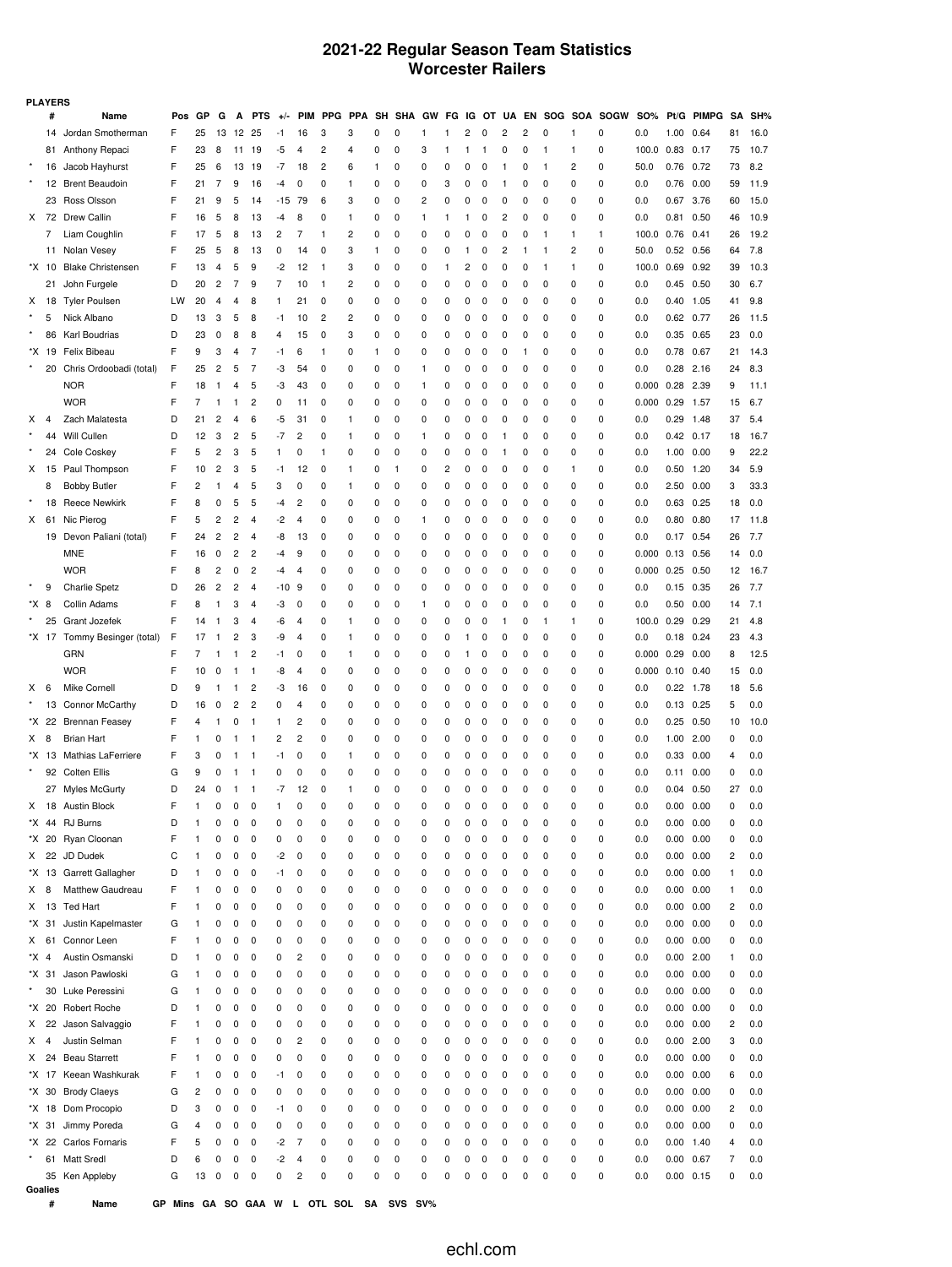|         |    | 35 Ken Appleby           | 13             | 761  | 37   | 0        | $2.92\quad 5$ |                | 7              | $\Omega$       | 1        | 448  | 411 | 0.917 |
|---------|----|--------------------------|----------------|------|------|----------|---------------|----------------|----------------|----------------|----------|------|-----|-------|
| $\star$ |    | 92 Colten Ellis          | 9              | 510  | 28   | $\Omega$ | 3.30          | $\overline{4}$ | 3              | $\overline{1}$ | $\Omega$ | 295  | 267 | 0.905 |
| *X 31   |    | Jimmy Poreda             | 4              | 237  | 15   | 0        | 3.80          | $\overline{1}$ | 3              | 0              | 0        | 128  | 113 | 0.883 |
|         |    | *X 30 Brody Claeys       | 2              | 119  | 5    | 0        | 2.52          | $\overline{1}$ | $\mathbf{1}$   | 0              | 0        | 86   | 81  | 0.942 |
|         |    | *X 31 Justin Kapelmaster | $\overline{1}$ | 60   | 6    | 0        | 6.00          | - 0            | $\overline{1}$ | 0              | 0        | 34   | 28  | 0.824 |
| *X      | 31 | Jason Pawloski           | 1              | 59   | 8    | 0        | 8.14          | $\Omega$       | 1              | $\Omega$       | $\Omega$ | 42   | 34  | 0.810 |
| ×       |    | 30 Luke Peressini        | 1              | 59   | 6    | 0        | 6.05          | $\Omega$       | $\mathbf{1}$   | 0              | 0        | 30   | 24  | 0.800 |
|         |    | <b>Empty Net</b>         |                | 14   | 8    |          |               |                |                |                |          | 8    |     |       |
|         |    | Totals                   | 30             | 1805 | 1130 |          | 3.73          | 11             | 17             | $\overline{1}$ | 1        | 1071 | 958 | 0.894 |
|         |    | $\cdots$<br>. .          |                |      |      |          |               |                |                |                |          |      |     |       |

*\* indicates rookie X indicates inactive*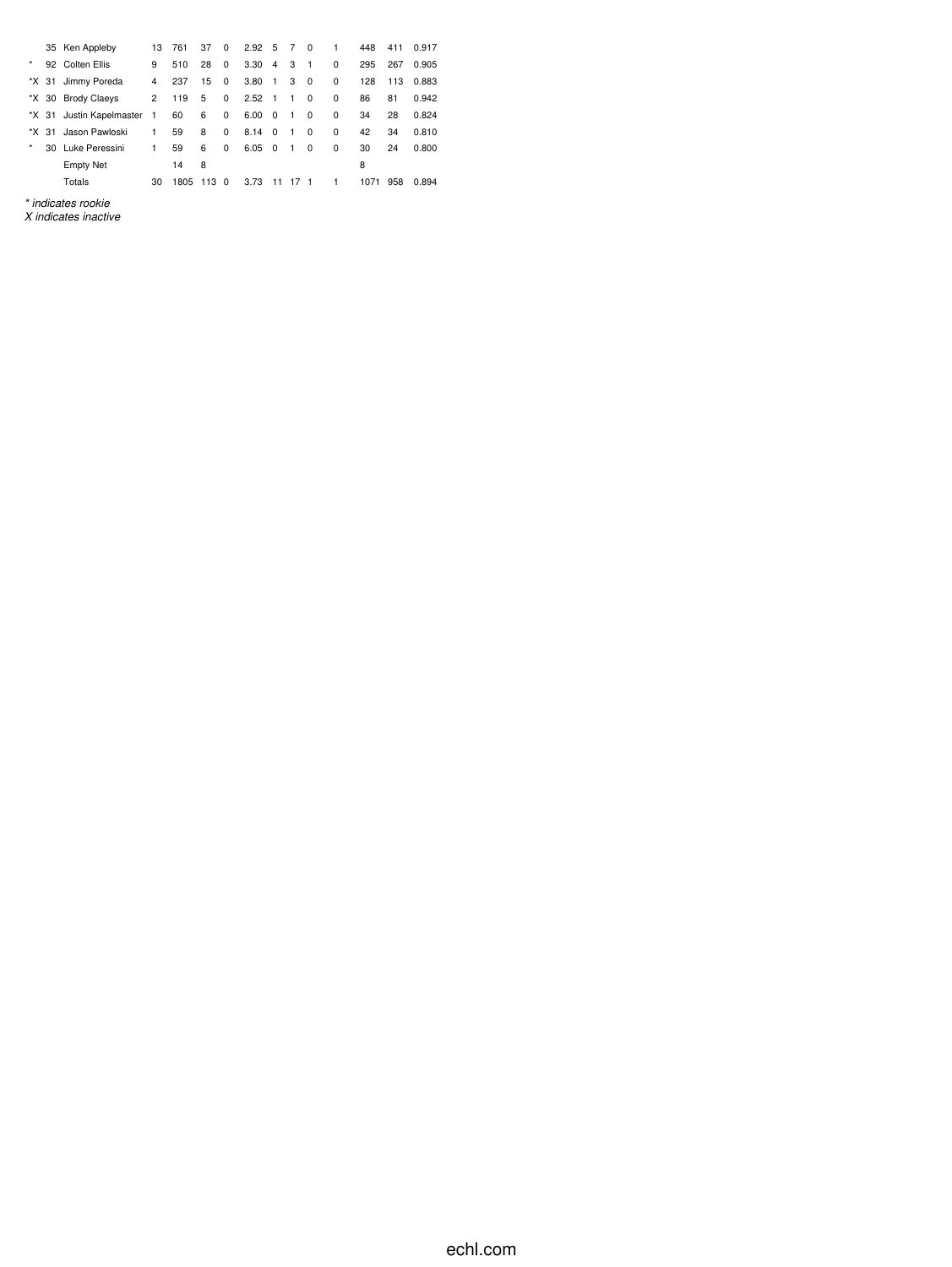#### **Worcester Railers 2021-22 Regular Season Game Schedule**

| Date               | Opponent              | Result      |
|--------------------|-----------------------|-------------|
| Oct. 22            | at Maine              | Г           |
| Oct. 23            | Maine                 | W           |
| Oct. 27            | at Adirondack         | Г           |
| Nov. 6             | Florida               | L           |
| Nov. 7             | Florida               | L           |
|                    | at Newfoundland       | SOL         |
| Nov. 12<br>Nov. 13 | at Newfoundland       | W           |
|                    |                       |             |
| Nov. 14            | at Newfoundland       | L           |
| Nov. 17            | at Trois-Rivières     | W           |
| Nov. 19            | <b>Trois-Rivières</b> | Г           |
| Nov. 20            | Trois-Rivières        | W           |
| Nov. 24            | at Maine              | L.          |
| Nov. 26            | at Adirondack         | W           |
| Nov. 28            | Newfoundland          | Г           |
| Dec. 1             | Maine                 | W           |
| Dec. 3             | Adirondack            | Г           |
| Dec. 8             | Maine                 | W           |
| Dec. 10            | at Maine              | Г           |
| Dec. 11            | Maine                 | W           |
| Dec. 26            | Adirondack            | L           |
| Dec. 29            | at Maine              | L           |
| Dec. 31            | at Reading            | L           |
| Jan. 2             | Reading               | W           |
| Jan. 7             | at Reading            | OTL         |
| Jan. 8             | at Reading            | Г           |
| Jan. 12            | Maine                 | W           |
| Jan. 14            | Reading               | Г           |
| Jan. 15            | Reading               | W           |
| Jan. 17            | at Reading            | Г           |
| Jan. 21            | <b>Trois-Rivières</b> | L           |
| Jan. 22            | Adirondack            | 7:05 pm EST |
| Jan. 23            | Adirondack            | 3:05 pm EST |
| Jan. 28            | at Maine              | 7:15 pm EST |
| Jan. 29            | Fort Wayne            | 7:05 pm EST |
| Jan. 30            | Fort Wayne            | 3:05 pm EST |
| Feb. 4             | Kalamazoo             | 7:05 pm EST |
|                    |                       |             |
| Feb. 5             | Kalamazoo             | 7:05 pm EST |
| Feb. 6             | Kalamazoo             | 3:05 pm EST |
| Feb. 12            | Adirondack            | 7:05 pm EST |
| Feb. 13            | Adirondack            | 1:05 pm EST |
| Feb. 18            | at Utah               | 7:10 pm MST |
| Feb. 19            | at Utah               | 7:10 pm MST |
| Feb. 21            | at Utah               | 1:10 pm MST |
| Feb. 23            | at Idaho              | 7:10 pm MST |
| Feb. 25            | at Idaho              | 7:10 pm MST |
| Feb. 26            | at Idaho              | 7:10 pm MST |
| Mar. 2             | at Reading            | 7:00 pm EST |
| Mar. 4             | Reading               | 7:05 pm EST |
| Mar. 5             | Maine                 | 7:05 pm EST |
| Mar. 6             | Maine                 | 3:05 pm EST |
| Mar. 9             | at Maine              | 7:00 pm EST |
| Mar. 11            | Adirondack            | 7:05 pm EST |
| Mar. 12            | at Adirondack         | 7:00 pm EST |
| Mar. 16            | at Trois-Rivières     | 7:00 pm EDT |
| Mar. 18            | South Carolina        | 7:05 pm EDT |
| Mar. 19            | Newfoundland          | 7:05 pm EDT |
| Mar. 20            | Newfoundland          | 3:05 pm EDT |
| Mar. 22            | at Reading            | 7:00 pm EDT |
| Mar. 23            | at Reading            | 7:00 pm EDT |
| Mar. 25            | at Adirondack         | 7:00 pm EDT |
| Mar. 26            | at Adirondack         | 7:00 pm EDT |
| Mar. 27            | at Reading            | 3:00 pm EDT |
| Apr. 1             | at Newfoundland       | 7:00 pm NDT |
| Apr. 2             | at Newfoundland       | 7:00 pm NDT |
| Apr. 3             | at Newfoundland       | 4:00 pm NDT |
| Apr. 6             | Maine                 | 7:05 pm EDT |
| Apr. 8             | Trois-Rivières        | 7:05 pm EDT |
| Apr. 9             | Trois-Rivières        | 7:05 pm EDT |
| Apr. 10            | at Adirondack         | 3:00 pm EDT |
| Apr. 15            | at Trois-Rivières     | 7:00 pm EDT |
|                    | at Trois-Rivières     |             |
| Apr. 16            |                       | 3:00 pm EDT |

| * Overtime Game  |  |
|------------------|--|
| ** Shootout Game |  |

| Record            | Score GWG |                       | Goaltender                        | <b>Opposing Goaltender</b>           |
|-------------------|-----------|-----------------------|-----------------------------------|--------------------------------------|
| $0 - 1 - 0 - 0$   | $3-6$     |                       | Justin Kapelmaster (6 GA, 28 SVS) | Jeremy Brodeur (3 GA, 51 SVS)        |
| $1 - 1 - 0 - 0$   | $4 - 3$   | Nic Pierog            | Colten Ellis (3 GA, 42 SVS)       | Zachary Bouthillier (4 GA, 26 SVS)   |
| $1 - 2 - 0 - 0$   | $2 - 6$   |                       | Colten Ellis (5 GA, 29 SVS)       | Mareks Mitens (2 GA, 25 SVS)         |
| $1 - 3 - 0 - 0$   | $2 - 4$   |                       | Ken Appleby (3 GA, 29 SVS)        | Tomas Vomacka (2 GA, 33 SVS)         |
| $1 - 4 - 0 - 0$   | $1 - 4$   |                       | Ken Appleby (3 GA, 17 SVS)        | Cam Johnson (1 GA, 11 SVS)           |
| $1 - 4 - 0 - 1$   | 2-3 SO    |                       | Ken Appleby (2 GA, 29 SVS)        | Evan Cormier (2 GA, 29 SVS)          |
| $2 - 4 - 0 - 1$   | $5 - 2$   | Ross Olsson           | Ken Appleby (2 GA, 30 SVS)        | Keith Petruzzelli (5 GA, 35 SVS)     |
| $2 - 5 - 0 - 1$   | $3 - 5$   |                       | Ken Appleby (4 GA, 28 SVS)        | Evan Cormier (3 GA, 23 SVS)          |
| $3 - 5 - 0 - 1$   | $6 - 2$   | Drew Callin           | Ken Appleby (2 GA, 47 SVS)        | Philippe Desrosiers (4 GA, 14 SVS)   |
| $3 - 6 - 0 - 1$   | $1 - 4$   |                       | Colten Ellis (4 GA, 26 SVS)       | Philippe Desrosiers (1 GA, 28 SVS)   |
| $4 - 6 - 0 - 1$   | $3 - 1$   | Collin Adams          | Ken Appleby (1 GA, 35 SVS)        | Philippe Desrosiers (3 GA, 30 SVS)   |
| $4 - 7 - 0 - 1$   | $2 - 4$   |                       | Ken Appleby (3 GA, 39 SVS)        | Jeremy Brodeur (2 GA, 27 SVS)        |
| $5 - 7 - 0 - 1$   | $8 - 1$   | Ross Olsson           | Colten Ellis (1 GA, 31 SVS)       | Alex Sakellaropoulos (4 GA, 27 SVS)  |
| $5 - 8 - 0 - 1$   | $0 - 6$   |                       | Ken Appleby (5 GA, 18 SVS)        | Evan Cormier (0 GA, 14 SVS)          |
| $6 - 8 - 0 - 1$   | 3-2 SO    |                       | Colten Ellis (2 GA, 38 SVS)       | Jeremy Brodeur (2 GA, 33 SVS)        |
| $6 - 9 - 0 - 1$   | $2 - 3$   |                       | Colten Ellis (3 GA, 20 SVS)       | Mareks Mitens (2 GA, 38 SVS)         |
| $7 - 9 - 0 - 1$   |           | 7-6 OT Anthony Repaci | Colten Ellis (6 GA, 26 SVS)       | Callum Booth (1 GA, 16 SVS)          |
| $7 - 10 - 0 - 1$  | $2 - 3$   |                       | Jimmy Poreda (3 GA, 40 SVS)       | Callum Booth (2 GA, 35 SVS)          |
| $8 - 10 - 0 - 1$  | $4 - 2$   | Jordan Smotherman     | Jimmy Poreda (2 GA, 15 SVS)       | Callum Booth (3 GA, 20 SVS)          |
| $8 - 11 - 0 - 1$  | $0 - 5$   |                       | Jimmy Poreda (5 GA, 34 SVS)       | Brandon Kasel (0 GA, 33 SVS)         |
| $8 - 12 - 0 - 1$  | $7-9$     |                       | Jason Pawloski (8 GA, 34 SVS)     | Jeremy Brodeur (7 GA, 44 SVS)        |
| $8 - 13 - 0 - 1$  | $0 - 2$   |                       | Brody Claeys (2 GA, 42 SVS)       | Tristan Côté-Cazenave (0 GA, 14 SVS) |
| $9 - 13 - 0 - 1$  | $5 - 3$   | Anthony Repaci        | Brody Claeys (3 GA, 39 SVS)       | Tristan Côté-Cazenave (4 GA, 15 SVS) |
| $9 - 13 - 1 - 1$  | 2-3 OT    |                       | Colten Ellis (3 GA, 45 SVS)       | Kirill Ustimenko (2 GA, 21 SVS)      |
| $9 - 14 - 1 - 1$  | $2 - 6$   |                       | Jimmy Poreda (5 GA, 24 SVS)       | Kirill Ustimenko (2 GA, 28 SVS)      |
| $10-14-1-1$       | $4 - 2$   | Anthony Repaci        | Ken Appleby (2 GA, 37 SVS)        | Callum Booth (3 GA, 28 SVS)          |
| $10-15-1-1$       | $3-6$     |                       | Ken Appleby (5 GA, 28 SVS)        | Kirill Ustimenko (3 GA, 28 SVS)      |
| $11 - 15 - 1 - 1$ | $2 - 1$   | Will Cullen           | Ken Appleby (1 GA, 35 SVS)        | Kirill Ustimenko (2 GA, 21 SVS)      |
| $11 - 16 - 1 - 1$ | $4 - 6$   |                       | Luke Peressini (6 GA, 24 SVS)     | Hayden Hawkey (4 GA, 27 SVS)         |
| $11 - 17 - 1 - 1$ | $3 - 4$   |                       | Ken Appleby (4 GA, 39 SVS)        | Tristan Bérubé (3 GA, 34 SVS)        |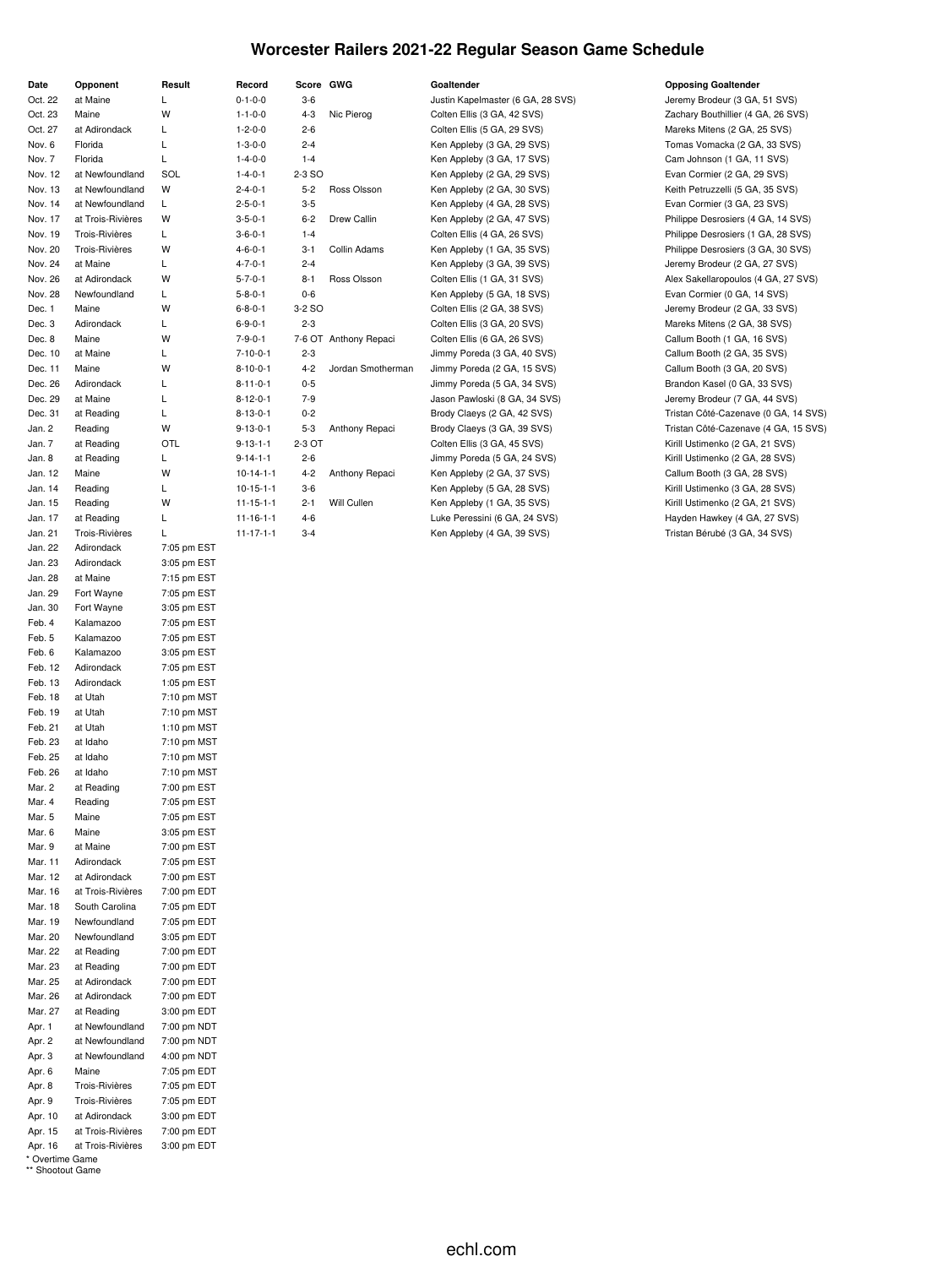#### **Adirondack Thunder 2021-22 Regular Season Game Schedule**

|                    |                                   | Result                     |
|--------------------|-----------------------------------|----------------------------|
| Date<br>Oct. 23    | Opponent<br>Newfoundland          | Г                          |
| Oct. 27            | Worcester                         | W                          |
| Oct. 30            | Reading                           | OTL                        |
| Nov. 5             | at Newfoundland                   | Г                          |
| Nov. 6             | at Newfoundland                   | W                          |
| Nov. 7             | at Newfoundland                   | L                          |
| Nov. 12            | Utah                              | W                          |
| Nov. 13            | Utah                              | L                          |
| Nov. 14            | Utah                              | W                          |
| Nov. 17            | at Idaho                          | Г                          |
| Nov. 19            | at Idaho                          | L                          |
| Nov. 20            | at Idaho                          | W                          |
| Nov. 24            | Newfoundland                      | Г                          |
| Nov. 26            | Worcester                         | Г                          |
| Nov. 27            | Maine                             | W                          |
| Dec. 3             | at Worcester                      | W                          |
| Dec. 4             | at Maine                          | W                          |
| Dec. 5             | at Maine                          | W                          |
| Dec. 10<br>Dec. 26 | Reading                           | W<br>W                     |
| Dec. 29            | at Worcester<br>at Reading        | L                          |
| Dec. 31            | Newfoundland                      | W                          |
| Jan. 1             | at Maine                          | OTL                        |
| Jan. 7             | Maine                             | L                          |
| Jan. 8             | at Maine                          | W                          |
| Jan. 9             | at Maine                          | L                          |
| Jan. 12            | at Reading                        | L                          |
| Jan. 21            | Reading                           | L                          |
| Jan. 22            | at Worcester                      | 7:05 pm EST                |
| Jan. 23            | at Worcester                      | 3:05 pm EST                |
| Jan. 27            | <b>Trois-Rivières</b>             | 7:00 pm EST                |
| Jan. 28            | Reading                           | 7:00 pm EST                |
| Jan. 29            | Trois-Rivières                    | 7:00 pm EST                |
| Feb. 2             | Fort Wayne                        | 7:00 pm EST                |
| Feb. 4             | Fort Wayne                        | 7:00 pm EST                |
| Feb. 5             | Fort Wayne                        | 7:00 pm EST                |
| Feb. 8             | at Reading                        | 10:30 am EST               |
| Feb. 12            | at Worcester                      | 7:05 pm EST                |
| Feb. 13<br>Feb. 15 | at Worcester<br>at Trois-Rivières | 1:05 pm EST<br>7:00 pm EST |
| Feb. 18            | <b>Trois-Rivières</b>             | 7:00 pm EST                |
| Feb. 19            | Newfoundland                      | 7:00 pm EST                |
| Feb. 22            | Newfoundland                      | 7:00 pm EST                |
| Feb. 23            | Newfoundland                      | 7:00 pm EST                |
| Feb. 25            | Maine                             | 7:00 pm EST                |
| Feb. 26            | Maine                             | 7:00 pm EST                |
| Mar. 2             | at Trois-Rivières                 | 7:00 pm EST                |
| Mar. 4             | at Newfoundland                   | 7:00 pm NST                |
| Mar. 5             | at Newfoundland                   | 7:00 pm NST                |
| Mar. 6             | at Newfoundland                   | 4:00 pm NST                |
| Mar. 9             | at Reading                        | 7:00 pm EST                |
| Mar. 11            | at Worcester                      | 7:05 pm EST                |
| Mar. 12<br>Mar. 13 | Worcester<br>Maine                | 7:00 pm EST                |
| Mar. 16            | at Maine                          | 3:00 pm EDT<br>7:00 pm EDT |
| Mar. 18            | at Reading                        | 7:00 pm EDT                |
| Mar. 19            | at Reading                        | 7:00 pm EDT                |
| Mar. 20            | at Reading                        | 3:00 pm EDT                |
| Mar. 23            | Newfoundland                      | 7:00 pm EDT                |
| Mar. 25            | Worcester                         | 7:00 pm EDT                |
| Mar. 26            | Worcester                         | 7:00 pm EDT                |
| Mar. 30            | at Trois-Rivières                 | 7:00 pm EDT                |
| Apr. 1             | at Maine                          | 7:15 pm EDT                |
| Apr. 2             | Maine                             | 7:00 pm EDT                |
| Apr. 3             | Maine                             | 3:00 pm EDT                |
| Apr. 6             | at Reading                        | 7:00 pm EDT                |
| Apr. 10            | Worcester                         | 3:00 pm EDT                |
| Apr. 13            | at Trois-Rivières                 | 7:00 pm EDT                |
| Apr. 15            | Reading                           | 7:00 pm EDT                |
| Apr. 16            | at Reading                        | 7:00 pm EDT                |
| Apr. 17            | Newfoundland                      | 3:00 pm EDT                |

| * Overtime Game  |  |
|------------------|--|
| ** Shootout Game |  |

| $0 - 1 - 0 - 0$   | $2 - 3$ |                       | Alex Sakellaropoulos (3 GA, 25 SVS) | Evan Cormier (2 GA, 26 SVS)        |
|-------------------|---------|-----------------------|-------------------------------------|------------------------------------|
| $1 - 1 - 0 - 0$   | $6 - 2$ | Patrick Grasso        | Mareks Mitens (2 GA, 25 SVS)        | Colten Ellis (5 GA, 29 SVS)        |
| $1 - 1 - 1 - 0$   | 2-3 OT  |                       | Mareks Mitens (3 GA, 23 SVS)        | Pat Nagle (2 GA, 31 SVS)           |
| $1 - 2 - 1 - 0$   | $1 - 4$ |                       | Mareks Mitens (3 GA, 24 SVS)        | Keith Petruzzelli (1 GA, 27 SVS)   |
| $2 - 2 - 1 - 0$   | $6 - 4$ | <b>Blake Thompson</b> | Mareks Mitens (4 GA, 31 SVS)        | Evan Cormier (6 GA, 24 SVS)        |
| $2 - 3 - 1 - 0$   | $0 - 5$ |                       | Alex Sakellaropoulos (4 GA, 30 SVS) | Keith Petruzzelli (0 GA, 27 SVS)   |
| $3 - 3 - 1 - 0$   | $5 - 4$ | Jake Ryczek           | Mareks Mitens (4 GA, 24 SVS)        | Peyton Jones (5 GA, 45 SVS)        |
| $3 - 4 - 1 - 0$   | $1 - 4$ |                       | Mareks Mitens (4 GA, 18 SVS)        | Garrett Metcalf (1 GA, 23 SVS)     |
| $4 - 4 - 1 - 0$   | $3 - 2$ | Tyler Irvine          | Alex Sakellaropoulos (2 GA, 28 SVS) | Garrett Metcalf (3 GA, 25 SVS)     |
| $4 - 5 - 1 - 0$   | $2 - 3$ |                       | Mareks Mitens (3 GA, 35 SVS)        | Jake Kupsky (2 GA, 18 SVS)         |
| $4 - 6 - 1 - 0$   | $1 - 5$ |                       | Mareks Mitens (5 GA, 32 SVS)        | Matt Jurusik (1 GA, 33 SVS)        |
| $5 - 6 - 1 - 0$   | $2 - 1$ | Tyler Irvine          | Alex Sakellaropoulos (1 GA, 34 SVS) | Jake Kupsky (2 GA, 23 SVS)         |
| $5 - 7 - 1 - 0$   | $3-6$   |                       | Alex Sakellaropoulos (5 GA, 29 SVS) | Evan Cormier (3 GA, 23 SVS)        |
| $5 - 8 - 1 - 0$   | $1 - 8$ |                       | Alex Sakellaropoulos (4 GA, 27 SVS) | Colten Ellis (1 GA, 31 SVS)        |
| $6 - 8 - 1 - 0$   | $5 - 3$ | Ivan Chukarov         | Mareks Mitens (3 GA, 37 SVS)        | Jeremy Brodeur (1 GA, 15 SVS)      |
| $7 - 8 - 1 - 0$   | $3 - 2$ | Robbie Payne          | Mareks Mitens (2 GA, 38 SVS)        | Colten Ellis (3 GA, 20 SVS)        |
| $8 - 8 - 1 - 0$   | $4 - 1$ | Sebastian Vidmar      | Mareks Mitens (1 GA, 28 SVS)        | Callum Booth (3 GA, 27 SVS)        |
| $9 - 8 - 1 - 0$   | $4 - 1$ | Sebastian Vidmar      | Mareks Mitens (1 GA, 30 SVS)        | Jeremy Brodeur (3 GA, 29 SVS)      |
| $10 - 8 - 1 - 0$  | $4 - 1$ | Jake Ryczek           | Brandon Kasel (1 GA, 26 SVS)        | Kirill Ustimenko (3 GA, 42 SVS)    |
| $11 - 8 - 1 - 0$  | $5-0$   | Jake Ryczek           | Brandon Kasel (0 GA, 33 SVS)        | Jimmy Poreda (5 GA, 34 SVS)        |
| $11-9-1-0$        | $4 - 5$ |                       | Alex Sakellaropoulos (5 GA, 24 SVS) | Hayden Hawkey (4 GA, 29 SVS)       |
| $12 - 9 - 1 - 0$  |         | 4-3 OT Patrick Grasso | Alex Sakellaropoulos (3 GA, 31 SVS) | Keith Petruzzelli (4 GA, 27 SVS)   |
| $12 - 9 - 2 - 0$  | 2-3 OT  |                       | Brandon Kasel (3 GA, 28 SVS)        | Zachary Bouthillier (2 GA, 31 SVS) |
| 12-10-2-0         | $2 - 3$ |                       | Brandon Kasel (3 GA, 25 SVS)        | Jeremy Brodeur (2 GA, 33 SVS)      |
| 13-10-2-0         | $5 - 2$ | Jake Ryczek           | Alex Sakellaropoulos (2 GA, 32 SVS) | Callum Booth (4 GA, 28 SVS)        |
| $13 - 11 - 2 - 0$ | $1 - 4$ |                       | Alex Sakellaropoulos (3 GA, 25 SVS) | Jeremy Brodeur (1 GA, 36 SVS)      |
| 13-12-2-0         | $2 - 6$ |                       | Brandon Kasel (5 GA, 27 SVS)        | Hayden Hawkey (2 GA, 20 SVS)       |
| 13-13-2-0         | $2 - 5$ |                       | Mareks Mitens (5 GA, 27 SVS)        | Kirill Ustimenko (2 GA, 35 SVS)    |

**Decord Score GWG Goaltender Goaltender COMPONER CONSISTENT CONSISTENT CONSISTENT CONSISTENT** 0-1-0-0 2-3 Alex Sakellaropoulos (3 GA, 25 SVS) Evan Cormier (2 GA, 26 SVS)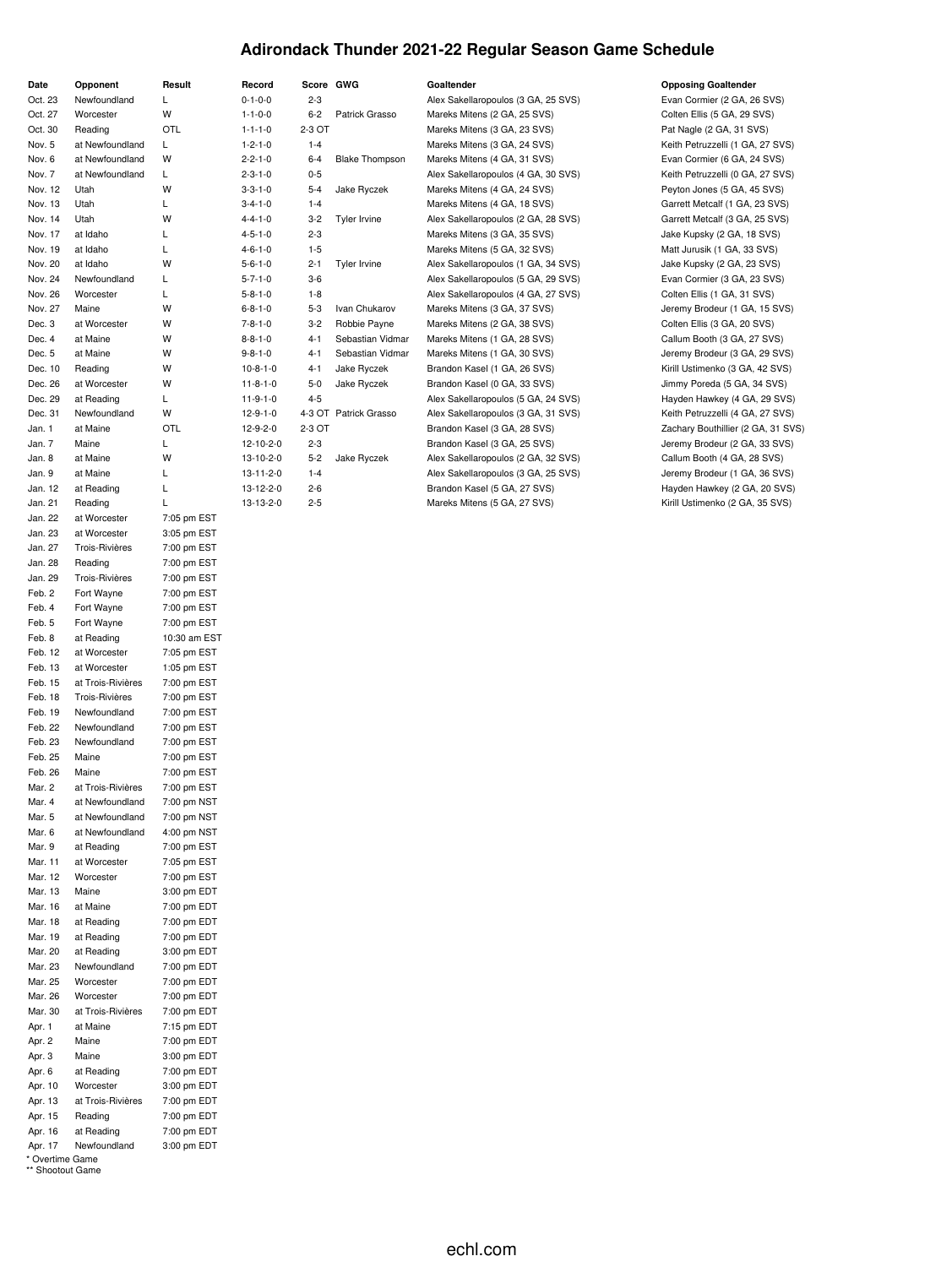### **Adirondack Thunder vs Worcester Railers Head to Head**

Worcester 2 @ Adirondack 6 (Oct 27 2021) Final

#### **Summary**

| Description                                                | Result                                                                                                                                            |                      |
|------------------------------------------------------------|---------------------------------------------------------------------------------------------------------------------------------------------------|----------------------|
| Head to Head Record 2021-22 Regular Season                 | Worcester 1-3-0-0                                                                                                                                 | Adirondack 3-1-0-0   |
| Head to Head Record 2020-21 Regular Season                 | Worcester 0-0-0-0                                                                                                                                 | Adirondack 0-0-0-0   |
| Last 5 Years record between teams                          | Worcester 22-15-2-0                                                                                                                               | Adirondack 17-14-2-6 |
| Worcester vs. Adirondack Last 5 Years record at Worcester  | Worcester 8-8-1-0                                                                                                                                 | Adirondack 9-6-0-2   |
| Worcester vs. Adirondack Last 5 Years record at Adirondack | Worcester 14-7-1-0                                                                                                                                | Adirondack 8-8-2-4   |
| Previous Meetings This Season                              | Adirondack 5 @ Worcester 0 (Dec 26 2021) Final<br>Adirondack 3 @ Worcester 2 (Dec 3 2021) Final<br>Worcester 8 @ Adirondack 1 (Nov 26 2021) Final |                      |

#### **Match Up**

|                           | <b>Adirondack</b>                    | Worcester                                   |
|---------------------------|--------------------------------------|---------------------------------------------|
| <b>Team Record</b>        | 13-13-2-0 -- 28 points               | 11-17-1-1 -- 24 points                      |
| Division Ranking          | 4th North                            | 6th North                                   |
| <b>Conference Ranking</b> | 8th Eastern                          | 11th Eastern                                |
| League Ranking            | 18th                                 | 25th                                        |
| Past 10 Games             | $4 - 5 - 1 - 0$                      | $3 - 6 - 1 - 0$                             |
| <b>Streak</b>             | $0 - 3 - 0 - 0$                      | $0 - 2 - 0 - 0$                             |
| Last Game                 | 5-2 L vs Reading (Jan 21 2022) Final | 4-3 L vs Trois-Rivières (Jan 21 2022) Final |
| Home Record               | $6 - 6 - 1 - 0$                      | $8 - 8 - 0 - 0$                             |
| Away Record               | $7 - 7 - 1 - 0$                      | $3 - 9 - 1 - 1$                             |
| GF                        | 82                                   | 92                                          |
| GА                        | 93                                   | 114                                         |
| PP (Overall)              | (21/99) 21.2%                        | (20/108) 18.5%                              |
| PP (Home)                 | $(10/50)$ 20.0%                      | $(7/54)$ 13.0%                              |
| PP (Away)                 | $(11/49)$ 22.4%                      | $(13/54)$ 24.1%                             |
| PK (Overall)              | (27/96) 71.9%                        | (26/98) 73.5%                               |
| PK (Home)                 | $(13/39)$ 66.7%                      | $(13/43)$ 69.8%                             |
| PK (Away)                 | (14/57) 75.4%                        | $(13/55)$ 76.4%                             |
| PP vs. Opp.               | $(6/14)$ 42.9%                       | $(6/17)$ 35.3%                              |
| PK vs. Opp.               | $(6/17)$ 64.7%                       | $(6/14)$ 57.1%                              |
| <b>Leading Rookie</b>     | Grasso (11-9-20)                     | Hayhurst (6-13-19)                          |
| Most PIM                  | Masonius - 60                        | Olsson - 79                                 |
| Team PIM/GM               | 15.0/Game                            | 11.4/Game                                   |
| <b>Leading Scorers</b>    | Irvine (12-11-23)                    | Smotherman (13-12-25)                       |
|                           | Grasso (11-9-20)                     | Repaci (8-11-19)                            |
|                           | MacArthur (5-14-19)                  | Hayhurst (6-13-19)                          |
|                           | Masonius (3-15-18)                   | Beaudoin (7-9-16)                           |
|                           | Payne (11-6-17)                      | Olsson (9-5-14)                             |
| Last 5 Games              | 5-2 L vs Reading (Jan 21 2022) Final | 4-3 L vs Trois-Rivières (Jan 21 2022) Final |
|                           | 6-2 L @ Reading (Jan 12 2022) Final  | 6-4 L @ Reading (Jan 17 2022) Final         |
|                           | 4-1 L @ Maine (Jan 9 2022) Final     | 2-1 W vs Reading (Jan 15 2022) Final        |
|                           | 5-2 W @ Maine (Jan 8 2022) Final     | 6-3 L vs Reading (Jan 14 2022) Final        |
|                           | 3-2 L vs Maine (Jan 7 2022) Final    | 4-2 W vs Maine (Jan 12 2022) Final          |
| Leading After 1st         | $9 - 3 - 0 - 0$                      | $4 - 3 - 0 - 1$                             |
| Leading After 2nd         | $9 - 0 - 0 - 0$                      | $8 - 0 - 1 - 1$                             |
| <b>Tied After 1st</b>     | $2 - 4 - 2 - 0$                      | $3 - 4 - 1 - 0$                             |
| Tied After 2nd            | $3 - 0 - 1 - 0$                      | $3 - 5 - 0 - 0$                             |
| <b>Trailing After 1st</b> | $2 - 6 - 0 - 0$                      | $4 - 10 - 0 - 0$                            |
| Trailing After 2nd        | $1 - 13 - 1 - 0$                     | $0 - 12 - 0 - 0$                            |
| Out Shooting Opponents    | $6 - 5 - 2 - 0$                      | $4 - 5 - 0 - 0$                             |
| Out Shot by Opponents     | $7 - 6 - 0 - 0$                      | $7 - 11 - 1 - 1$                            |
| 1 Goal Games              | $5 - 4 - 2 - 0$                      | $4 - 3 - 1 - 1$                             |
| 2 Goal Games              | $2 - 0 - 0 - 0$                      | $4 - 6 - 0 - 0$                             |
| 3 Goal Games              | $4 - 5 - 0 - 0$                      | $1 - 4 - 0 - 0$                             |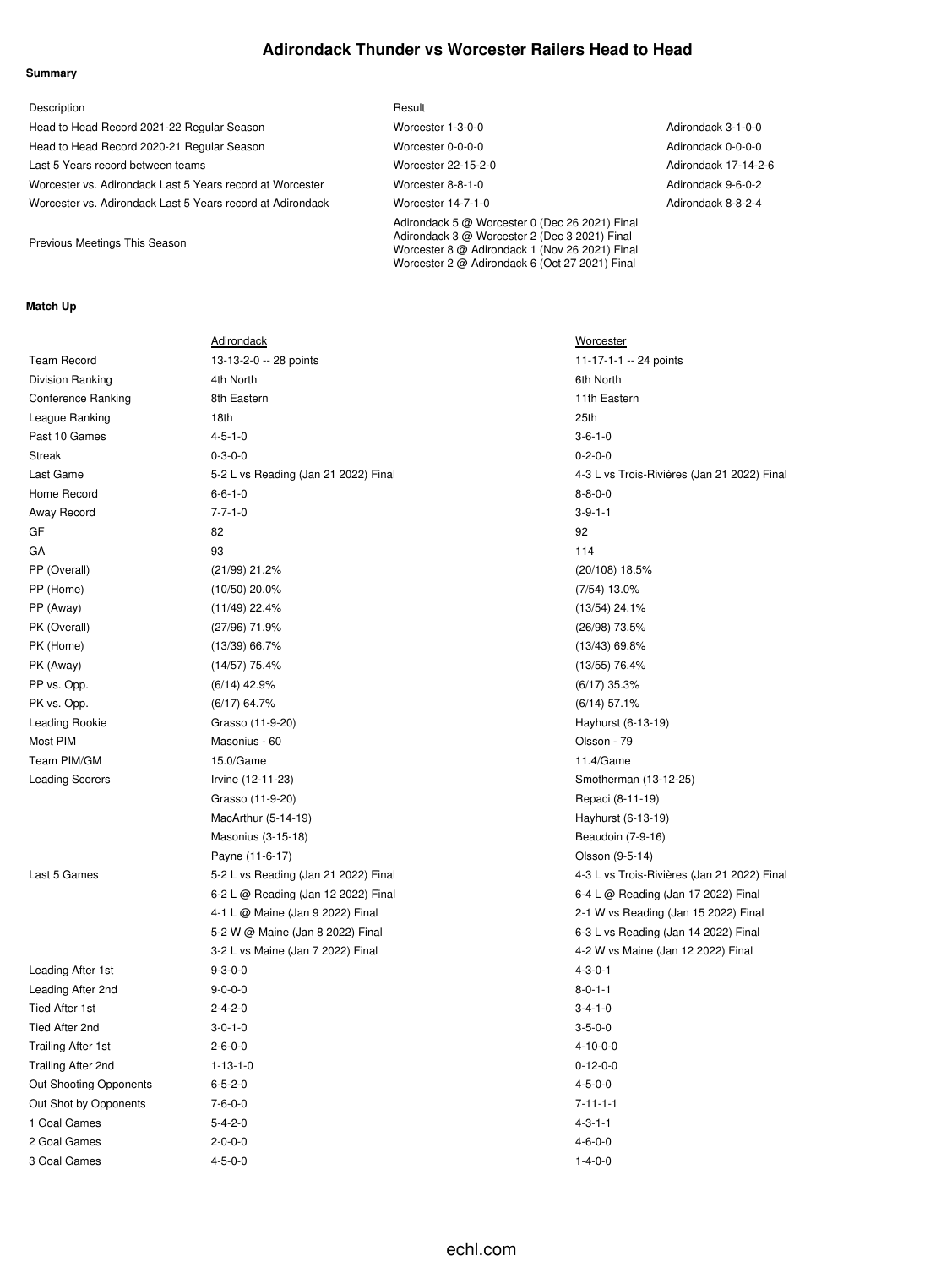#### **Adirondack Thunder vs Worcester Railers Head to Head**

|   | Worcester Railers      |    |                |                |            |            |        |           |      |         |    | <b>Adirondack Thunder</b> |    |                |                         |                |         |                |    |      |         |
|---|------------------------|----|----------------|----------------|------------|------------|--------|-----------|------|---------|----|---------------------------|----|----------------|-------------------------|----------------|---------|----------------|----|------|---------|
| # | Name                   | GР | G              | A              | <b>PTS</b> | <b>PIM</b> | $+/-$  |           |      |         |    | # Name                    | GР | G              | A                       | <b>PTS PIM</b> |         | $+/-$          |    |      |         |
|   | 23 Ross Olsson         | 3  | 4              | 1              | 5          | 12         | -2     |           |      |         |    | 27 X Tyler Irvine         | 4  | 3              | 2                       | 5              | 4       | 0              |    |      |         |
|   | 14 Jordan Smotherman   | 4  | $\overline{c}$ | 3              | 5          | 2          | 0      |           |      |         | 9  | Colin Long                | 4  | 1              | 4                       | 5              | 0       | $\overline{c}$ |    |      |         |
|   | 81 Anthony Repaci      | 2  | $\overline{c}$ | 1              | 3          | 0          | 1      |           |      |         |    | 29 Robbie Payne           | 4  | $\overline{c}$ | $\overline{\mathbf{c}}$ | 4              | 7       | 1              |    |      |         |
|   | 16 Jacob Hayhurst      | 4  | 1              | 2              | 3          | 4          | -3     |           |      |         |    | 16 Pete MacArthur         | 3  | 1              | 3                       | 4              | 0       | 0              |    |      |         |
| 7 | Liam Coughlin          | 3  | 2              | 0              | 2          | 5          | 1      |           |      |         | 20 | Joe Masonius              | 4  | 1              | 3                       | 4              | 6       | 0              |    |      |         |
|   | 12 Brent Beaudoin      | 4  | 1              | 1              | 2          | 0          | -3     |           |      |         |    | 17 Alexandre Carrier      | 4  | 3              | 0                       | 3              | 21      | 3              |    |      |         |
|   | 10 X Blake Christensen | 2  | 0              | 2              | 2          | 2          | 2      |           |      |         |    | 18 X Samuel Laberge       | 2  | 1              | 2                       | 3              | 0       | 1              |    |      |         |
|   | 21 John Furgele        | 2  | 0              | $\overline{c}$ | 2          | 4          | 1      |           |      |         |    | 19 Jake Ryczek            | 4  | 1              | $\overline{c}$          | 3              | 2       | 3              |    |      |         |
|   | 86 Karl Boudrias       | 4  | 0              | -1             | -1         | 7          | -1     |           |      |         | 8  | <b>Blake Thompson</b>     | 4  | 0              | 3                       | 3              | 2       | 1              |    |      |         |
|   | 72 X Drew Callin       | 2  | 0              | 1              | 1          | 0          | 1      |           |      |         |    | 13 Jordan Kaplan          | 3  | 1              | 1                       | 2              | 0       | 1              |    |      |         |
|   | 6 X Mike Cornell       |    | 0              | 1              | 1          | 14         | 0      |           |      |         | 21 | Patrick Grasso            | 4  | $\mathbf{1}$   | 0                       | 1              | 0       | 0              |    |      |         |
| 4 | X Zach Malatesta       | 4  | 0              | 1              | 1          | 2          | 3      |           |      |         |    | 37 X Nick DeVito          | 1  | 0              | 1                       | 1              | 0       | 1              |    |      |         |
|   | 27 Myles McGurty       | 4  | 0              | 1              | 1          | 0          | 2      |           |      |         |    | 28 Ryan Smith             | 4  | 0              | 1                       | 1              | 0       | 0              |    |      |         |
| 9 | Charlie Spetz          | 3  | 0              | 1              | 1          | 0          | -2     |           |      |         | 3  | Ivan Chukarov             | 2  | 0              | 0                       | $\mathbf 0$    | 2       | -1             |    |      |         |
|   | 11 Nolan Vesey         | 4  | 0              | 1              | 1          | 2          | -1     |           |      |         | 6  | Jake Hamilton             | 2  | 0              | 0                       | $\mathbf 0$    | 2       | 2              |    |      |         |
| 5 | Nick Albano            | 2  | 0              | $\mathbf 0$    | 0          | 4          | -4     |           |      |         |    | 11 Shane Harper           | 1. | 0              | 0                       | $\mathbf 0$    | 0       | 1              |    |      |         |
|   | 17 X Tommy Besinger    | -1 | 0              | 0              | 0          | 0          | 0      |           |      |         |    | 35 Brandon Kasel          | 1. | 0              | 0                       | 0              | 0       | 0              |    |      |         |
|   | 19 X Felix Bibeau      | 1  | 0              | 0              | 0          | 0          | 0      |           |      |         |    | 25 Chris Lijdsman         | 3  | 0              | 0                       | 0              | 12      | 1              |    |      |         |
|   | 44 Will Cullen         | 1  | 0              | $\mathbf 0$    | 0          | 0          | 0      |           |      |         |    | 77 Jimmy Mazza            | 4  | 0              | 0                       | $\mathbf 0$    | 14      | -1             |    |      |         |
|   | 22 X JD Dudek          | -1 | 0              | 0              | 0          | 0          | -2     |           |      |         |    | 30 Mareks Mitens          | 3  | 0              | 0                       | 0              | 0       | 0              |    |      |         |
|   | 92 Colten Ellis        | 3  | 0              | 0              | 0          | 0          | 0      |           |      |         |    | 23 X Nick Rivera          | 4  | 0              | 0                       | 0              | 4       | 0              |    |      |         |
|   | 22 X Carlos Fornaris   | 1  | 0              | 0              | 0          | 0          | -1     |           |      |         | ı  | Alex Sakellaropoulos      | 1  | 0              | 0                       | $\mathbf 0$    | 0       | 0              |    |      |         |
|   | 25 Grant Jozefek       | 3  | 0              | 0              | 0          | 0          | -3     |           |      |         |    | 22 Sebastian Vidmar       | 2  | 0              | 0                       | 0              | 0       | -1             |    |      |         |
|   | 13 Connor McCarthy     | 1  | 0              | 0              | 0          | 2          | -1     |           |      |         |    | 33 X Michael Vukojevic    | 1  | 0              | 0                       | $\mathbf 0$    | 2       | $\mathbf{1}$   |    |      |         |
|   | 20 Chris Ordoobadi     | -1 | 0              | 0              | 0          | 0          | 0      |           |      |         |    |                           |    |                |                         |                |         |                |    |      |         |
|   | 61 X Nic Pierog        | -1 | 0              | 0              | 0          | 2          | -2     |           |      |         | #  | Name                      | GР | w              | L                       |                | OTL SOL | Mins           | GA |      | GAA SV% |
|   | 30 X Jimmy Poreda      | 1  | 0              | 0              | 0          | 0          | 0      |           |      |         |    | 35 Brandon Kasel          | 1  | 1              | 0                       | 0              | 0       | 59:54          | 0  | 0.00 | 1.000   |
|   | 18 X Dom Procopio      | -1 | 0              | 0              | 0          | 0          | 0      |           |      |         |    | 30 Mareks Mitens          | 3  | 2              | 0                       | $\Omega$       | 0       | 146:41         | 8  | 3.27 | 0.904   |
|   | 22 X Jason Salvaggio   | 1  | 0              | 0              | 0          | 0          | 0      |           |      |         | 1  | Alex Sakellaropoulos      | 1  | 0              | 1                       | 0              | 0       | 33:02          | 4  | 7.27 | 0.871   |
|   | # Name                 | GР | w              |                |            | OTL SOL    | Mins   | <b>GA</b> |      | GAA SV% |    |                           |    |                |                         |                |         |                |    |      |         |
|   | 92 Colten Ellis        | 3  |                | 2              | 0          | 0          | 177:02 | 9         | 3.05 | 0.899   |    |                           |    |                |                         |                |         |                |    |      |         |
|   | 30 X Jimmy Poreda      | 1  | $\Omega$       | 1              | 0          | 0          | 60:00  | 5         | 5.00 | 0.872   |    |                           |    |                |                         |                |         |                |    |      |         |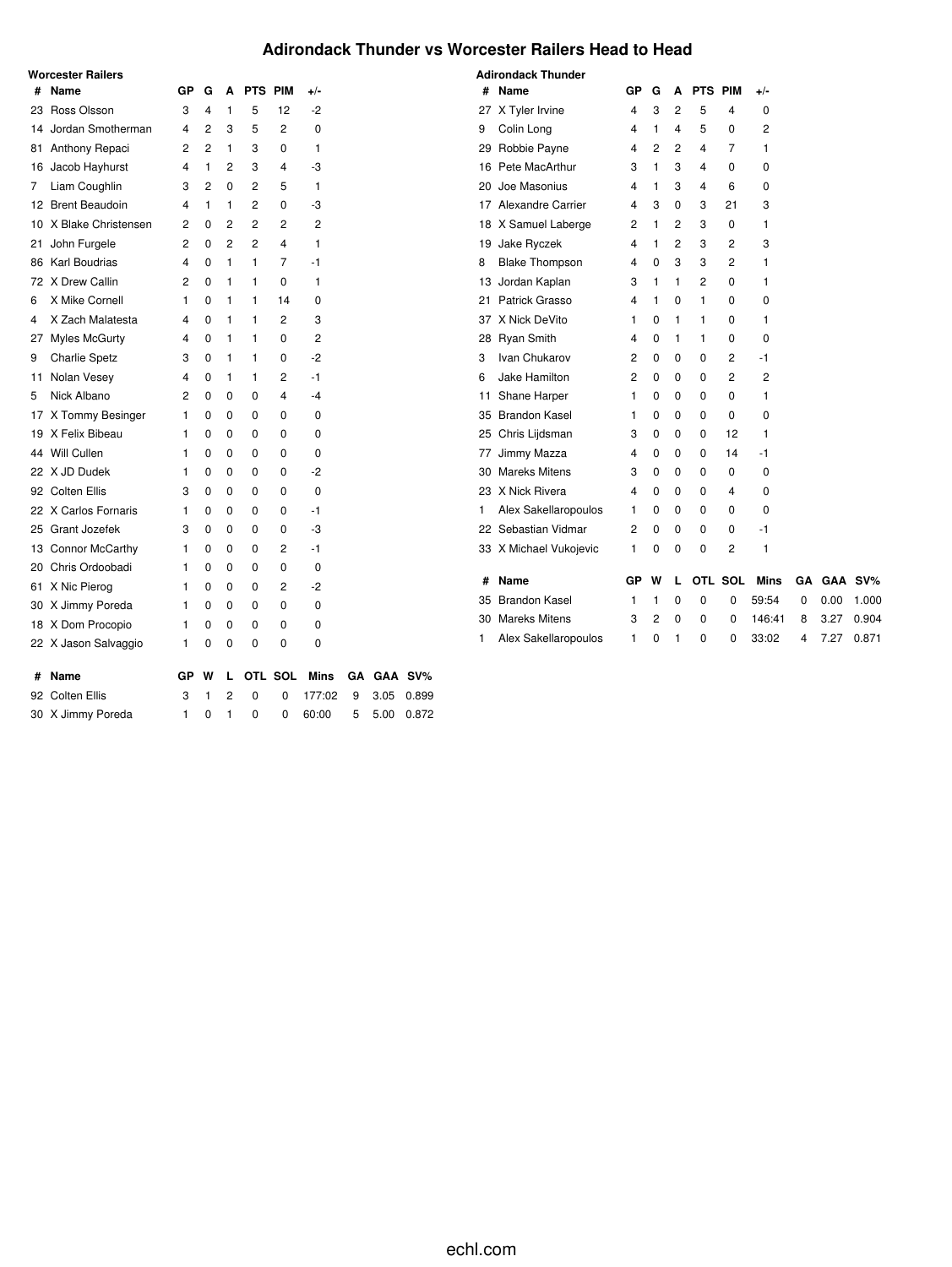#### **Adirondack Thunder vs Worcester Railers Head to Head**

| Team Game Highs and Lows             |        |                  |                   | <b>Adirondack Thunder</b> |             | <b>Worcester Railers</b> |                   |          |  |
|--------------------------------------|--------|------------------|-------------------|---------------------------|-------------|--------------------------|-------------------|----------|--|
| Goals                                |        |                  | Oct. 27           | <b>WOR</b>                | 6           | Nov. 26                  | at ADK            | 8        |  |
|                                      |        |                  | Nov. 6            | at NFL                    | 6           |                          |                   |          |  |
| Assists                              |        |                  | Nov. 6            | at NFL                    | 12          | Dec. 29                  | at MNE            | 13       |  |
| <b>Points</b>                        |        |                  | Nov. 6            | at NFL                    | 18          | Nov. 26<br>Dec. 29       | at ADK<br>at MNE  | 20<br>20 |  |
| <b>Penalty Minutes</b>               |        |                  | Nov. 26           | <b>WOR</b>                | 45          | Oct. 27<br>Jan. 8        | at ADK<br>at REA  | 26<br>26 |  |
| <b>Minors</b>                        |        |                  | Nov. 5            | at NFL                    | 8           | Oct. 27                  | at ADK            | 8        |  |
|                                      |        |                  | Dec. 3            | at WOR                    | 8           |                          |                   |          |  |
| Majors                               |        |                  | Jan. 8            | at MNE                    | 4           | Nov. 26                  | at ADK            | 3        |  |
| Shots                                |        |                  | Nov. 12           | UTA                       | 50          | Oct. 22                  | at MNE            | 54       |  |
| <b>Power Play Goals</b>              |        |                  | Oct. 27           | <b>WOR</b>                | 3           | Nov. 26                  | at ADK            | 3        |  |
|                                      |        |                  | Nov. 6            | at NFL                    | 3           |                          |                   |          |  |
|                                      |        |                  | Nov. 12           | UTA                       | 3           |                          |                   |          |  |
| <b>Goals By Both Teams</b>           |        |                  | Nov. 6            | at NFL                    | 10          | Dec. 29                  | at MNE            | 16       |  |
| Goals in 1st                         |        |                  | Dec. 26           | at WOR                    | 4           | Dec. 8<br>Dec. 11        | MNE<br>MNE        | 3<br>3   |  |
| Goals in 2nd                         |        |                  |                   |                           |             |                          |                   |          |  |
| Goals in 3rd                         |        |                  | Jan. 8            | at MNE                    | 4           | Nov. 26                  | at ADK            | 5        |  |
|                                      |        |                  | Dec. 4            | at MNE                    | 4           | Nov. 13<br>Nov. 26       | at NFL<br>at ADK  | 3<br>3   |  |
|                                      |        |                  |                   |                           |             | Jan. 2                   | REA               | 3        |  |
|                                      |        |                  |                   |                           |             | Jan. 17                  | at REA            | 3        |  |
| <b>Short Handed Goals</b>            |        |                  | Nov. 27           | MNE                       | 1           | Nov. 17                  | at TR             | 1        |  |
|                                      |        |                  |                   |                           |             | Nov. 26                  | at ADK            | 1        |  |
|                                      |        |                  |                   |                           |             | Jan. 12                  | MNE               | 1        |  |
| <b>Winning Margin</b>                |        |                  | Dec. 26           | at WOR                    | 5           | Nov. 26                  | at ADK            | 7        |  |
| Most PIM                             |        |                  | Nov. 12<br>Jan. 9 | UTA<br>at MNE             | 34<br>34    | Nov. 7                   | FLA               | 35       |  |
| <b>Most Shots</b>                    |        |                  | Nov. 12           | UTA                       | 50          | Oct. 22                  | at MNE            | 54       |  |
| <b>Most Shots in 1st</b>             |        |                  | Nov. 12           | UTA                       | 26          | Oct. 22                  | at MNE            | 26       |  |
| <b>Most Shots in 2nd</b>             |        |                  | Jan. 8            | at MNE                    | 20          | Dec. 29                  | at MNE            | 23       |  |
| <b>Most Shots in 3rd</b>             |        |                  | Dec. 10           | REA                       | 20          | Dec. 8                   | MNE               | 20       |  |
| <b>Fewest Shots</b>                  |        |                  | Nov. 17           | at IDH                    | 20          | Nov. 7                   | FLA               | 12       |  |
| <b>Fewest Shots in 1st</b>           |        |                  |                   |                           |             |                          |                   |          |  |
|                                      |        |                  | Nov. 7            | at NFL                    | 5           | Nov. 7<br>Jan. 2         | <b>FLA</b><br>REA | 3<br>3   |  |
| <b>Fewest Shots in 2nd</b>           |        |                  | Dec. 3            | at WOR                    | 5           | Nov. 12                  | at NFL            | 4        |  |
|                                      |        |                  | Jan. 1            | at MNE                    | 5           |                          |                   |          |  |
| <b>Fewest Shots in 3rd</b>           |        |                  | Nov. 27           | <b>MNE</b>                | 5           | Oct. 27                  | at ADK            | 3        |  |
|                                      |        |                  | Dec. 5            | at MNE                    | 5           | Nov. 7                   | FLA               | 3        |  |
|                                      |        |                  |                   |                           |             | Jan. 7                   | at REA            | 3        |  |
| <b>Most Saves</b>                    |        |                  | Nov. 26           | <b>WOR</b>                | 39          | Nov. 17                  | at TR             | 47       |  |
| <b>Most Saves in 1st</b>             |        |                  | Nov. 26           | <b>WOR</b>                | 17          | Dec. 29                  | at MNE            | 18       |  |
| <b>Most Saves in 2nd</b>             |        |                  | Dec. 3            | at WOR                    | 19          | Jan. 7                   | at REA            | 22       |  |
| <b>Most Saves in 3rd</b>             |        |                  | Nov. 27           | <b>MNE</b>                | 15          | Dec. 1                   | MNE               | 21       |  |
|                                      |        |                  | Dec. 31           | NFL                       | 15          |                          |                   |          |  |
| <b>Most Saves in 4th</b><br>Schedule |        |                  | Nov. 26           | <b>WOR</b>                | 39          | Nov. 17                  | at TR             | 47       |  |
| Date                                 | Game # |                  |                   |                           |             |                          |                   |          |  |
| Oct. 27                              |        | 25 Worcester 2   | at Adirondack 6   |                           | Final       |                          |                   |          |  |
| Nov. 26                              |        | 175 Worcester 8  | at Adirondack 1   |                           | Final       |                          |                   |          |  |
| Dec. 3                               |        | 222 Adirondack 3 | at Worcester 2    |                           | Final       |                          |                   |          |  |
| Dec. 26                              |        | 328 Adirondack 5 | at Worcester 0    |                           | Final       |                          |                   |          |  |
| Jan. 22                              |        | 483 Adirondack   | at Worcester      |                           | 7:05 pm EST |                          |                   |          |  |
| Jan. 23                              |        | 495 Adirondack   | at Worcester      |                           | 3:05 pm EST |                          |                   |          |  |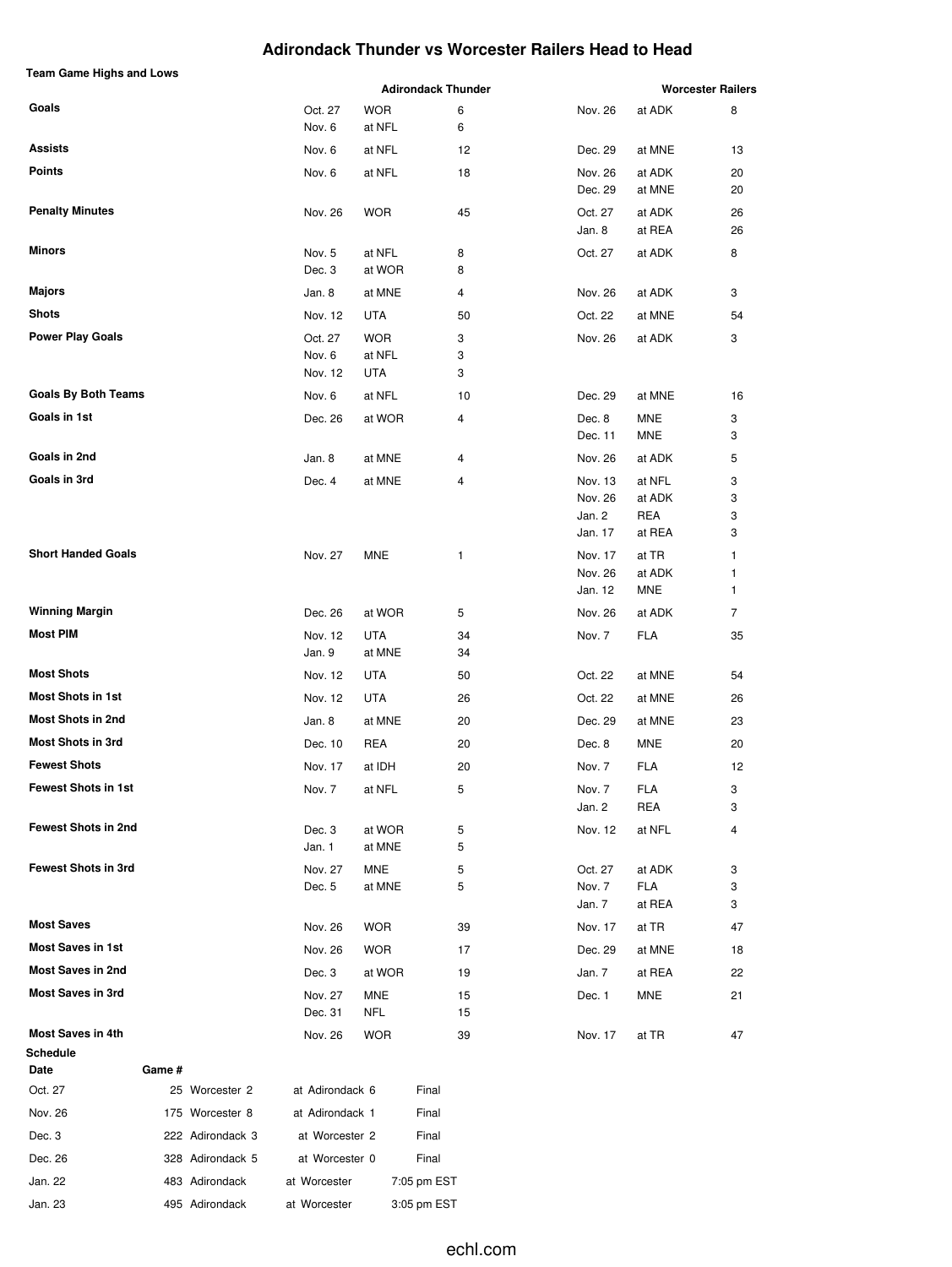| Feb. 12 |     | 610 Adirondack | at Worcester  | 7:05 pm EST |
|---------|-----|----------------|---------------|-------------|
| Feb. 13 |     | 612 Adirondack | at Worcester  | 1:05 pm EST |
| Mar. 11 |     | 747 Adirondack | at Worcester  | 7:05 pm EST |
| Mar. 12 |     | 748 Worcester  | at Adirondack | 7:00 pm EST |
| Mar. 25 |     | 818 Worcester  | at Adirondack | 7:00 pm EDT |
| Mar. 26 | 830 | Worcester      | at Adirondack | 7:00 pm EDT |
| Apr. 10 | 929 | Worcester      | at Adirondack | 3:00 pm EDT |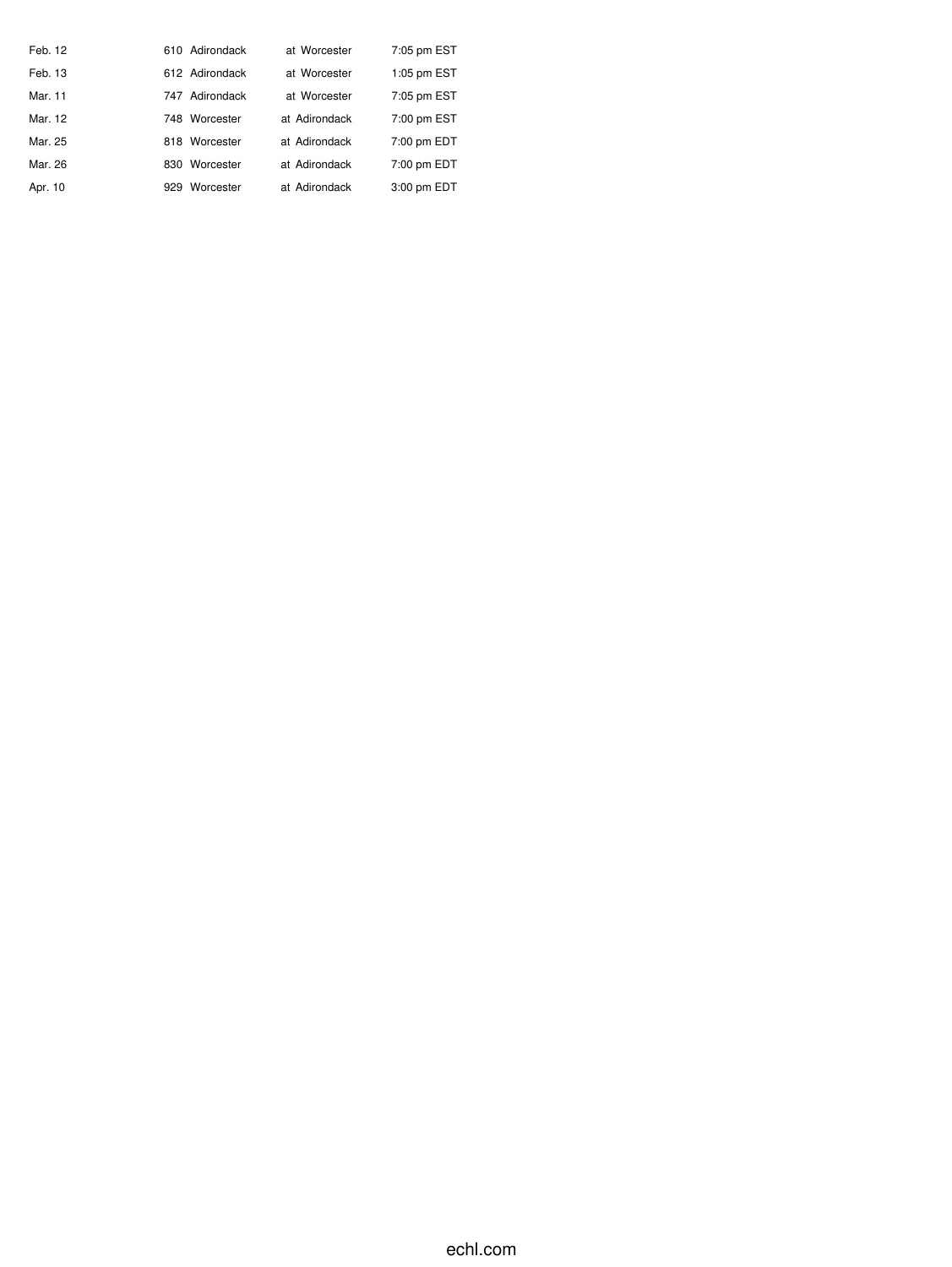# **Adirondack Thunder Player Game By Game (1/3)**

|                  | Player Game by Game Report |           |        |           |                          |                                                             |           |                                                    |           |           |           |           |  |
|------------------|----------------------------|-----------|--------|-----------|--------------------------|-------------------------------------------------------------|-----------|----------------------------------------------------|-----------|-----------|-----------|-----------|--|
| Date             | Opp.                       |           |        |           |                          | 3 Chukarov 5 Cleland 6 Hamilton 7 Stevens 8 Thompson 9 Long |           | 10 Thacker 11 Harper 12 Fries 12 McGrath 13 Kaplan |           |           |           |           |  |
| Oct. 23          | Newfoundland               | $002 - 1$ |        |           |                          | 0001                                                        | 0120      |                                                    |           |           |           | $002 - 2$ |  |
| Oct. 27          | Worcester                  | 0011      |        |           |                          | 0211                                                        | 1140      | $\sim$                                             |           |           |           | 0012      |  |
| Oct. 30          | Reading                    | $002 - 2$ |        |           |                          | 0071                                                        | 0020      | $\overline{\phantom{a}}$                           |           |           |           | $001 - 1$ |  |
| Nov. 5           | at Newfoundland            | 0000      |        |           |                          | 0031                                                        | $002 - 3$ | $\sim$                                             |           |           |           | 0010      |  |
| Nov. 6           | at Newfoundland 0010       |           |        |           |                          | 2141                                                        | 0221      | $\overline{\phantom{a}}$                           |           |           |           | 0101      |  |
| Nov. 7           | at Newfoundland 001-1      |           | $\sim$ | 0030      |                          |                                                             | 0020      | $\sim$                                             |           |           |           | $001 - 1$ |  |
| Nov. 12 Utah     |                            | 0020      |        |           | $\sim$                   | $015 - 1$                                                   | 0110      | $\overline{\phantom{a}}$                           |           |           |           | 0010      |  |
| Nov. 13          | Utah                       | $001 - 1$ | $\sim$ | $000 - 1$ | $\sim$                   | $001 - 1$                                                   |           |                                                    |           |           |           | $001 - 3$ |  |
| Nov. 14 Utah     |                            | 1011      |        | 0000      |                          | 0110                                                        |           |                                                    |           |           |           | 0121      |  |
| Nov. 17          | at Idaho                   | 0001      |        | 0000      |                          | 0000                                                        |           |                                                    |           |           |           | 0120      |  |
| Nov. 19 at Idaho |                            | $000-2$   |        | $001 - 2$ | $\overline{\phantom{a}}$ | 0030                                                        |           |                                                    |           |           |           | $002 - 2$ |  |
| Nov. 20 at Idaho |                            | 0000      |        | 1021      |                          | 0021                                                        |           |                                                    |           |           |           | 0020      |  |
|                  | Nov. 24 Newfoundland       | 0000      |        | 0010      | $\sim$                   | $001 - 2$                                                   |           |                                                    |           |           |           | 0222      |  |
|                  | Nov. 26 Worcester          | $002 - 2$ |        |           | $\overline{\phantom{a}}$ | $000 - 2$                                                   | 0120      | $\sim$                                             |           |           |           | $002 - 3$ |  |
| Nov. 27          | Maine                      | 1142      |        | 0010      |                          | $003 - 1$                                                   | 0030      | $\overline{\phantom{a}}$                           |           |           |           |           |  |
| Dec. 3           | at Worcester               |           |        | 0001      |                          | 0120                                                        | 0111      |                                                    |           |           |           |           |  |
| Dec. 4           | at Maine                   |           |        | 0010      | $\sim$                   | 0010                                                        | 0031      | $\sim$                                             |           |           |           |           |  |
| Dec. 5           | at Maine                   |           | ٠      | 0001      | $\sim$                   | 0011                                                        | 0020      | $\overline{\phantom{a}}$                           |           |           |           |           |  |
| Dec. 10          | Reading                    |           |        |           |                          | 0021                                                        | 0061      | $\overline{\phantom{a}}$                           | 0011      |           |           | 1031      |  |
| Dec. 26          | at Worcester               |           |        | 0021      |                          | 0012                                                        | 0111      | $\overline{\phantom{a}}$                           | 0031      |           |           | 1132      |  |
| Dec. 29          | at Reading                 |           |        | 0112      |                          | 1160                                                        | 1111      |                                                    | 0221      |           |           | 0102      |  |
| Dec. 31          | Newfoundland               |           | 0010   | 1021      |                          |                                                             | 1011      | $\overline{\phantom{a}}$                           | 0221      |           |           | 0110      |  |
| Jan. 1           | at Maine                   |           | 0000   | 0000      |                          | 0130                                                        |           |                                                    | 0020      |           |           | 0030      |  |
| Jan. 7           | Maine                      |           |        |           | $003 - 1$                | 0022                                                        |           | $001 - 2$                                          | 2061      |           |           | $002 - 2$ |  |
| Jan. 8           | at Maine                   |           |        | 0000      | 0131                     | 0010                                                        | ٠         | 0112                                               | 1141      |           |           | 1141      |  |
| Jan. 9           | at Maine                   |           |        | 0010      | $005 - 3$                | $001 - 1$                                                   | $\sim$    | 0010                                               | $002 - 3$ |           |           | 0110      |  |
| Jan. 12          | at Reading                 |           |        | 0101      |                          | $001 - 4$                                                   |           | 0100                                               | $103 - 2$ | $000 - 1$ |           | $001 - 1$ |  |
| Jan. 21          | Reading                    |           |        | ÷.        | $011 - 1$                | 0020                                                        |           | 0001                                               | $004 - 1$ |           | $005 - 1$ | 0101      |  |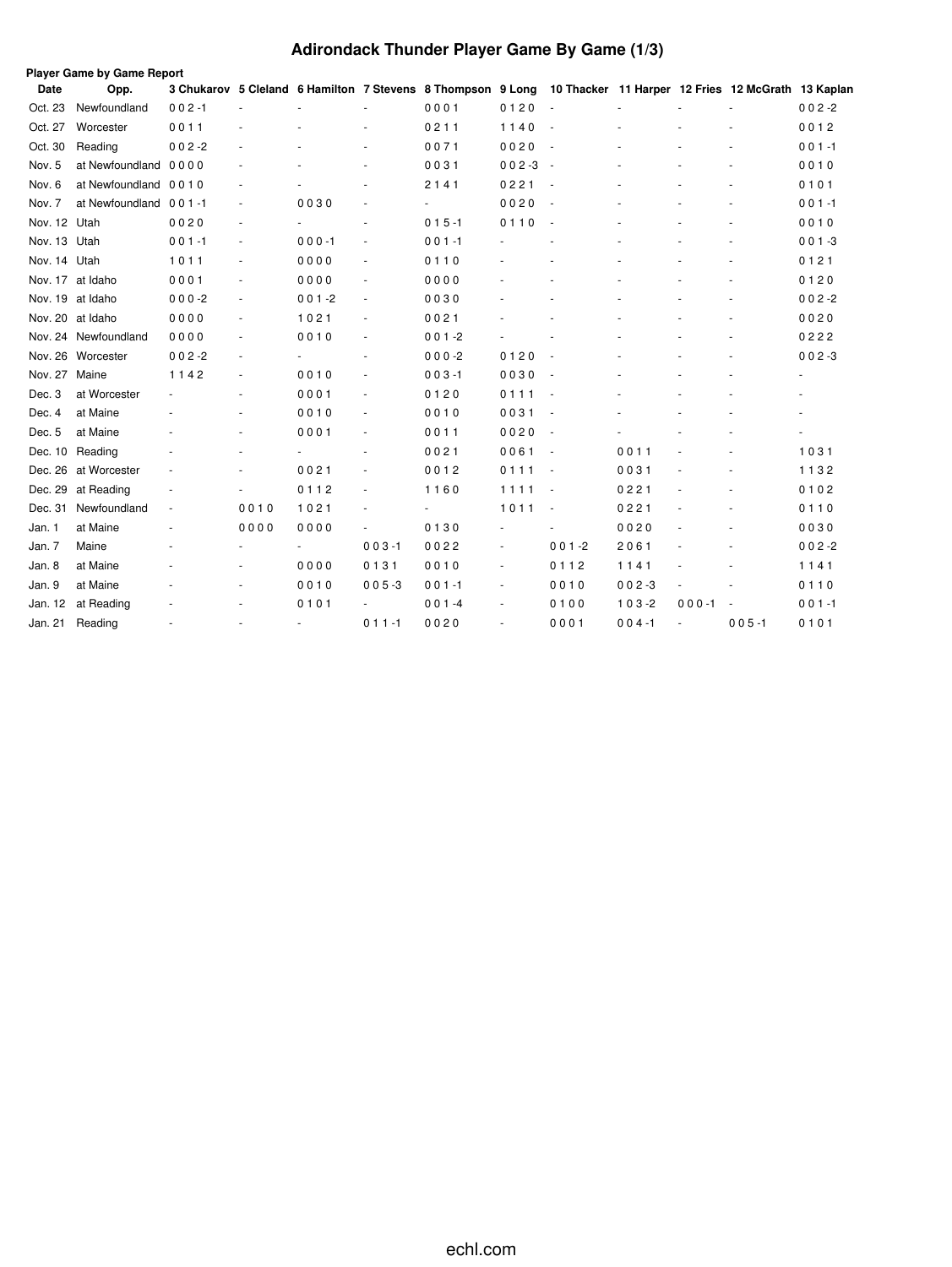# **Adirondack Thunder Player Game By Game (2/3)**

|               | Player Game by Game Report |                                                                                                                      |           |                          |           |                          |           |                          |                          |                |      |                          |  |
|---------------|----------------------------|----------------------------------------------------------------------------------------------------------------------|-----------|--------------------------|-----------|--------------------------|-----------|--------------------------|--------------------------|----------------|------|--------------------------|--|
| Date          | Opp.                       | 16 MacArthur 17 Carrier 18 Laberge 19 Ryczek 20 Masonius 21 Grasso 22 Vidmar 23 Rivera 25 Lijdsman 26 Feasey 26 Roth |           |                          |           |                          |           |                          |                          |                |      |                          |  |
| Oct. 23       | Newfoundland               | 0131                                                                                                                 | 0010      | 0110                     | $000 - 1$ | 1022                     | 0140      |                          | 0020                     |                |      |                          |  |
| Oct. 27       | Worcester                  | 0130                                                                                                                 | 2032      | $\overline{\phantom{a}}$ | 0101      | 1120                     | 1010      | $\sim$                   | 0050                     | ٠              |      |                          |  |
| Oct. 30       | Reading                    | 1030                                                                                                                 | $001 - 1$ | $012 - 1$                | 0031      | $004 - 1$                | 0221      | $\sim$                   | 1020                     | ä,             |      |                          |  |
| Nov. 5        | at Newfoundland 0030       |                                                                                                                      | 0020      | 0010                     | $003 - 1$ | $001 - 3$                | 0020      | $\overline{\phantom{a}}$ | $105 - 2$                | 0000           |      |                          |  |
| Nov. 6        | at Newfoundland 1231       |                                                                                                                      | 0000      | 0320                     | 0010      | $022 - 1$                | $013 - 1$ | $\overline{\phantom{a}}$ | 2020                     | 0000           |      |                          |  |
| Nov. 7        | at Newfoundland 003-1      |                                                                                                                      | $000 - 1$ | $001 - 1$                | $003 - 2$ | $003 - 1$                | $001 - 2$ | $\overline{\phantom{a}}$ | $001 - 2$                | $000 - 3$      |      |                          |  |
| Nov. 12 Utah  |                            | $014 - 1$                                                                                                            | 1040      | ٠                        | $113-2$   | 0221                     | 20110     | $\overline{\phantom{a}}$ | $002 - 1$                | 0000           |      |                          |  |
| Nov. 13 Utah  |                            | $005 - 3$                                                                                                            | 0020      |                          | $011 - 1$ | $010 - 1$                | 0010      | $\sim$                   | $001 - 2$                | $001 - 1$      |      |                          |  |
| Nov. 14 Utah  |                            | 0220                                                                                                                 | 0010      |                          | 0001      | $001 - 1$                | 0130      | $\sim$                   | 0050                     | 0010           |      |                          |  |
|               | Nov. 17 at Idaho           | $001 - 1$                                                                                                            |           |                          | 0010      | 0030                     | 0111      |                          | $001 - 2$                | 0011           |      |                          |  |
|               | Nov. 19 at Idaho           | $003 - 1$                                                                                                            | $001 - 1$ |                          | $013 - 1$ | $001 - 2$                | $002 - 1$ | $002 - 3$                | $\sim$                   | $013 - 1$      |      |                          |  |
|               | Nov. 20 at Idaho           | 0141                                                                                                                 | 0041      |                          | 0020      | 0222                     | 0000      | 0000                     | $\overline{\phantom{a}}$ | 0010           |      |                          |  |
|               | Nov. 24 Newfoundland       | $106 - 1$                                                                                                            | 0031      | ٠                        | 0121      | 0021                     | 2041      | $000 - 1$                | $\overline{\phantom{a}}$ | $000 - 1$      |      |                          |  |
|               | Nov. 26 Worcester          | $102 - 1$                                                                                                            | 0040      |                          | 0010      | $002 - 1$                | $003 - 1$ | $003 - 1$                | 0030                     | $001 - 1$      |      |                          |  |
| Nov. 27 Maine |                            | $011 - 1$                                                                                                            | $002 - 2$ |                          | $002 - 1$ | 0010                     | 3062      | $003 - 2$                | 0202                     | $\blacksquare$ |      |                          |  |
| Dec. 3        | at Worcester               | 0201                                                                                                                 | 0030      | 1130                     | 0020      | 0030                     | 0030      | 0010                     | 0000                     | 0001           |      |                          |  |
| Dec. 4        | at Maine                   | 1032                                                                                                                 | 0000      | $001 - 1$                | 0122      | 0110                     | 0031      | 1031                     | 1022                     | 0031           |      |                          |  |
| Dec. 5        | at Maine                   | 0030                                                                                                                 | 0000      | 1122                     | 0022      | 0121                     | 0231      | 1132                     | 0111                     | 0020           |      |                          |  |
|               | Dec. 10 Reading            | 0020                                                                                                                 | 0010      | 0033                     | 1031      | 1141                     | 1071      | 0012                     | 0130                     | 0041           |      |                          |  |
|               | Dec. 26 at Worcester       | $\overline{\phantom{a}}$                                                                                             | 1021      | 0131                     | 1132      | 0241                     | 0051      | $\sim$                   | 0020                     | 0021           |      |                          |  |
|               | Dec. 29 at Reading         |                                                                                                                      |           | 0061                     | $000 - 1$ | $000 - 1$                | $002 - 3$ | $001 - 1$                | $004 - 3$                | 0102           |      |                          |  |
|               | Dec. 31 Newfoundland       | 0242                                                                                                                 | 0100      |                          | $001 - 1$ | $\overline{\phantom{a}}$ | 1041      | 1030                     | 0040                     | 0001           |      |                          |  |
| Jan. 1        | at Maine                   |                                                                                                                      | 0010      | 0020                     | 0030      | ÷,                       | $003 - 1$ | 0120                     | 0020                     | 0030           |      |                          |  |
| Jan. 7        | Maine                      | 0101                                                                                                                 | 0010      | $\blacksquare$           | 0111      | 0020                     | $004 - 2$ | 0221                     | $003 - 1$                | $001 - 2$      |      |                          |  |
| Jan. 8        | at Maine                   |                                                                                                                      | 0001      |                          | $103 - 1$ | 0011                     | 0130      | 0010                     | 0020                     | 0121           |      |                          |  |
| Jan. 9        | at Maine                   |                                                                                                                      | 0010      |                          | $001 - 1$ | $003 - 1$                | 0020      | $001 - 1$                | $017 - 1$                | 0030           |      |                          |  |
| Jan. 12       | at Reading                 |                                                                                                                      | $000-2$   |                          | $004 - 3$ |                          | $003 - 1$ | $002 - 2$                |                          | 0011           |      | 0010                     |  |
| Jan. 21       | Reading                    |                                                                                                                      | $001 - 1$ |                          | 0020      | 0221                     | 1041      | 0020                     |                          | $002 - 2$      | 0050 | $\overline{\phantom{a}}$ |  |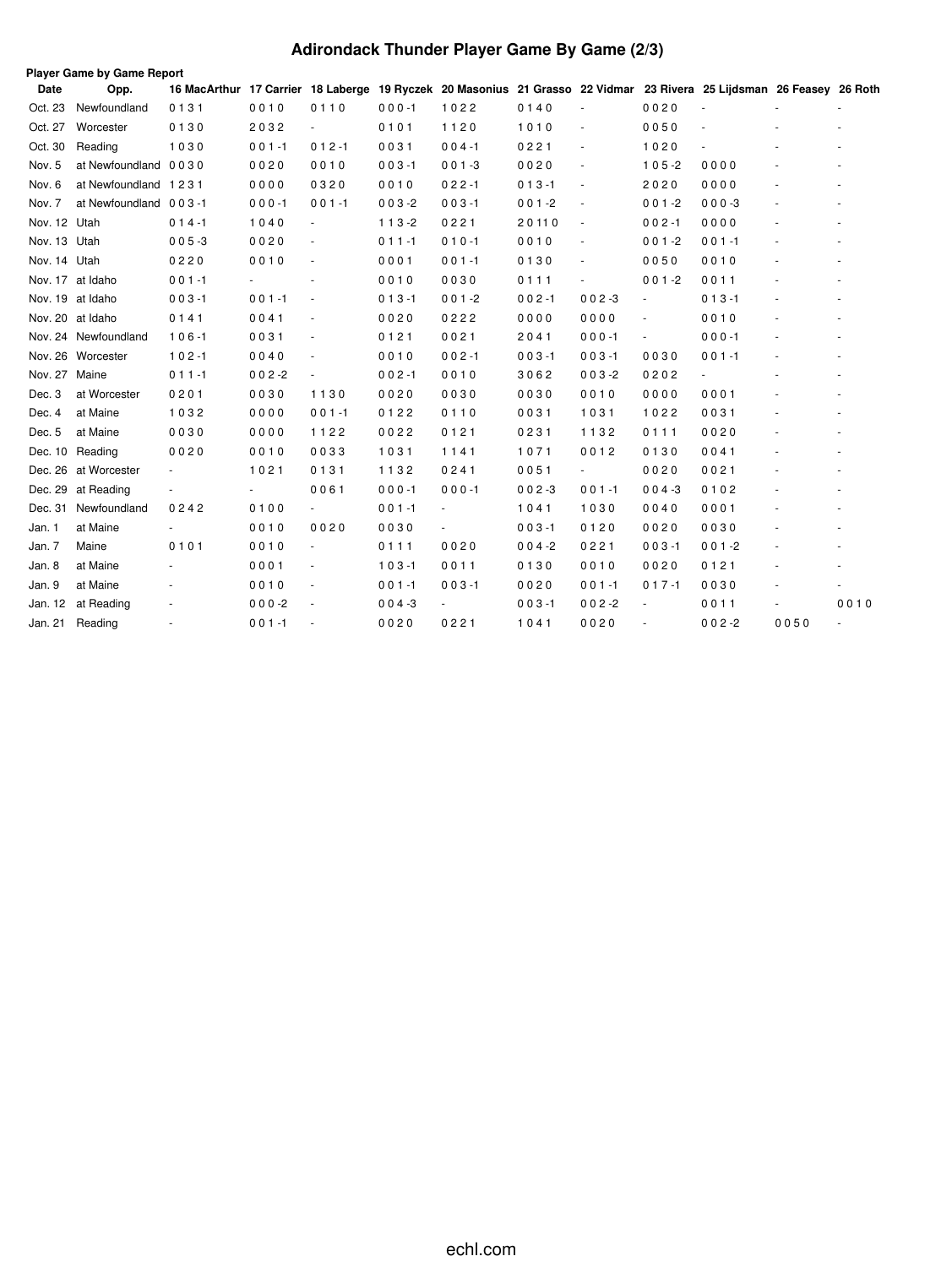# **Adirondack Thunder Player Game By Game (3/3)**

| Player Game by Game Report |                       |           |                          |           |           |                          |                          |           |                                                                                                             |            |                          |
|----------------------------|-----------------------|-----------|--------------------------|-----------|-----------|--------------------------|--------------------------|-----------|-------------------------------------------------------------------------------------------------------------|------------|--------------------------|
| Date                       | Opp.                  |           |                          |           |           |                          |                          |           | 27 Irvine 27 Virgili 28 Smith 29 Payne 33 Vukojevic 33 Weller 77 Mazza 1 Sakellaropoulos 30 Mitens 35 Kasel |            |                          |
| Oct. 23                    | Newfoundland          | 0060      |                          | 0000      | 1021      | $001 - 1$                |                          | 0001      | 3 25 L                                                                                                      |            |                          |
| Oct. 27                    | Worcester             | 1150      | ÷,                       | 0011      | 0140      | 0021                     | ÷,                       | 0020      |                                                                                                             | 2 25 W     |                          |
| Oct. 30                    | Reading               | $012 - 1$ | $\sim$                   | $000 - 1$ | $000 - 1$ | $000 - 2$                | ÷,                       | 0020      |                                                                                                             | 3 23 OTL - |                          |
| Nov. 5                     | at Newfoundland 0021  |           |                          | $003 - 1$ | $000-2$   | $\frac{1}{2}$            | $\sim$                   | $000 - 1$ |                                                                                                             | 3 24 L     | $\overline{\phantom{a}}$ |
| Nov. 6                     | at Newfoundland 1050  |           |                          | 0000      | 0041      |                          |                          | 0012      |                                                                                                             | 4 31 W     | $\overline{\phantom{a}}$ |
| Nov. 7                     | at Newfoundland 004-3 |           | $\overline{\phantom{a}}$ | $002 - 2$ | $002 - 1$ |                          | ä,                       | 0000      | 4 30 L                                                                                                      |            |                          |
| Nov. 12 Utah               |                       | 0160      | ÷,                       | 1151      | $014 - 1$ |                          | $\overline{\phantom{a}}$ | 0100      |                                                                                                             | 4 24 W     |                          |
| Nov. 13 Utah               |                       | 1050      | ÷,                       | 0020      | $002 - 2$ | $\sim$                   | $\overline{a}$           | 0010      |                                                                                                             | 4 18 L     |                          |
| Nov. 14 Utah               |                       | $102 - 1$ | $\overline{\phantom{a}}$ | 0020      | 1040      |                          | ٠                        | $001 - 1$ | 2 28 W                                                                                                      |            |                          |
|                            | Nov. 17 at Idaho      | $103 - 1$ | $\sim$                   | 0101      | 1051      |                          |                          | $001 - 1$ |                                                                                                             | 3 35 L     |                          |
|                            | Nov. 19 at Idaho      | $007 - 1$ | $\overline{\phantom{a}}$ | 1020      | $000 - 1$ |                          | $\overline{\phantom{a}}$ | $001 - 1$ |                                                                                                             | 5 32 L     | ÷,                       |
|                            | Nov. 20 at Idaho      | 1021      |                          | 0021      | 0010      |                          |                          | 0001      | 1 34 W                                                                                                      |            |                          |
|                            | Nov. 24 Newfoundland  | $012 - 2$ | $\overline{\phantom{a}}$ | 0000      | 0222      |                          |                          | $001 - 1$ | 5 29 L                                                                                                      |            |                          |
|                            | Nov. 26 Worcester     | $005 - 1$ | $\sim$                   | $001 - 3$ | $001 - 2$ |                          |                          | $000 - 2$ | 4 27 L                                                                                                      | 4 1 2      |                          |
| Nov. 27 Maine              |                       | 1443      | ÷,                       | 0020      | 0010      |                          | $\sim$                   | 0032      | $\blacksquare$                                                                                              | 3 37 W     |                          |
| Dec. 3                     | at Worcester          | 1010      | $\overline{\phantom{a}}$ | 0020      | 1021      |                          | $\overline{\phantom{a}}$ | 0000      |                                                                                                             | 2 38 W     | $\blacksquare$           |
| Dec. 4                     | at Maine              | 0131      | ÷,                       | 1030      | 0002      |                          | ä,                       | 0123      |                                                                                                             | 1 28 W     |                          |
| Dec. 5                     | at Maine              | 2041      | $\overline{\phantom{a}}$ | 0121      | 0020      | $\overline{\phantom{a}}$ | $\overline{\phantom{a}}$ | 0042      | ÷,                                                                                                          | 1 30 W     |                          |
| Dec. 10                    | Reading               | 0120      |                          |           |           | 0032                     | ÷,                       | 0010      |                                                                                                             |            | 1 26 W                   |
| Dec. 26                    | at Worcester          | 1131      | $\overline{\phantom{a}}$ | 0122      | 1112      |                          | $\ddot{\phantom{1}}$     | 0021      |                                                                                                             |            | 0 33 W                   |
| Dec. 29                    | at Reading            | $003 - 3$ | $\sim$                   | 0112      | 2032      |                          |                          | $003 - 1$ | 5 24 L                                                                                                      |            |                          |
| Dec. 31                    | Newfoundland          |           |                          | 0020      | 0020      |                          | ٠                        | 0042      | 3 31 W                                                                                                      |            |                          |
| Jan. 1                     | at Maine              | 1070      |                          | 0010      | $101 - 1$ |                          |                          | $000 - 1$ |                                                                                                             |            | 3 28 OTL                 |
| Jan. 7                     | Maine                 |           |                          | $002 - 1$ | 0050      |                          |                          | 0000      |                                                                                                             |            | 3 25 L                   |
| Jan. 8                     | at Maine              |           |                          | 0121      | 2151      |                          | $\overline{\phantom{a}}$ | 0011      | 2 3 2W                                                                                                      | ٠          |                          |
| Jan. 9                     | at Maine              |           | $\overline{\phantom{a}}$ | $106 - 1$ | $001 - 3$ | $\overline{\phantom{a}}$ | $\overline{\phantom{a}}$ | $001 - 1$ | 3 25 L                                                                                                      | ٠          |                          |
| Jan. 12                    | at Reading            |           | $102 - 1$                | $012 - 1$ | 0010      |                          |                          | 0010      |                                                                                                             |            | 5 27 L                   |
| Jan. 21                    | Reading               |           |                          | $001 - 1$ | $105 - 1$ |                          |                          | $001 - 2$ |                                                                                                             | 5 27 L     | ÷,                       |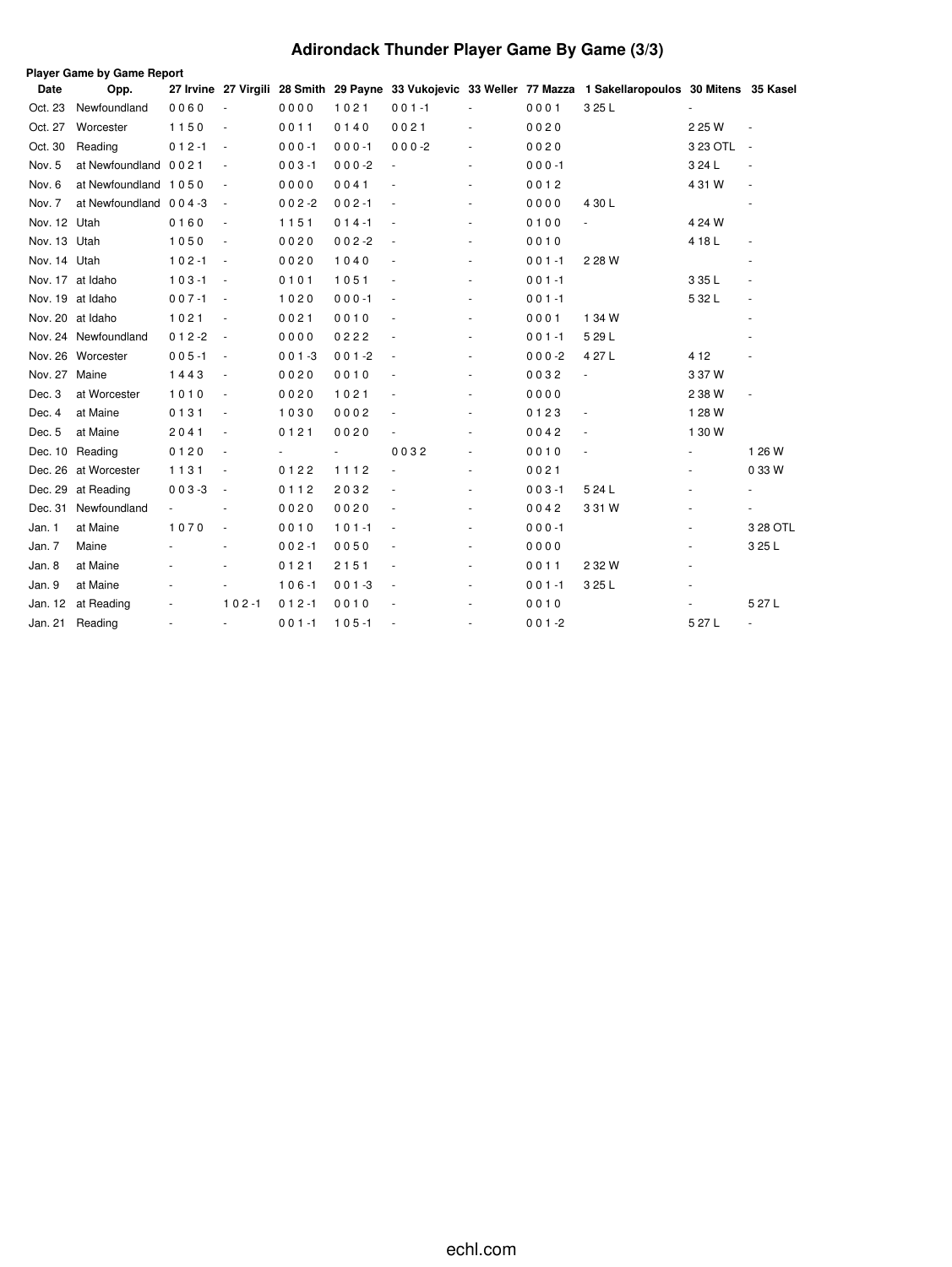# **Worcester Railers Player Game By Game (1/5)**

|         | Player Game by Game Report  |      |      |           |                          |                          |           |                |      |                          |                  |                                                                                                             |
|---------|-----------------------------|------|------|-----------|--------------------------|--------------------------|-----------|----------------|------|--------------------------|------------------|-------------------------------------------------------------------------------------------------------------|
| Date    | Opp.                        |      |      |           |                          |                          |           |                |      |                          |                  | 4 Osmanski 4 Selman 5 Albano 6 Cornell 7 Coughlin 8 Adams 8 Butler 8 Gaudreau 8 Hart 9 Spetz 10 Christensen |
| Oct. 22 | at Maine                    |      |      | 1030      | $105 - 1$                | $\sim$                   | $002 - 1$ | ä,             |      |                          |                  |                                                                                                             |
| Oct. 23 | Maine                       |      |      | 0021      | 0011                     |                          | $000 -2$  |                |      |                          |                  | 0021                                                                                                        |
| Oct. 27 | at Adirondack               |      |      | $001 - 3$ | 0130                     |                          |           |                |      |                          |                  | 0050                                                                                                        |
| Nov. 6  | Florida                     |      |      |           | $005 - 3$                | $002 - 2$                |           |                |      |                          | $003 - 3$        | $104 - 2$                                                                                                   |
| Nov. 7  | Florida                     |      |      |           | $000 - 1$                | $000 - 1$                |           |                |      | ÷,                       | 1010             | $000-2$                                                                                                     |
|         | Nov. 12 at Newfoundland -   |      |      |           | 0001                     | $\overline{\phantom{a}}$ | 0000      | ÷,             |      | ٠                        | 0110             | 0050                                                                                                        |
|         | Nov. 13 at Newfoundland -   |      |      |           | $001 - 1$                | 1224                     | $004 - 1$ |                |      | ä,                       | 0000             | 1050                                                                                                        |
| Nov. 14 | at Newfoundland -           |      |      |           | 0000                     | $000 - 2$                | $021 - 1$ |                |      | ٠                        | 0021             | ÷,                                                                                                          |
|         | Nov. 17 at Trois-Rivières - |      |      |           | 0031                     | $\blacksquare$           | 0122      | ä,             |      | $\ddot{\phantom{1}}$     | 0001             | 1142                                                                                                        |
|         | Nov. 19 Trois-Rivières      |      |      |           |                          |                          | 0030      |                |      | ÷,                       | 0010             | $001 - 1$                                                                                                   |
|         | Nov. 20 Trois-Rivières      |      |      |           |                          | 0112                     | 1020      | $\overline{a}$ |      | $\sim$                   | $001 - 1$        | 1020                                                                                                        |
|         | Nov. 24 at Maine            |      |      |           |                          | $011 - 1$                |           |                |      |                          | 0011             | 0030                                                                                                        |
|         | Nov. 26 at Adirondack       |      |      |           |                          | 1023                     |           |                |      | ٠                        | 0122             | 0242                                                                                                        |
| Nov. 28 | Newfoundland                |      |      |           |                          | 0010                     |           |                |      | ٠                        | $001 - 1$        | 0000                                                                                                        |
| Dec. 1  | Maine                       |      |      |           |                          | 1020                     |           |                |      | ÷,                       | 0020             | $\overline{\phantom{a}}$                                                                                    |
| Dec. 3  | Adirondack                  |      |      |           |                          | 1020                     |           |                |      | ٠                        | $001 - 1 -$      |                                                                                                             |
| Dec. 8  | Maine                       |      |      | 0123      | $\sim$                   | 1163                     |           |                |      |                          | 0000             | $\overline{\phantom{a}}$                                                                                    |
| Dec. 10 | at Maine                    |      |      |           |                          | 0110                     |           |                |      | ä,                       | $000 - 1 -$      |                                                                                                             |
| Dec. 11 | Maine                       |      |      |           |                          | 0030                     |           |                |      |                          |                  |                                                                                                             |
| Dec. 26 | Adirondack                  |      |      | $002 - 1$ |                          | $001 - 2$                |           |                |      |                          | $003-3 -$        |                                                                                                             |
| Dec. 29 | at Maine                    |      |      | 2160      | $\overline{\phantom{a}}$ |                          |           |                |      | 0102                     | $001 - 1024 - 2$ |                                                                                                             |
| Dec. 31 | at Reading                  |      | 0030 | 0010      | $\overline{\phantom{a}}$ |                          |           |                | 0010 | $\sim$                   | $000 - 1 -$      |                                                                                                             |
| Jan. 2  | Reading                     |      |      | 0141      | $\overline{\phantom{a}}$ | $020 - 1$                |           | 1223           |      | ÷,                       | $0001 -$         |                                                                                                             |
| Jan. 7  | at Reading                  |      |      |           |                          |                          |           |                |      | $\sim$                   | $000-2 -$        |                                                                                                             |
| Jan. 8  | at Reading                  |      |      |           |                          |                          |           |                |      | $\overline{\phantom{a}}$ | $001 - 2 -$      |                                                                                                             |
| Jan. 12 | Maine                       |      |      | 0001      |                          |                          |           |                |      | ٠                        | $0001 -$         |                                                                                                             |
| Jan. 14 | Reading                     | 0010 | ٠    | $002 - 1$ | $\sim$                   |                          |           |                |      | ÷.                       | $101 - 2 -$      |                                                                                                             |
| Jan. 15 | Reading                     |      |      | 0010      |                          |                          |           |                |      |                          | $0021 -$         |                                                                                                             |
| Jan. 17 | at Reading                  |      |      | 0220      |                          | $001 - 1$                |           |                |      | $\overline{\phantom{a}}$ | $000 - 1 -$      |                                                                                                             |
| Jan. 21 | Trois-Rivières              |      |      | $000 - 2$ |                          | 0010                     |           | 0210           |      |                          | 0021             |                                                                                                             |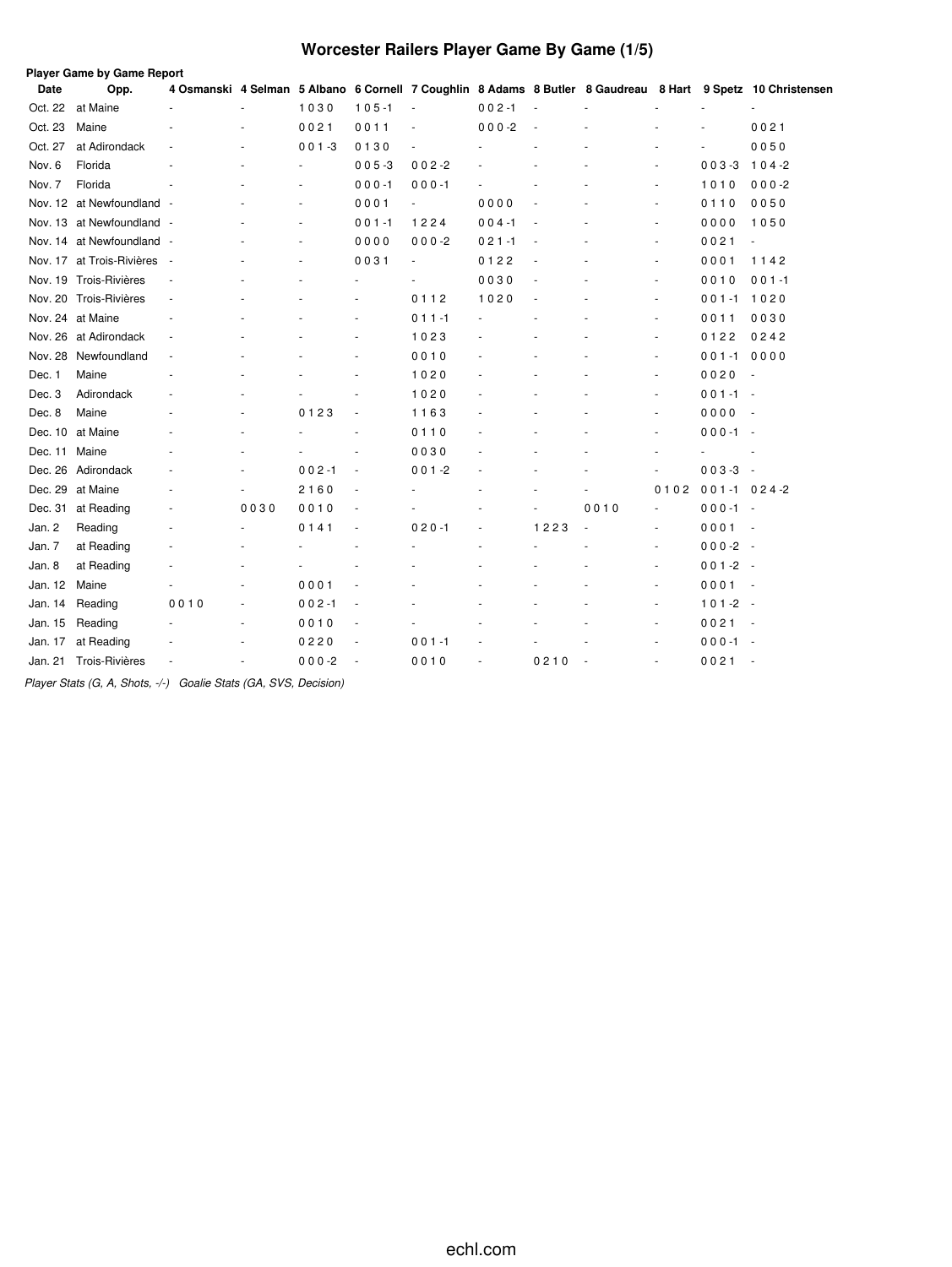# **Worcester Railers Player Game By Game (2/5)**

| <b>Player Game by Game Report</b> |                        |                          |           |           |           |           |                                                                                       |                          |                |                       |                 |                    |
|-----------------------------------|------------------------|--------------------------|-----------|-----------|-----------|-----------|---------------------------------------------------------------------------------------|--------------------------|----------------|-----------------------|-----------------|--------------------|
| Date                              | Opp.                   |                          |           |           |           |           | 11 Vesey 12 Beaudoin 13 Gallagher 13 LaFerriere 13 McCarthy 14 Smotherman 15 Thompson |                          | 16<br>Hayhurst | 17<br><b>Besinger</b> | 17<br>Washkurak | 18<br><b>Block</b> |
| Oct. 22                           | at Maine               | $003 - 1$                |           |           | $001 - 1$ | 0110      | $003 - 2$                                                                             | $015 - 1$                | $103 - 1$      |                       | $006 - 1$       |                    |
| Oct. 23                           | Maine                  | 2042                     | 0223      |           |           | 0010      | 0171                                                                                  | $002 - 2$                | 0112           |                       |                 |                    |
| Oct. 27                           | at Adirondack          | 0010                     | 1020      |           |           | $000 - 1$ | 1030                                                                                  | $\overline{\phantom{a}}$ | $003 - 1$      |                       |                 |                    |
| Nov. 6                            | Florida                | $012 - 2$                |           |           |           | 0111      | 0000                                                                                  | 0040                     | 0220           |                       |                 |                    |
| Nov. 7                            | Florida                | $001 - 1$                |           |           |           | 0000      | 0100                                                                                  | 0021                     | $001 - 2$      |                       |                 |                    |
| Nov. 12                           | at<br>Newfoundland     | 0000                     |           |           |           | 0000      | 0040                                                                                  | 1080                     | 1121           |                       |                 |                    |
| Nov. 13                           | at<br>Newfoundland     |                          |           |           |           | 0003      |                                                                                       | 0030                     | $102 - 1$      |                       |                 |                    |
| Nov. 14                           | aτ<br>Newfoundland     | 1232                     |           |           |           | 0000      | 2051                                                                                  |                          | 0060           |                       |                 |                    |
| Nov. 17                           | aτ<br>Trois-Rivières   | $000 - 1$                |           |           |           | 0001      | 0121                                                                                  | 1122                     | 0031           |                       |                 |                    |
|                                   | Nov. 19 Trois-Rivières | 0011                     |           |           |           | 0001      | 0040                                                                                  | $002 - 2$                | 0021           |                       |                 |                    |
| Nov. 20                           | Trois-Rivières         | 0021                     |           |           |           |           | $002 - 1$                                                                             | 0151                     | 0141           |                       |                 |                    |
|                                   | Nov. 24 at Maine       | $002 - 1$                | 0021      |           |           |           | 0050                                                                                  |                          | $001 - 1$      |                       |                 |                    |
|                                   | Nov. 26 at Adirondack  | 0031                     | $003 - 1$ |           |           |           | 1342                                                                                  |                          | 1141           |                       |                 |                    |
| Nov. 28                           | Newfoundland           | $005 - 1$                | $000-2$   |           |           |           | $002 - 3$                                                                             |                          | $001 - 2$      |                       |                 |                    |
| Dec. 1                            | Maine                  | 0010                     | 0131      |           |           |           | 0161                                                                                  |                          | $004 - 1$      |                       |                 |                    |
| Dec. 3                            | Adirondack             | 0150                     | $011 - 1$ |           |           |           | 0020                                                                                  |                          | 0130           | 0030                  |                 |                    |
| Dec. 8                            | Maine                  | $\overline{\phantom{a}}$ | $004 - 3$ |           |           |           | 1130                                                                                  |                          | 1062           | 0010                  |                 |                    |
|                                   | Dec. 10 at Maine       | $014 - 1$                | 1070      |           |           |           | 0021                                                                                  |                          | 0031           | $001 - 2$             |                 |                    |
| Dec. 11                           | Maine                  | 0030                     | 1143      |           |           |           | 3143                                                                                  | 0010                     | 0030           | 0020                  |                 |                    |
| Dec. 26                           | Adirondack             | $002 - 2$                | $005 - 1$ |           |           |           | $005 - 2$                                                                             |                          | $006 - 3$      |                       |                 |                    |
| Dec. 29                           | at Maine               | $\omega$                 | $014 - 1$ |           |           |           | $206 - 4$                                                                             |                          | $026 - 5$      |                       |                 |                    |
| Dec. 31                           | at Reading             | $\blacksquare$           | $002 - 1$ | $001 - 1$ |           |           | $002 - 1$                                                                             |                          |                | $001 - 1$             |                 |                    |
| Jan. 2                            | Reading                |                          | 1133      |           |           |           | 1111                                                                                  |                          |                | 0010                  |                 | 0001               |
| Jan. 7                            | at Reading             | 0021                     | $002 - 2$ |           | 0011      | $001 - 1$ | 2042                                                                                  |                          | 0111           |                       |                 |                    |
| Jan. 8                            | at Reading             | 0010                     | $002 - 3$ |           | $012 - 1$ | $000 - 1$ | $012 - 1$                                                                             |                          | 0010           |                       |                 |                    |
| Jan. 12                           | Maine                  | 1142                     | 1133      |           |           | 0002      |                                                                                       |                          |                | 0111                  |                 |                    |
| Jan. 14                           | Reading                | 0101                     | 1131      |           |           | $001 - 2$ |                                                                                       |                          |                | $003 - 3$             |                 |                    |
| Jan. 15                           | Reading                | 0022                     | 1022      |           |           | $000 - 1$ |                                                                                       |                          | $\blacksquare$ | 0010                  |                 |                    |
| Jan. 17                           | at Reading             | $015 - 2$                | $001 - 3$ |           |           | $000-2$   |                                                                                       |                          | 1221           | $001 - 3$             |                 |                    |
| Jan. 21                           | Trois-Rivières         | $108 - 1$                | $004 - 3$ |           |           | $\sim$    | 0130                                                                                  |                          | $013 - 2$      | ÷                     |                 |                    |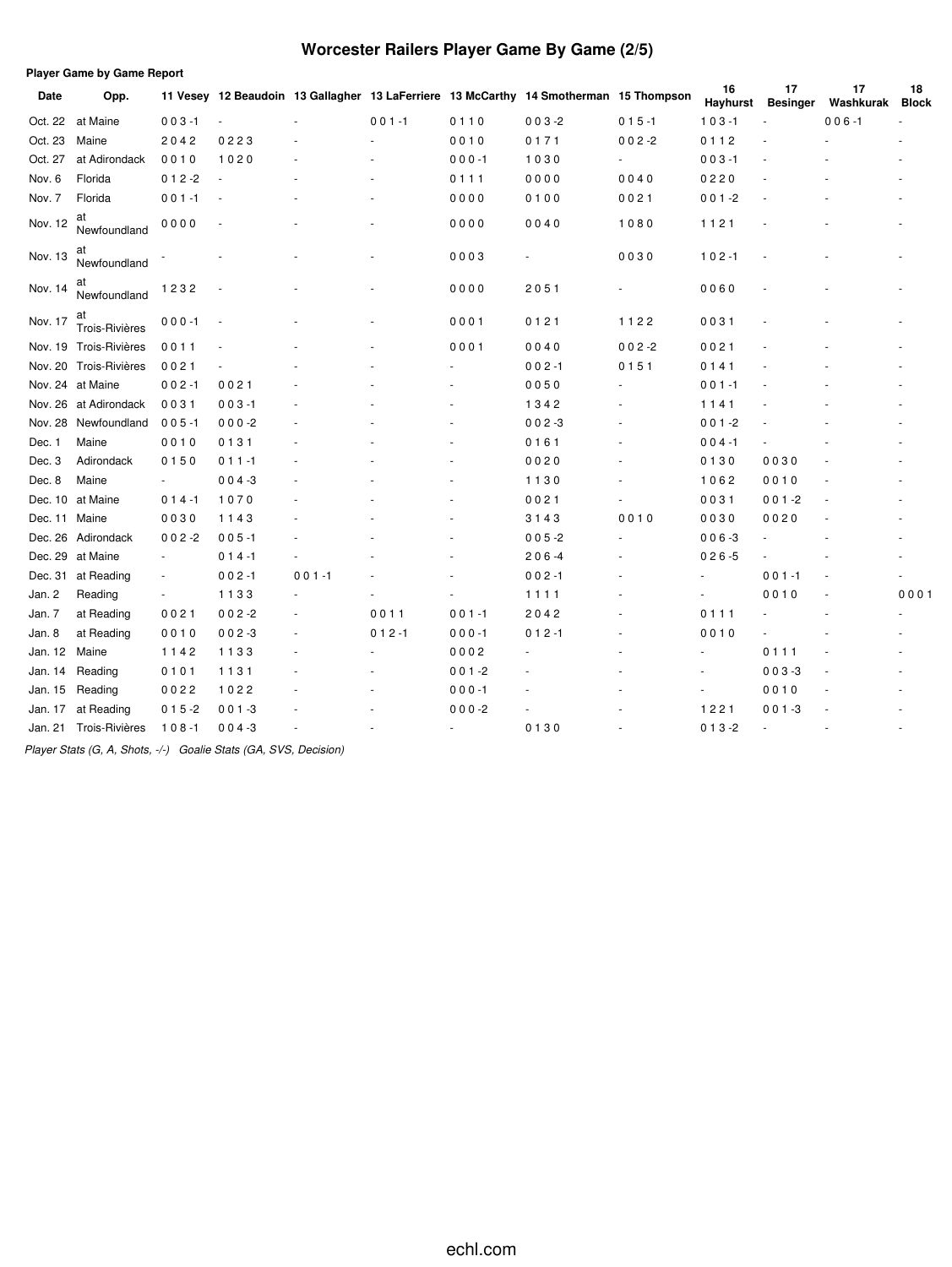# **Worcester Railers Player Game By Game (3/5)**

|               | <b>Player Game by Game Report</b> |                          |           |           |           |                          |                                                                                                                          |        |           |                          |           |                          |
|---------------|-----------------------------------|--------------------------|-----------|-----------|-----------|--------------------------|--------------------------------------------------------------------------------------------------------------------------|--------|-----------|--------------------------|-----------|--------------------------|
| Date          | Opp.                              |                          |           |           |           |                          | 18 Newkirk 18 Procopio 19 Bibeau 19 Paliani 20 Cloonan 20 Ordoobadi 20 Roche 21 Furgele 22 Salvaggio 23 Olsson 24 Coskey |        |           |                          |           |                          |
| Oct. 22       | at Maine                          |                          |           | $014 - 1$ |           |                          |                                                                                                                          |        |           |                          |           |                          |
| Oct. 23       | Maine                             |                          |           | 1010      |           |                          |                                                                                                                          |        |           |                          |           |                          |
| Oct. 27       | at Adirondack                     |                          |           | 0010      |           |                          |                                                                                                                          |        |           |                          |           |                          |
| Nov. 6        | Florida                           |                          |           | $005 - 2$ |           |                          |                                                                                                                          |        | 1031      |                          | $000 -2$  |                          |
| Nov. 7        | Florida                           |                          |           | 0120      |           |                          |                                                                                                                          |        | 0000      |                          | 0010      |                          |
|               | Nov. 12 at Newfoundland -         |                          |           | 0010      |           |                          |                                                                                                                          | $\sim$ | 0021      | ٠                        |           |                          |
|               | Nov. 13 at Newfoundland -         |                          |           | 0121      |           |                          |                                                                                                                          |        | 0043      |                          | 1121      |                          |
|               | Nov. 14 at Newfoundland -         |                          |           |           |           |                          |                                                                                                                          |        | $001 - 1$ |                          | $000 - 4$ |                          |
|               | Nov. 17 at Trois-Rivières         | $\overline{\phantom{a}}$ |           | 2141      |           |                          |                                                                                                                          |        |           |                          |           |                          |
|               | Nov. 19 Trois-Rivières            | ÷,                       |           | 0010      |           |                          |                                                                                                                          |        | 0010      |                          |           |                          |
|               | Nov. 20 Trois-Rivières            | ä,                       |           |           |           |                          |                                                                                                                          | $\sim$ | 0000      | $\sim$                   | 1051      |                          |
|               | Nov. 24 at Maine                  | $\sim$                   | $001 - 1$ |           |           |                          |                                                                                                                          | $\sim$ | 0000      | $\sim$                   | 0121      |                          |
|               | Nov. 26 at Adirondack             | $\overline{\phantom{a}}$ | 0010      |           |           |                          |                                                                                                                          | $\sim$ | 0241      | ٠                        | 3141      |                          |
|               | Nov. 28 Newfoundland              | $\blacksquare$           | 0000      |           |           |                          |                                                                                                                          | $\sim$ | $001 - 1$ | ٠                        | 0000      | $\sim$                   |
| Dec. 1        | Maine                             |                          |           |           |           |                          |                                                                                                                          |        | 0020      | $\sim$                   | 0031      |                          |
| Dec. 3        | Adirondack                        |                          |           |           |           |                          |                                                                                                                          |        | 0010      | $\sim$                   | $106 - 1$ | $\overline{\phantom{a}}$ |
| Dec. 8        | Maine                             |                          |           |           |           |                          |                                                                                                                          |        | 0220      | $\sim$                   | $003 - 1$ | $\overline{\phantom{a}}$ |
|               | Dec. 10 at Maine                  |                          |           |           |           | 0000                     |                                                                                                                          | 0000   | 0020      |                          | 0160      |                          |
| Dec. 11 Maine |                                   | 0322                     |           |           |           |                          |                                                                                                                          |        | 0222      | $\overline{\phantom{a}}$ | 0040      |                          |
|               | Dec. 26 Adirondack                |                          |           |           |           |                          | 0040                                                                                                                     |        |           | 0020                     | $000 - 2$ |                          |
|               | Dec. 29 at Maine                  |                          |           |           | $207 - 1$ |                          | 1121                                                                                                                     |        |           |                          |           |                          |
| Dec. 31       | at Reading                        |                          |           | ٠         | 0000      | $\overline{\phantom{a}}$ | 0000                                                                                                                     | ٠      | 0010      |                          |           |                          |
| Jan. 2        | Reading                           |                          |           |           | 0010      | $\overline{\phantom{a}}$ | 0000                                                                                                                     | $\sim$ | 0001      | ٠                        | $103 - 1$ | $\overline{\phantom{a}}$ |
| Jan. 7        | at Reading                        | 0110                     |           |           | $000 - 1$ | ÷.                       |                                                                                                                          | ٠      | 0011      |                          | 0050      | $000 - 1$                |
| Jan. 8        | at Reading                        | $002 - 2$                |           |           | 0010      | $\overline{\phantom{a}}$ |                                                                                                                          |        | 0110      |                          | $016 - 3$ | $103 - 1$                |
| Jan. 12       | Maine                             | 0031                     |           |           | 0020      | ÷.                       | 0030                                                                                                                     |        |           |                          |           | 0122                     |
| Jan. 14       | Reading                           | $004 - 3$                |           | ٠         | $000 - 1$ | $\overline{\phantom{a}}$ | $005 - 1$                                                                                                                |        |           |                          | $002 - 2$ | 1222                     |
| Jan. 15       | Reading                           | 0022                     |           |           | $001 - 1$ | $\overline{\phantom{a}}$ | 0010                                                                                                                     |        |           |                          | $001 - 1$ | $\overline{\phantom{a}}$ |
| Jan. 17       | at Reading                        | $003 - 4$                |           |           |           |                          |                                                                                                                          |        |           |                          | $102 - 2$ | $\overline{\phantom{a}}$ |
| Jan. 21       | Trois-Rivières                    | 0110                     |           |           |           |                          |                                                                                                                          |        | $102 - 1$ |                          | $105 - 1$ | $002 - 1$                |
|               |                                   |                          |           |           |           |                          |                                                                                                                          |        |           |                          |           |                          |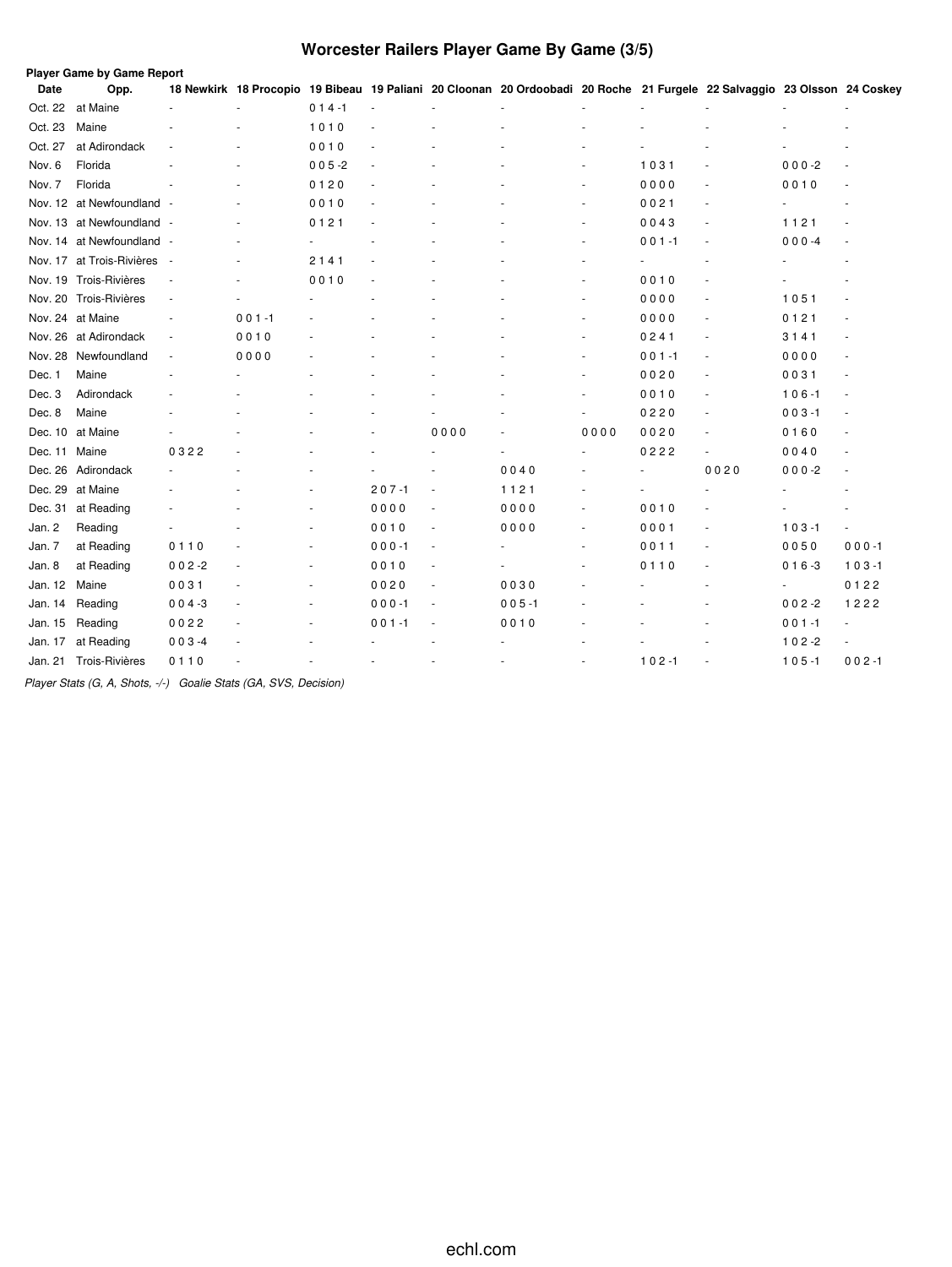# **Worcester Railers Player Game By Game (4/5)**

|         | <b>Player Game by Game Report</b> |                          |                |                                                                                                                 |                          |           |                |                |           |                          |                          |                          |
|---------|-----------------------------------|--------------------------|----------------|-----------------------------------------------------------------------------------------------------------------|--------------------------|-----------|----------------|----------------|-----------|--------------------------|--------------------------|--------------------------|
| Date    | Opp.                              |                          |                | 24 Starrett 25 Jozefek 27 McGurty 44 Burns 44 Cullen 61 Leen 61 Pierog 61 Sredl 72 Callin 81 Repaci 86 Boudrias |                          |           |                |                |           |                          |                          |                          |
| Oct. 22 | at Maine                          | ÷,                       | 0030           | 0030                                                                                                            | ٠                        |           |                |                | ä,        | 0020                     | 0270                     |                          |
| Oct. 23 | Maine                             |                          |                | $001 - 1$                                                                                                       |                          |           |                | 1130           | ÷,        | $002 - 2$                |                          | $010 - 1$                |
| Oct. 27 | at Adirondack                     | $\sim$                   | $000 - 3$      | 0101                                                                                                            | ٠                        |           | $\overline{a}$ | $004 - 2$      | $\sim$    | 0000                     |                          | 0100                     |
| Nov. 6  | Florida                           |                          |                | 0010                                                                                                            | ä,                       |           |                |                | ٠         | $000 - 1$                | 0020                     | $\overline{\phantom{a}}$ |
| Nov. 7  | Florida                           |                          |                | $000 - 1$                                                                                                       |                          |           |                |                |           | $\overline{\phantom{0}}$ | $003 - 2$                |                          |
|         | Nov. 12 at Newfoundland -         |                          | 0110           | 0010                                                                                                            | ä,                       |           |                |                | ٠         | 0121                     | 0021                     | ٠                        |
|         | Nov. 13 at Newfoundland -         |                          | $012 - 1$      | 0010                                                                                                            | $\overline{\phantom{a}}$ |           |                |                | ÷,        | 1292                     | $0.01 - 1$               |                          |
|         | Nov. 14 at Newfoundland -         |                          | 0020           | 0000                                                                                                            | ä,                       |           | ä,             |                | ÷.        | 0010                     | 0040                     |                          |
|         | Nov. 17 at Trois-Rivières         | $\sim$                   | 0111           | 0001                                                                                                            | ٠                        |           | ÷,             | 1131           | ÷,        | 1041                     | $\overline{\phantom{a}}$ | 0213                     |
|         | Nov. 19 Trois-Rivières            | $\overline{\phantom{a}}$ | $102 - 2$      | $003 - 2$                                                                                                       |                          |           | ٠              | $004 - 1$      | $\sim$    | $002 - 2$                |                          | 0020                     |
|         | Nov. 20 Trois-Rivières            | $\blacksquare$           | 0021           | 0012                                                                                                            |                          |           |                | 0030           | ä,        | 0020                     |                          | 0112                     |
|         | Nov. 24 at Maine                  | $\sim$                   | 0011           | 0030                                                                                                            | ä,                       |           |                |                | ٠         | $103 - 1$                | 1031                     | $001 - 1$                |
| Nov. 26 | at Adirondack                     | $\blacksquare$           | 0000           | 0023                                                                                                            | $\overline{\phantom{a}}$ |           | ä,             |                | $\sim$    | 0161                     | 2151                     | 0020                     |
| Nov. 28 | Newfoundland                      | ÷,                       | $000 - 2$      | $000-3$                                                                                                         | ä,                       |           |                |                | ä,        | 0020                     | $001 - 2$                | 0000                     |
| Dec. 1  | Maine                             | $\sim$                   | $002 - 1$      | 0020                                                                                                            | $\overline{\phantom{a}}$ | $010 - 1$ |                |                | ٠         | 0130                     | 0021                     | $000 - 1$                |
| Dec. 3  | Adirondack                        | ٠                        | 0030           | 001-1                                                                                                           | $\overline{\phantom{a}}$ | 0020      |                |                | ٠         | $\blacksquare$           | 0040                     | 0020                     |
| Dec. 8  | Maine                             |                          | 0020           |                                                                                                                 | ä,                       | $002 - 1$ |                |                |           | 2132                     | 1261                     | 0011                     |
|         | Dec. 10 at Maine                  |                          |                |                                                                                                                 | ٠                        | $102 - 2$ |                |                | ٠         | ٠                        | 0141                     | $000 - 1$                |
| Dec. 11 | Maine                             |                          |                |                                                                                                                 | ÷                        | 0011      |                |                |           | ٠                        | 0131                     | 0021                     |
|         | Dec. 26 Adirondack                |                          |                | $001 - 1$                                                                                                       |                          |           |                |                |           |                          |                          | $001 - 1$                |
|         | Dec. 29 at Maine                  |                          | $\overline{a}$ | $001 - 4$                                                                                                       | ÷.                       |           |                |                | ٠         | $025 - 5$                | $\overline{\phantom{a}}$ | 0221                     |
| Dec. 31 | at Reading                        | 0000                     |                | $\frac{1}{2}$                                                                                                   | 0000                     | ä,        | 0000           |                |           | ä,                       | 0010                     | 0010                     |
| Jan. 2  | Reading                           |                          |                | 0000                                                                                                            | ÷                        |           |                |                |           |                          | 1151                     | 0000                     |
| Jan. 7  | at Reading                        |                          |                | 0010                                                                                                            | $\blacksquare$           | $000 - 2$ |                |                |           |                          | $002 - 2$                | 0022                     |
| Jan. 8  | at Reading                        |                          | $\sim$         | ä,                                                                                                              | $\blacksquare$           | $003 - 2$ |                | $\overline{a}$ | $001 - 1$ | $\overline{\phantom{a}}$ | $103 - 3$                | $001 - 1$                |
| Jan. 12 | Maine                             |                          |                | 0031                                                                                                            | ä,                       | 1042      |                |                | 0000      | $\sim$                   | 1122                     | 0021                     |
| Jan. 14 | Reading                           |                          |                | ä,                                                                                                              | $\overline{\phantom{a}}$ | $001 - 1$ |                |                | 0030      | $\overline{\phantom{a}}$ | $003 - 3$                | 0000                     |
| Jan. 15 | Reading                           |                          | ٠              | 0000                                                                                                            | $\overline{\phantom{a}}$ | 1011      |                | $\overline{a}$ | 0021      | $\overline{\phantom{a}}$ | $004 - 1$                | 0010                     |
| Jan. 17 | at Reading                        |                          |                | 0020                                                                                                            | ä,                       | $000 - 3$ |                |                | 0010      | $\overline{\phantom{a}}$ | 1251                     | $011 - 1$                |
| Jan. 21 | Trois-Rivières                    |                          |                | $000-2$                                                                                                         | ä,                       | 0121      |                |                | $000 -2$  | $\overline{\phantom{a}}$ | $003 - 2$                | ÷                        |